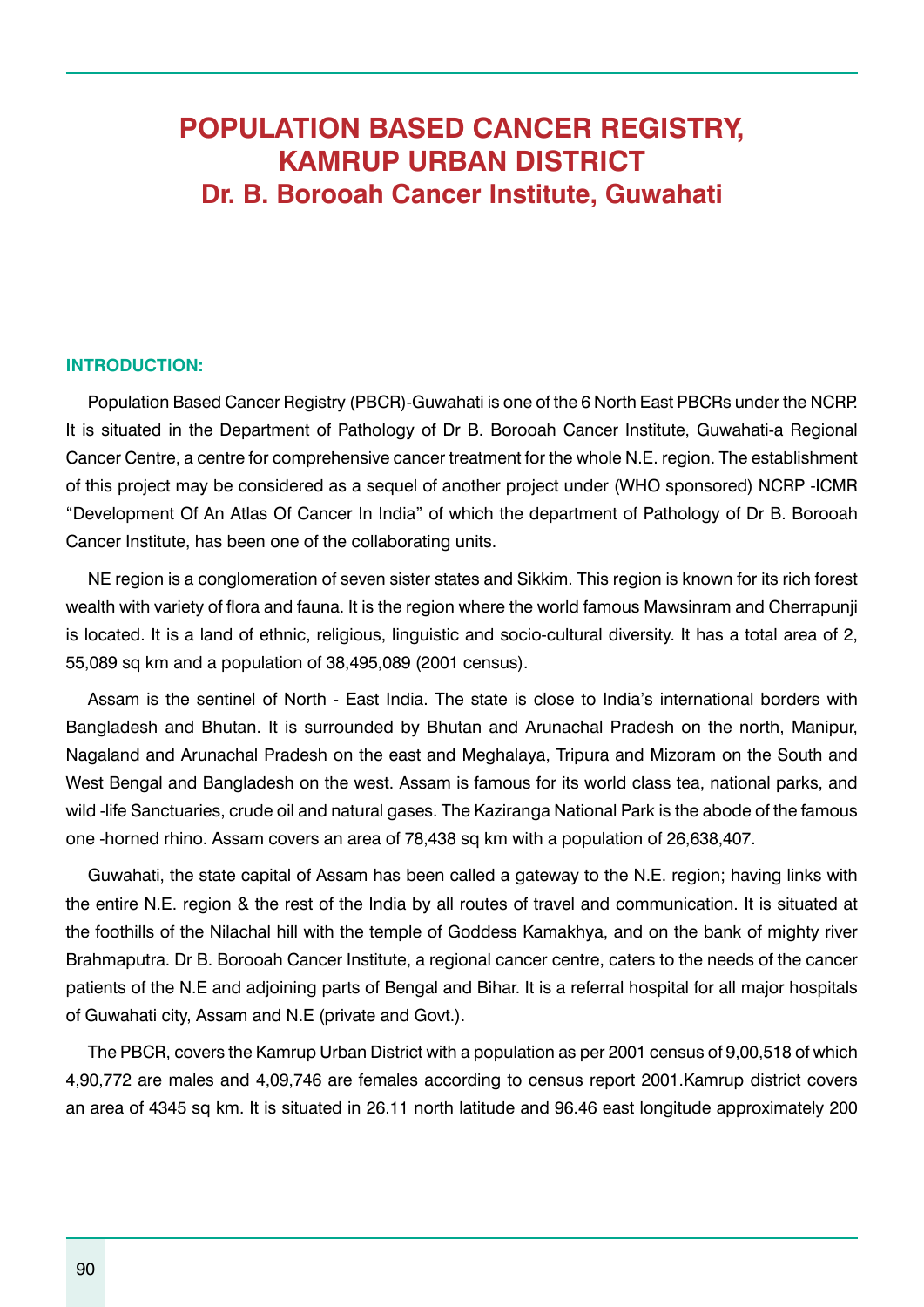an active one (cancer is not notifiable in India) with participation of different sources of registration. Dr. B Borooah Cancer Institute , a regional cancer centre is the main source of registration where approximately 60-70% of PBCR data on cancer from Kamrup Urban District is available. Direct interview is possible in more than 80% of registered cases. The rest are available from case files & clinician notes. Other than BBCI there are 31 hospitals & 25 diagnostic centres, along with one pain & palliative care centre and a state referral board in the registry area; where SI of PBCR extract data on cancer patients from their medical records. Direct interview with patients/ relatives are also possible in those centre (50-60 %); where either PBCR staff or record officers of that centre interacted. Information of cancer patients from PBCR area who go outside for seeking treatment has been available periodically to registry office or through NCRP head quarter.

Information on mortality is available from birth & death registration centres (12 nos.); where information is collected by SI; by visiting periodically & matched with incidence data to calculate DCO & M/I-ratios.

Data collected in prescribed Core proforma (NCRP-ICMR) are entered in computer. Duplicate & other consistency checks are carried out manually & by computer. Data thus accrued are sent to NCRP head quarter where a series of consistency checks are carried out & different incidence/ mortality ratios are calculated & tabulation prepared.

#### **Sources of Registration**

Dr. B. Borooah Cancer Institute is the main source of registration of PBCR-Guwahati. There are other sources in Kamrup Urban area including 29 hospitals and 22 diagnostic centres, along with one pain and palliative care centre and a state referral board.

#### **List Of Hospitals Resource Person**

|     | consistency checks are carried out manually & by computer. Data thus accrued are sent<br>quarter where a series of consistency checks are carried out & different incidence/ mort<br>calculated & tabulation prepared.                    |                               |
|-----|-------------------------------------------------------------------------------------------------------------------------------------------------------------------------------------------------------------------------------------------|-------------------------------|
|     | <b>Sources of Registration</b>                                                                                                                                                                                                            |                               |
|     | Dr. B. Borooah Cancer Institute is the main source of registration of PBCR-Guwahati. T<br>sources in Kamrup Urban area including 29 hospitals and 22 diagnostic centres, along with<br>palliative care centre and a state referral board. |                               |
|     | <b>List Of Hospitals</b>                                                                                                                                                                                                                  | <b>Resource Person</b>        |
| 1)  | Guwahati Medical College Hospital, Bhangagarh, Guwahati                                                                                                                                                                                   | Superintendent, GMCH          |
| 2)  | Mohendra Mohan Choudhury Hospital, Panbazar, Guwahati-1                                                                                                                                                                                   | Superintendent, MMCH          |
| 3)  | Central Hospital, N.F. Railway , Maligaon                                                                                                                                                                                                 | <b>Medical Superintendent</b> |
| 4)  | Army Hospital, Basistha, Guwahati                                                                                                                                                                                                         | Pathologist                   |
| 5)  | C.R.P.F Hospital, 9th Mile Guwahati                                                                                                                                                                                                       | Pathologist                   |
| 6)  | Downtown Hospital, G.S. Road, Guwahati-6                                                                                                                                                                                                  | Dr. N. N. Dutta, CMD          |
| 7)  | Good Health Hospital, Dispur, Guwahati                                                                                                                                                                                                    | Dr. R. Bhuyan, CMD            |
| 8)  | Gurucharan Hospital, Paltan Bazaar                                                                                                                                                                                                        | Superintendent                |
| 9)  | Good Friend Hospital, Ulubari, Guwahati                                                                                                                                                                                                   | Dr. B. Goswami                |
| 10) | Marwary Maternity Hospital, Guwahati                                                                                                                                                                                                      | Mr. L.N. More, President      |
| 11) | Kalicharan Das Hospital, Kalapahar, Guwahati-16                                                                                                                                                                                           | Superintendent                |
| 12) | East End Nursing Home, Bamunimaidan, Guwahati-21                                                                                                                                                                                          | Dr. D. Goswami, CMD           |
| 13) | Care Home Nursing Home, Bamunimaidan, Guwahati-21                                                                                                                                                                                         | Superintendent                |
| 14) | Nightangle Hospital, Guwahati                                                                                                                                                                                                             | Dr. Gautam Khawnd             |
| 15) | Nemcare Hospital, G.S. Road Guwahati-5                                                                                                                                                                                                    | Dr. Mihir Baruah              |
| 16) | Green View Hospital, Guwahati                                                                                                                                                                                                             | Superintendent                |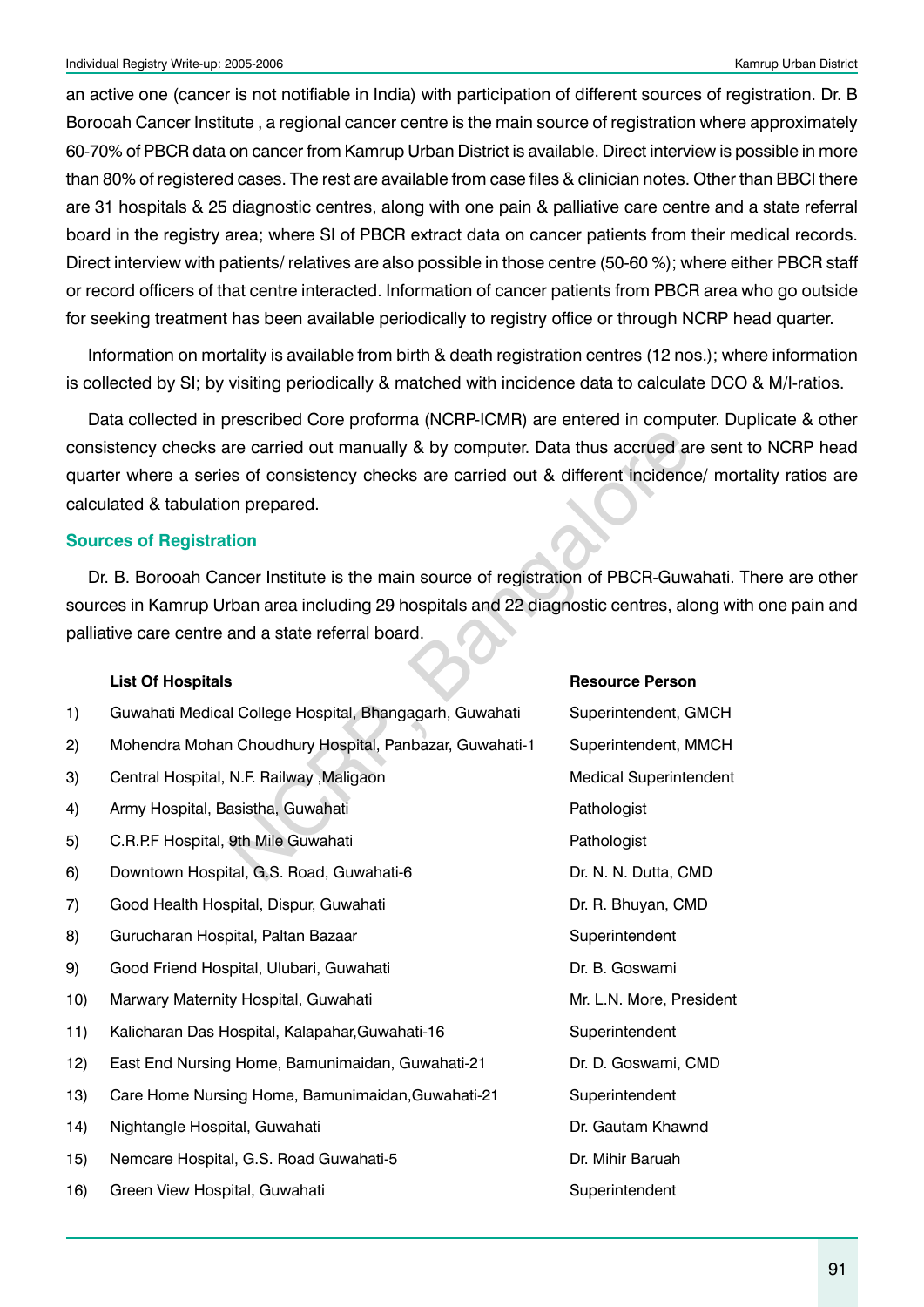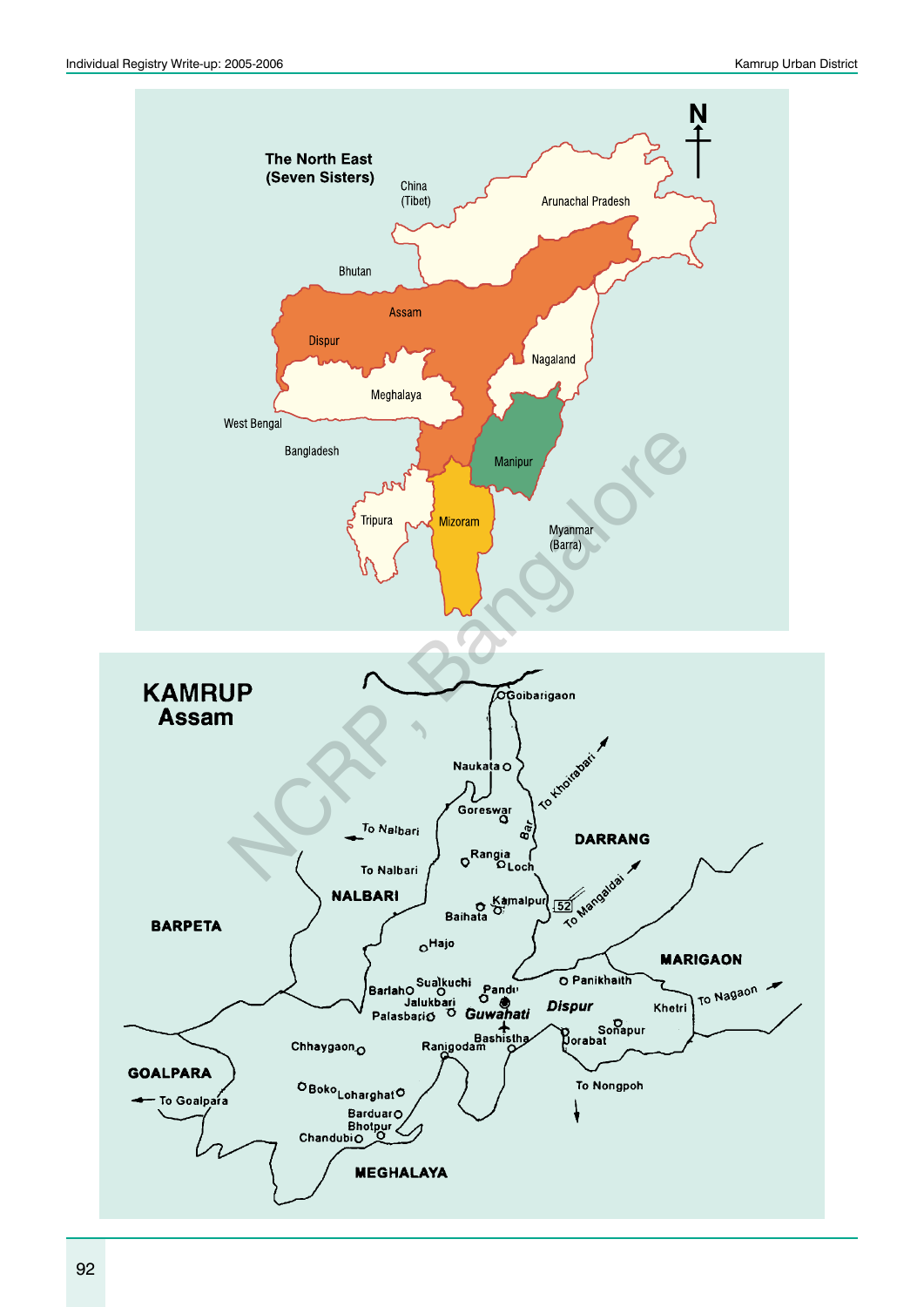- 18) International Hospital, G.S.road, Guwahati-5 Dr. R.N.S., Medical Superintendent
- 19) City Heart Hospital, Guwahati Dr. H. Choudhury, Proprietor
- 20) Guwahati Neurological Research Centre, Dispur, Guwahati-6 Dr. N.C. Bora, CMD
- 21) Swagat Endo Laproscopy Centre **Dr. S. Khanna, CMD**
- 22) Dispur Polyclinic, Dispur Guwahati-6 **Dr. J. Bordoloi, CMD**
- 23) Central Nursing Home, Beltola Road Guwahati **Dr. Bolen Baishya, Director**
- 24) Midland Nursing Home **Dr. H. Gogoi** Dr. H. Gogoi
- 25) Brahmaputra Hospital **Pathologist** Pathologist
- 26) Agile Hospital, Khanapara **Dr. P Mahanta, Proprietor** Dr. P Mahanta, Proprietor
- 27) Aruna Memorial Nursing Home **Dr. Indrajit Sharma, Director**
- 28) Dr. B. Borooah Cancer Institute, Gopinath Nagar, Guwahati-16 Dr. A.C. Kataki, Director
- 29) Pain and Palliative Clinic Communication of the Dr. D. Goswami

#### **X-ray Centres**

- 
- 2) X-ray Centre **Dr. M.I. Agarwala**
- 3) Modern CT Centre
- 4) Saraighat X-ray Centre **Dr. U. Bhuyan**
- 5) Miburi
- 6) Luit X-ray Centre
- 7) City X-ray Centre

#### **Lists Of Laboratories**

| (28) | Dr. B. Borooah Cancer Institute, Gopinath Nagar, Guwahati-16 | Dr. A.C. Kataki, Direct |
|------|--------------------------------------------------------------|-------------------------|
| 29)  | Pain and Palliative Clinic                                   | Dr. D. Goswami          |
|      | <b>X-ray Centres</b>                                         |                         |
| 1)   | Primus                                                       | Dr. N. Medhi            |
| 2)   | X-ray Centre                                                 | Dr. M.I. Agarwala       |
| 3)   | Modern CT Centre                                             |                         |
| 4)   | Saraighat X-ray Centre                                       | Dr. U. Bhuyan           |
| 5)   | Miburi                                                       |                         |
| 6)   | Luit X-ray Centre                                            |                         |
| 7)   | City X-ray Centre                                            |                         |
|      | <b>Lists Of Laboratories</b>                                 |                         |
| 1)   | Sky Lab Diagnostic Centre, Ulubari                           | Dr. S. Todi             |
| 2)   | Ekopath, G.S. Road Guwahati-5                                | Dr. Ronika N. Baruah    |
| 3)   | Ganga Laboratory and Research (V) H Centre                   | Dr. Anuradha            |
| 4)   | Rapid Diagnostic, Guwahati                                   | Dr. Heramba Bora        |
| 5)   | Sahariias Path Lab, Guwahati                                 | Dr. D. Saharia          |
| 6)   | Pulse Diagnostics, Guwahati                                  | Dr. B. Agarwala         |
| 7)   | Adlab Diagnostic Centre, Guwahati Club                       | Dr. B. Agarwala         |
| 8)   | Ultra Lab, Guwahati                                          | Dr. M. Choudhury        |
| 9)   | Health Care, Guwahati                                        | Dr. Rupjyoti. Phukan    |
| 10)  | High Tech Diagnostic Centre, Guwahati                        | Dr. P. Baruah           |
| 11)  | Central Clinical Laboratory, Guwahati                        | Dr. T. Baruah           |
| 12)  | Rapicure Diagnostic Centre, Guwahati                         | Dr. Tharad              |
| 13)  | Northeast Haematological Laboratory, Guwahati                | Dr. P. K. Gogoi         |
| 14)  | Life Line Diagnostic                                         | Dr. K. C. Barman        |

17) Wintrobe Hospital, Ambari, Guwahati-1 Dr. T. Baruah, CMD

- 1) Primus Dr. N. Medhi
	-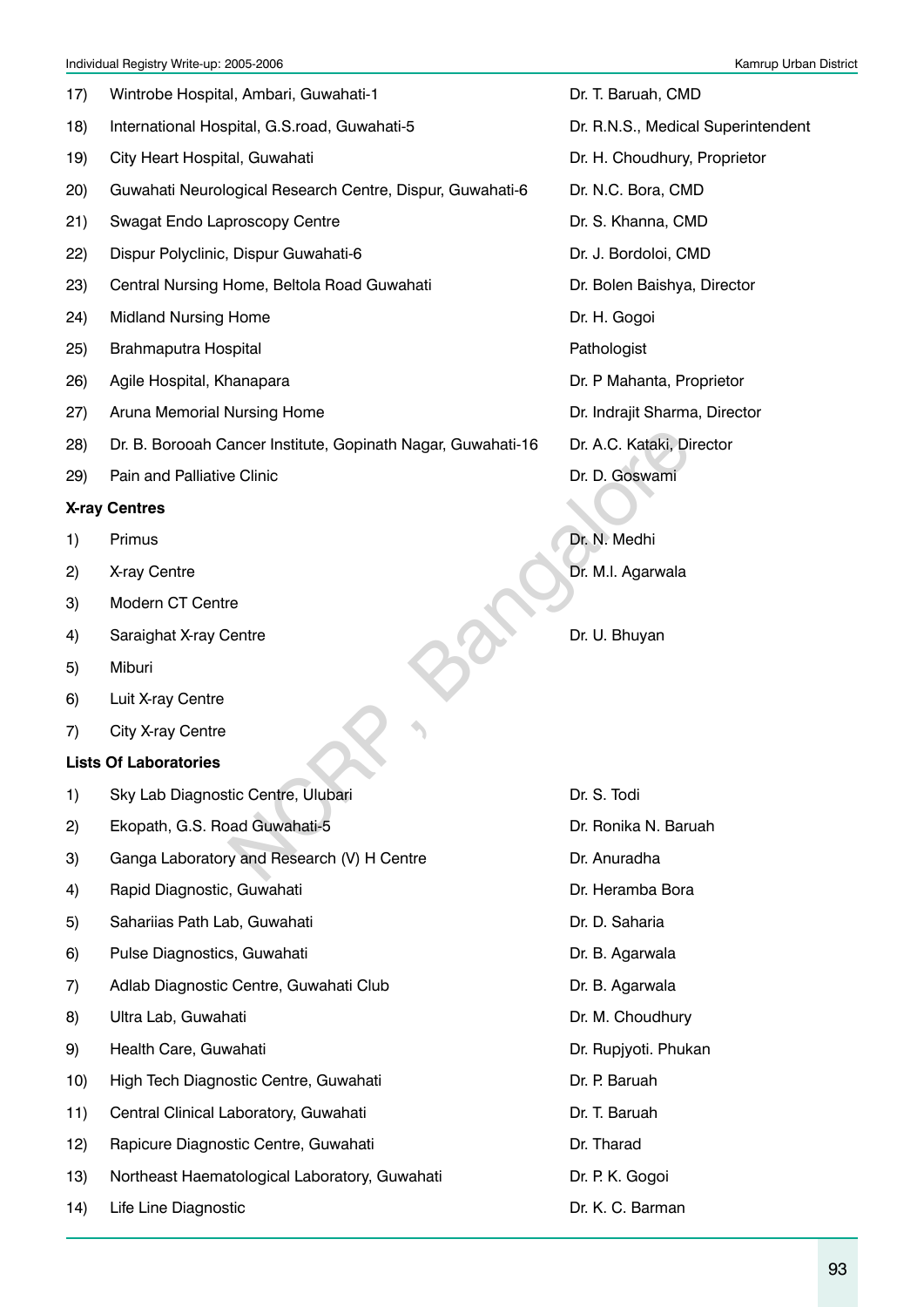#### **Sources Of Death Registration**

- 1) Dr. B. Borooah Cancer Institute, Gopinath Nagar, Guwahati-16 Dr. A.C. Kataki, Director
- 2) Urban Health Centre (Death Registration Centre), Guwahati Dr. B. Choudhury, Urban Health Officer

#### List of Sources/Institutions outside PBCR where patients go for Diagnosis/Treatment

|     | <b>List of Hospitals</b>                                                   |                       | <b>Resource Person</b> |
|-----|----------------------------------------------------------------------------|-----------------------|------------------------|
| 1)  | Tata Memorial Hospital, Mumbai                                             |                       | Director               |
| 2)  | PGI, Chandigarh                                                            |                       | Director               |
| 3)  | GB Pant Hospital, New Delhi                                                |                       | Director               |
| 4)  | Apollo Hospitals, 320 Anna Salai, Chennai                                  |                       | Director               |
| 5)  | Institute Rotary Cancer Hospital, New Delhi                                |                       | Director               |
| 6)  | Apollo Hospitals, 21 Greams Lane, Chennai                                  |                       | Director               |
| 7)  | Christian Medical College Hospital, Vellore                                |                       | Director               |
| 8)  | Kidwai Memorial Institute of Oncology, Bangalore                           |                       | <b>Director</b>        |
| 9)  | Cancer Institute (wia) Adyar, Chennai                                      |                       | <b>Director</b>        |
| 10) | Regional Cancer Centre, Thiruvananthapuram                                 |                       | <b>Director</b>        |
| 11) | Chittaranjan National Cancer Institute & Research Centre, Kolkata Director |                       |                        |
| 12) | Cancer Care & Welfare Home, Kolkata                                        |                       | Director               |
| 13) | Cancer Centre and Welfare Home, Thakurpukur - Kolkata                      |                       | Director               |
|     |                                                                            |                       |                        |
|     |                                                                            | <b>Registry Staff</b> |                        |

#### *Registry Staff*

| Dr. Debanjana Guha        |   | <b>Medical Research Officer</b> |
|---------------------------|---|---------------------------------|
| Ms. Gitanjali Devi        | ÷ | Statistician                    |
| <b>Mrs. Arpita Sharma</b> |   | <b>Computer Programmer</b>      |
| Mr. Jamil Ahmed Barbhuiya |   | Social Investigator             |
| Mr. Ranjan Lahon          |   | Social Investigator             |
| Ms. Barsha Roy            |   | Social Investigator             |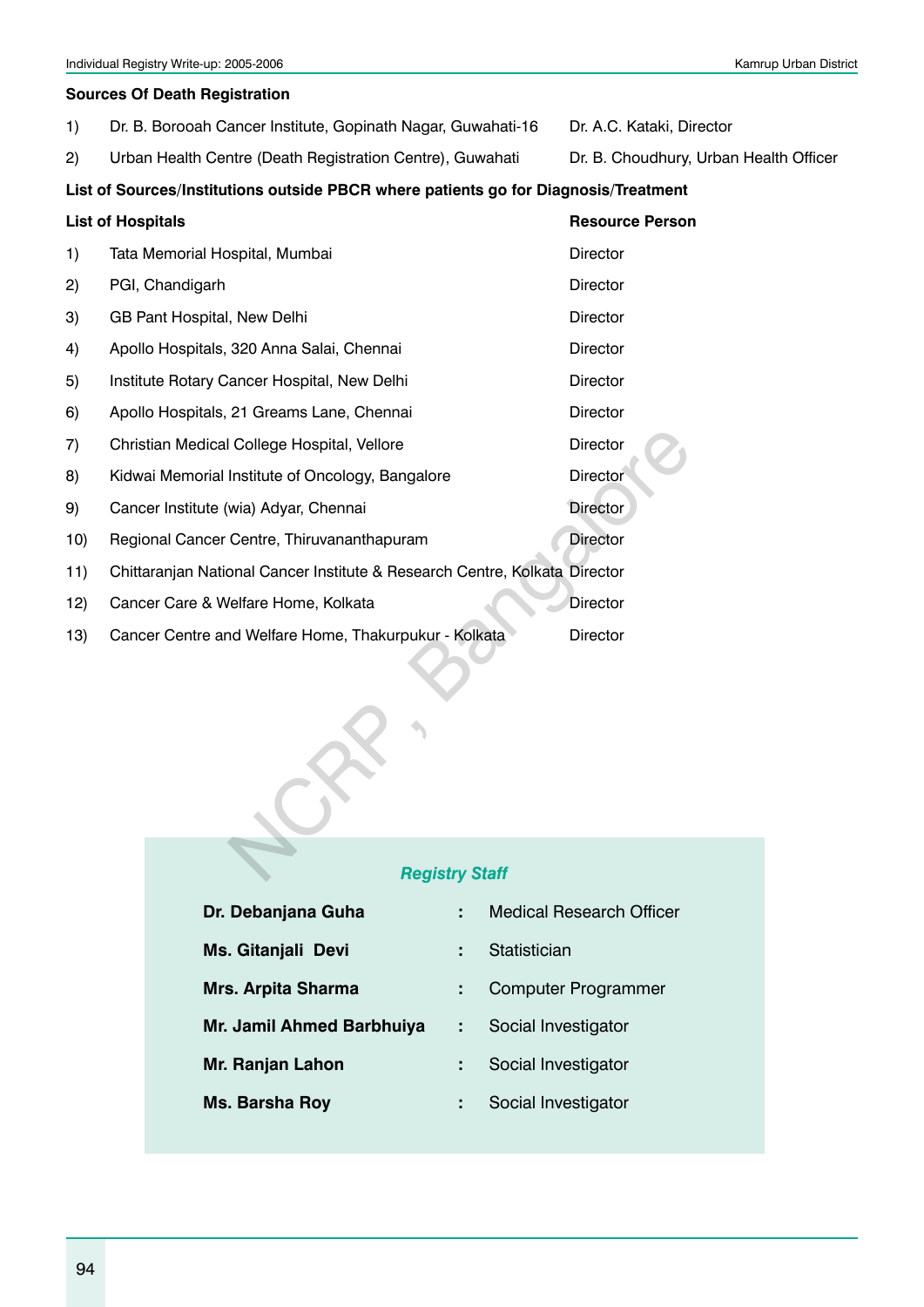## **Figure KUD-1**

#### **Population Pyramid showing Age Distribution: 2005-2006**

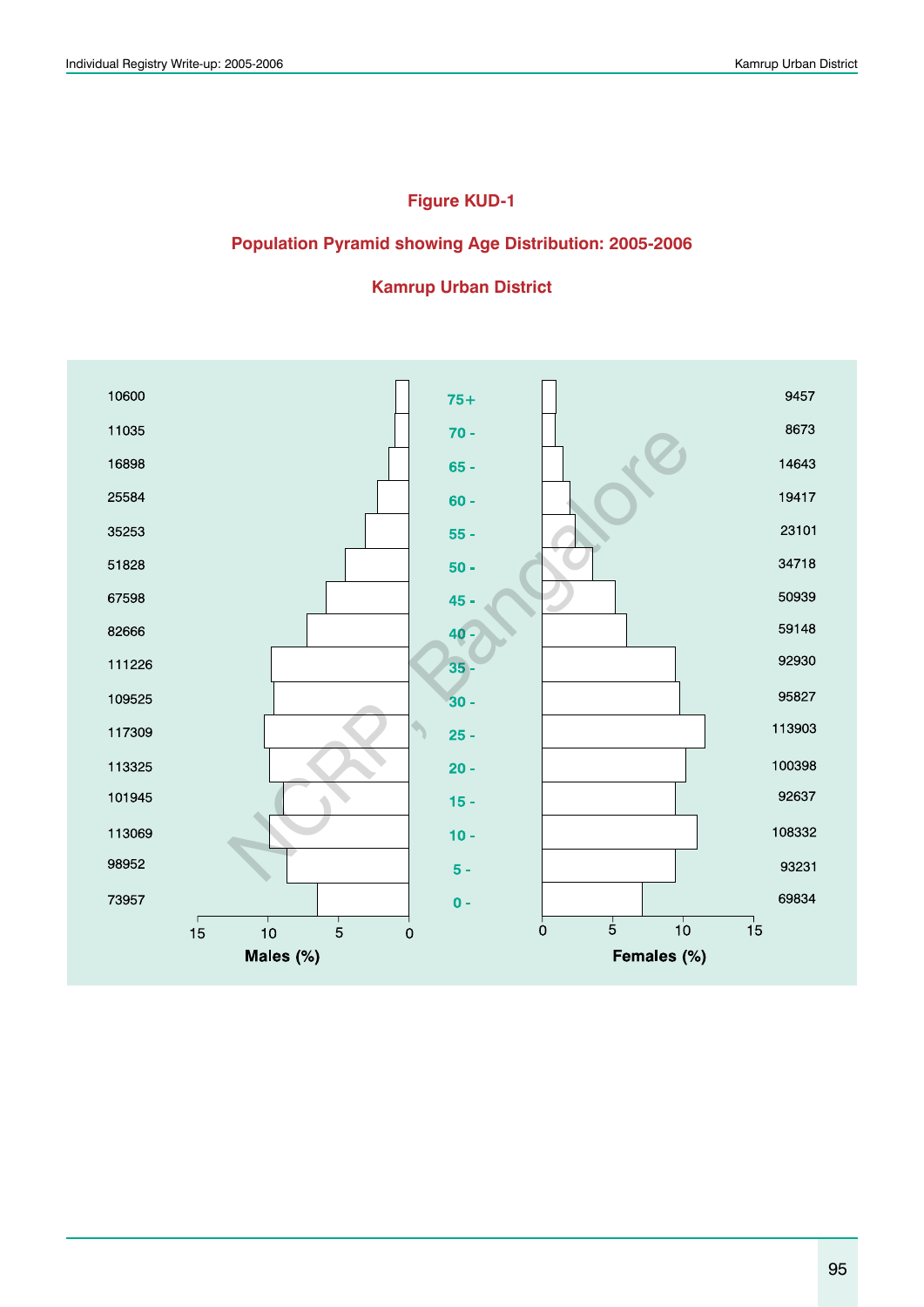## **TABLE: KUD - 1**

## **Population by Five Year Age Group and Gender: 2005-2006**

*Number and Relative Proportion (%)*

|                  | <b>MALES</b><br><b>Number</b><br>%<br>73957<br>6.48<br>8.67<br>98952<br>113069<br>9.91<br>8.94<br>101945<br>9.93<br>113325<br>10.28<br>117309<br>9.60<br>109525<br>111226<br>9.75<br>7.25<br>82666<br>5.93<br>67598<br>51828<br>4.54<br>35253<br>3.09<br>25584<br>2.24<br>16898<br>1.48<br>11035<br>0.97 |        | <b>FEMALES</b> |        | <b>TOTAL</b>  |        |  |  |
|------------------|----------------------------------------------------------------------------------------------------------------------------------------------------------------------------------------------------------------------------------------------------------------------------------------------------------|--------|----------------|--------|---------------|--------|--|--|
| <b>Age Group</b> |                                                                                                                                                                                                                                                                                                          |        | <b>Number</b>  | %      | <b>Number</b> | %      |  |  |
| $0 - 4$          |                                                                                                                                                                                                                                                                                                          |        | 69834          | 7.07   | 143791        | 6.76   |  |  |
| $5 - 9$          |                                                                                                                                                                                                                                                                                                          |        | 93231          | 9.44   | 192182        | 9.03   |  |  |
| $10 - 14$        |                                                                                                                                                                                                                                                                                                          |        | 108332         | 10.97  | 221401        | 10.40  |  |  |
| $15 - 19$        |                                                                                                                                                                                                                                                                                                          |        | 92637          | 9.38   | 194582        | 9.14   |  |  |
| 20-24            |                                                                                                                                                                                                                                                                                                          |        | 100398         | 10.17  | 213723        | 10.04  |  |  |
| 25-29            |                                                                                                                                                                                                                                                                                                          |        | 113903         | 11.54  | 231211        | 10.87  |  |  |
| 30-34            |                                                                                                                                                                                                                                                                                                          |        | 95827          | 9.71   | 205352        | 9.65   |  |  |
| 35-39            |                                                                                                                                                                                                                                                                                                          |        | 92930          | 9.41   | 204156        | 9.59   |  |  |
| 40-44            |                                                                                                                                                                                                                                                                                                          |        | 59148          | 5.99   | 141814        | 6.66   |  |  |
| 45-49            |                                                                                                                                                                                                                                                                                                          |        | 50939          | 5.16   | 118537        | 5.57   |  |  |
| 50-54            |                                                                                                                                                                                                                                                                                                          |        | 34718          | 3.52   | 86546         | 4.07   |  |  |
| 55-59            |                                                                                                                                                                                                                                                                                                          |        | 23101          | 2.34   | 58354         | 2.74   |  |  |
| 60-64            |                                                                                                                                                                                                                                                                                                          |        | 19417          | 1.97   | 45002         | 2.11   |  |  |
| 65-69            |                                                                                                                                                                                                                                                                                                          |        | 14643          | 1.48   | 31541         | 1.48   |  |  |
| 70-74            |                                                                                                                                                                                                                                                                                                          |        | 8673           | 0.88   | 19709         | 0.93   |  |  |
| $75+$            | 10600                                                                                                                                                                                                                                                                                                    | 0.93   | 9457           | 0.96   | 20056         | 0.94   |  |  |
| <b>Total</b>     | 1140771                                                                                                                                                                                                                                                                                                  | 100.00 | 987187         | 100.00 | 2127957       | 100.00 |  |  |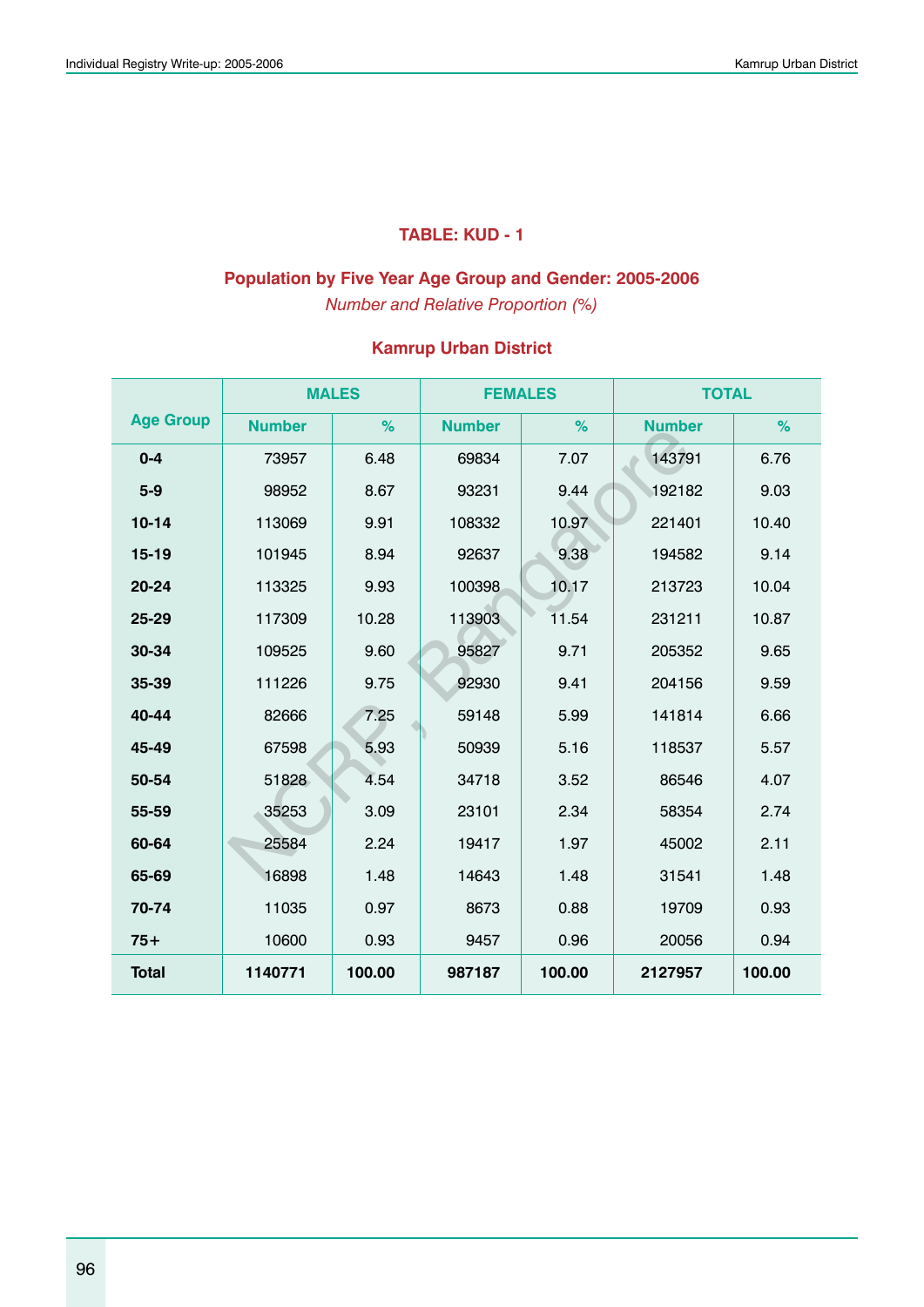### **TABLE : KUD- 2**

## **Main Sources of Registration of Incident Cases of Cancer : 2005-2006**

#### **Kamrup Urban District**

| <b>Name of the Institution (Source Code)</b>                      | <b>Number</b> | %      |
|-------------------------------------------------------------------|---------------|--------|
| Dr. B. Borooah Cancer Institute, Gopinath Nagar, Guwahati-16 (49) | 1465          | 64.03  |
| North East Cancer Atlas Data (888)                                | 219           | 9.57   |
| Ekopatil G S Road Guwahati (36)                                   | 95            | 4.15   |
| Pain and Palliative Clinic (51)                                   | 85            | 3.72   |
| Tata Memorial Hospital, Mumbai (50)                               | 71            | 3.10   |
| International Hospital, G S Road, Guwahati (18)                   | 59            | 2.58   |
| Wintrobe Hospital, Amban, Guwahati-1 (17)                         | 56            | 2.45   |
| Good Health Hospital, Dispur, Guwahati (7)                        | 54            | 2.36   |
| Central Hospital, NE Railway Malagaon (3)                         | 41            | 1.79   |
| Saharhas Path Lab, Guwahati (39)                                  | 41            | 1.79   |
| Sky Lab Diagnostic Centre, Guwahati (35)                          | 31            | 1.35   |
| Ganga Laboratory and Research Centre (37)                         | 19            | 0.83   |
| Guwahati Medical College Hospital, Bhangagarh, Guwahati (1)       | 18            | 0.79   |
| Sanjeebani Hospital, Maligaon, Guwahati (55)                      | 13            | 0.57   |
| Rapid Diagnostic, Guwahati (38)                                   | 10            | 0.44   |
| Health Care Guwahati (43)                                         | 6             | 0.26   |
| Guwahati Neurological Research Centre, Dispur, Guwahati-6 (20)    | 5             | 0.22   |
| <b>Total</b>                                                      | 2288          | 100.00 |

*The numbers and proportion listed are the minimum number of cases. Institutions could have registered / reported more cases, since duplicate registrations and non-resident/registry cases are not included.*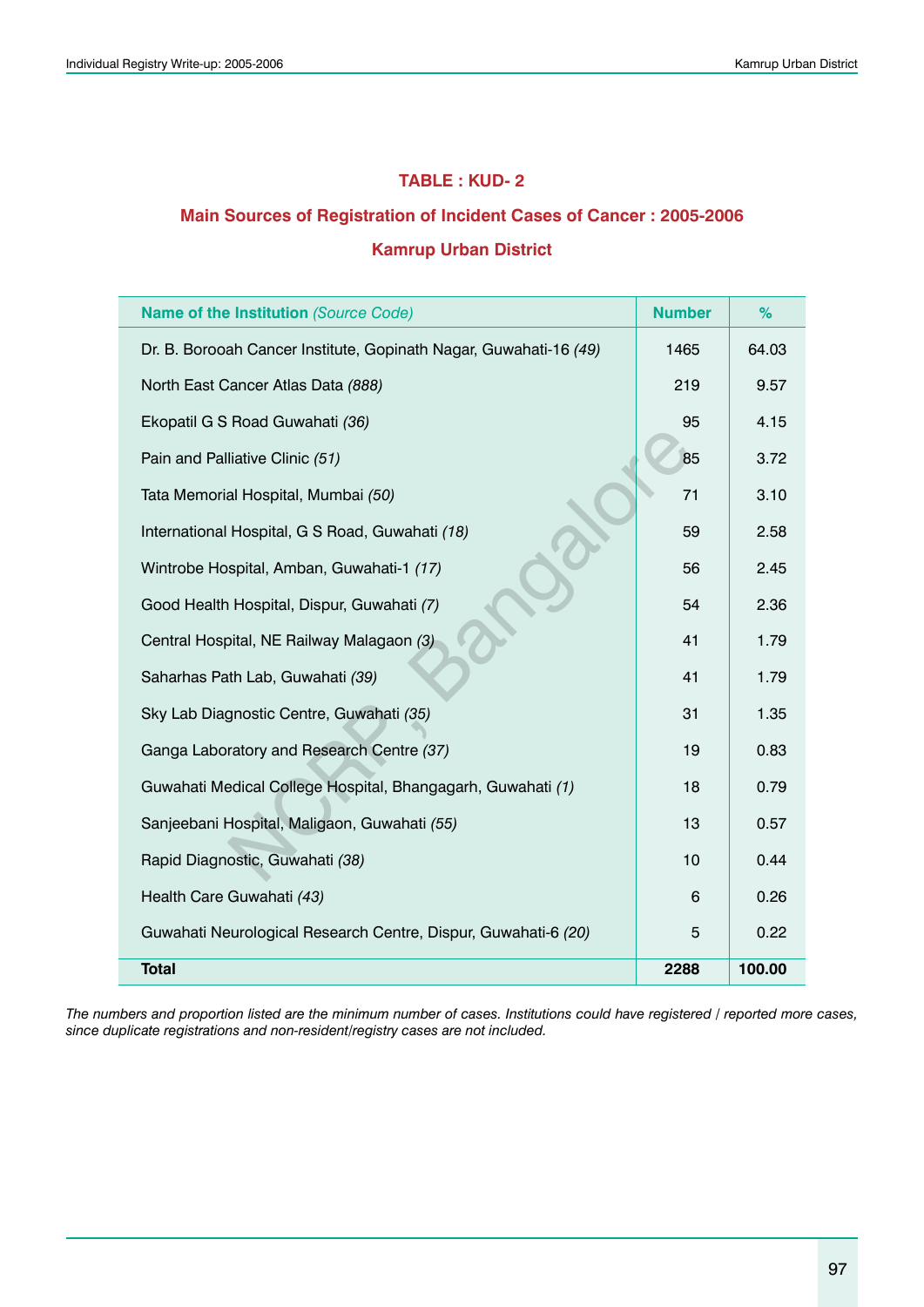## **TABLE KUD-3 (a): Number of Incident Cancers by Five Year Age Group and Site (ICD-10): 2005-2006 – Males**

*%= Relative Proportion of Cancers of All Sites.*

| <b>ICD-10</b>   | <b>Site</b>                | $0-4$                    |                         |                |                | 5-9 10-14 15-19 20-24 25-29 30-34 35-39 40-44 45-49 |                          |                          |                |                          |                          | $50 - 54$      | 55-59                    | 60-64                    | 65-69                    | 70-74                    | $75+$          | <b>Unkn</b>              | <b>Total</b>             | %      |
|-----------------|----------------------------|--------------------------|-------------------------|----------------|----------------|-----------------------------------------------------|--------------------------|--------------------------|----------------|--------------------------|--------------------------|----------------|--------------------------|--------------------------|--------------------------|--------------------------|----------------|--------------------------|--------------------------|--------|
| C <sub>00</sub> | Lip                        |                          |                         |                |                |                                                     |                          |                          | $\mathbf{1}$   | 2                        |                          | 1              | 1                        | $\mathbf{1}$             | $\overline{a}$           | 3                        |                |                          | 9                        | 0.64   |
| C01-02          | Tongue                     |                          |                         |                |                | 1                                                   |                          | 5                        | $\overline{c}$ | 9                        | 8                        | 14             | $\overline{7}$           | 9                        | 11                       | 16                       | 5              |                          | 87                       | 6.17   |
| C03-06          | Mouth                      |                          |                         |                |                | 1                                                   |                          | $\overline{a}$           | 4              | 5                        | 8                        | 8              | 10                       | 8                        | 10                       | $\overline{7}$           | 9              |                          | 70                       | 4.96   |
| C07-8           | Salivary Gland             |                          |                         | 1              |                |                                                     |                          |                          | 1              | $\overline{\phantom{a}}$ |                          |                | $\mathbf{1}$             |                          |                          | ÷.                       |                |                          | 3                        | 0.21   |
| CO <sub>9</sub> | <b>Tonsil</b>              |                          |                         |                |                |                                                     |                          | ÷,                       | 3              | 6                        | 13                       | 14             | 5                        | $\overline{7}$           | 4                        | $\overline{4}$           | $\overline{c}$ | $\mathbf{1}$             | 59                       | 4.18   |
| C10             | Oth. Oropharynx            |                          |                         |                |                | $\overline{a}$                                      |                          | $\overline{a}$           | $\overline{c}$ | $\overline{c}$           | 6                        | 6              | 6                        | 14                       | 3                        | 5                        | 6              | $\mathbf{1}$             | 51                       | 3.62   |
| C11             | Nasopharynx                |                          |                         |                | 1              | $\overline{a}$                                      |                          | $\overline{c}$           | $\overline{c}$ | $\mathbf{1}$             | $\overline{c}$           | 1              | $\blacksquare$           |                          | $\overline{a}$           | $\overline{2}$           |                | ÷,                       | 11                       | 0.78   |
| $C12-13$        | Hypopharynx                |                          |                         |                |                | $\overline{a}$                                      | $\overline{c}$           | $\overline{c}$           | 5              | 5                        | 19                       | 21             | 17                       | 24                       | 22                       | 22                       | 9              | $\mathbf{2}$             | 150                      | 10.64  |
| C <sub>14</sub> | <b>Pharynx Unspecified</b> |                          |                         |                |                |                                                     |                          | $\overline{\phantom{a}}$ | $\overline{a}$ | $\blacksquare$           | $\overline{c}$           | ä,             | 3                        | $\overline{\phantom{a}}$ | $\overline{c}$           | $\mathbf{1}$             | $\mathbf{2}$   | $\overline{\phantom{a}}$ | 10                       | 0.71   |
| C15             | Oesophagus                 |                          |                         |                |                |                                                     | $\mathbf{1}$             | 5                        | $\overline{7}$ | 11                       | 30                       | 54             | 40                       | 47                       | 29                       | 24                       | 19             | 6                        | 273                      | 19.36  |
| C16             | Stomach                    |                          |                         |                |                |                                                     |                          | $\overline{a}$           | 3              | 5                        | $\overline{7}$           | 12             | 8                        | 15                       | $\overline{7}$           | $\mathbf 5$              | $\overline{2}$ | ÷,                       | 64                       | 4.54   |
| C17             | <b>Small Intestine</b>     |                          |                         |                |                |                                                     |                          |                          |                | $\overline{\phantom{a}}$ | $\mathbf{1}$             |                | $\blacksquare$           |                          |                          | ÷,                       |                | Ĭ.                       | $\mathbf{1}$             | 0.07   |
| C18             | Colon                      |                          |                         |                |                |                                                     |                          | $\mathbf{1}$             | $\mathbf{1}$   | $\overline{\phantom{a}}$ | $\mathbf{1}$             | 6              | $\overline{2}$           | $\overline{3}$           | $\overline{3}$           | $\overline{2}$           | 3              | ä,                       | 22                       | 1.56   |
| C19-20          | Rectum                     |                          |                         |                |                | 2                                                   | $\mathbf{1}$             |                          | 3              | $\overline{a}$           | 3                        |                | 3                        | $\overline{3}$           | $\overline{2}$           | $\overline{a}$           | $\mathbf{1}$   | ä,                       | 18                       | 1.28   |
| C <sub>21</sub> | Anus & Anal Canal          |                          |                         |                |                |                                                     |                          |                          |                | $\overline{\phantom{a}}$ |                          | $\mathbf{1}$   | F                        |                          |                          | $\mathbf{1}$             |                |                          | $\overline{2}$           | 0.14   |
| C22             | Liver                      |                          |                         |                |                |                                                     |                          |                          | $\mathbf{1}$   | $\mathbf{1}$             | 3                        | $\mathbf{1}$   | $\overline{7}$           | $\overline{4}$           | $\overline{c}$           | $\overline{2}$           |                | Ĭ.                       | 21                       | 1.49   |
| C23-24          | Gallbladder etc.           |                          |                         |                |                |                                                     | $\mathbf{1}$             |                          | $\overline{c}$ | 6                        | 9                        | $\overline{7}$ | $\overline{8}$           | $\overline{c}$           | $\overline{c}$           | $\overline{4}$           | 5              |                          | 46                       | 3.26   |
| C <sub>25</sub> | Pancreas                   |                          |                         |                |                |                                                     |                          |                          | $\mathbf{1}$   | $\blacksquare$           |                          |                | $\overline{4}$           | $\mathbf{1}$             |                          | ÷,                       | $\mathbf{1}$   | Ĭ.                       | $\overline{7}$           | 0.50   |
| C30-31          | Nose, Sinuses etc.         |                          |                         |                |                |                                                     |                          |                          | $\overline{a}$ | $\blacksquare$           | $\mathbf{1}$             |                | $\blacksquare$           |                          | 1                        | ÷,                       |                | ä,                       | $\overline{c}$           | 0.14   |
| C32             | Larynx                     |                          |                         |                |                |                                                     |                          |                          | 3              | 5 <sup>1</sup>           | $\overline{3}$           | 13             | 10                       | 8                        | 13                       | 9                        | 8              | $\mathbf{1}$             | 73                       | 5.18   |
| C33-34          | Lung etc.                  | $\overline{\phantom{a}}$ | $\mathbf{1}$            |                |                |                                                     |                          | $\mathbf{1}$             | $\mathbf{1}$   | $\overline{2}$           | $\overline{9}$           | $\overline{9}$ | 6                        | 18                       | 21                       | 12                       | 19             | $\mathbf{1}$             | 100                      | 7.09   |
| C37-38          | Other Thoracic Organs      |                          |                         |                |                | 1                                                   |                          |                          | 1              |                          |                          |                | ÷,                       |                          | ÷,                       | $\overline{a}$           |                | ä,                       | $\overline{2}$           | 0.14   |
| C40-41          | <b>Bone</b>                |                          |                         |                | $\mathbf{1}$   | $\mathbf{1}$                                        |                          |                          | ī              | T                        | 1                        | 1              | $\mathbf{1}$             | $\overline{c}$           |                          |                          |                |                          | 9                        | 0.64   |
| C43             | Melanoma of Skin           |                          |                         |                |                |                                                     |                          |                          |                |                          |                          |                | ÷,                       |                          |                          | ÷.                       |                |                          |                          |        |
| C44             | <b>Other Skin</b>          |                          |                         |                |                |                                                     | $\mathbf{1}$             |                          |                | $\overline{a}$           | $\mathbf{1}$             | $\overline{c}$ | $\mathbf{1}$             | 3                        | $\overline{c}$           | 3                        |                | Ĭ.                       | 13                       | 0.92   |
| C45             | Mesothelioma               |                          |                         |                |                |                                                     |                          |                          |                |                          |                          |                | $\blacksquare$           |                          |                          | ÷,                       |                |                          |                          |        |
| C46             |                            |                          |                         |                |                |                                                     |                          |                          |                | ÷,                       |                          |                | $\overline{a}$           |                          |                          |                          |                |                          |                          |        |
| $C47 + C49$     | Kaposi Sarcoma             |                          |                         |                | $\overline{2}$ | ٠.                                                  |                          |                          | $\overline{a}$ | $\mathbf{1}$             |                          |                |                          |                          |                          | ÷.                       | 1              | ÷,                       |                          |        |
|                 | Conn. & Soft Tissue        | $\mathbf{1}$             |                         |                |                |                                                     |                          |                          | $\overline{2}$ | $\overline{\phantom{a}}$ |                          | $\overline{2}$ | $\blacksquare$           |                          |                          |                          |                |                          | 5<br>$\overline{4}$      | 0.35   |
| C50             | <b>Breast</b>              |                          |                         |                |                |                                                     |                          |                          | $\overline{a}$ | $\mathbf{1}$             |                          | $\overline{2}$ | ÷,                       |                          |                          | ÷,<br>$\overline{a}$     |                |                          |                          | 0.28   |
| C60             | Penis                      |                          |                         |                |                |                                                     |                          |                          |                |                          | $\overline{c}$           |                | 3                        | $\mathbf{1}$             | $\overline{c}$           |                          |                | ä,                       | 11                       | 0.78   |
| C61             | Prostate                   |                          |                         |                |                |                                                     |                          |                          |                | $\mathbf{1}$             | $\overline{c}$           | $\overline{4}$ | 3                        | 5                        | 5                        | 10                       | 12             |                          | 42                       | 2.98   |
| C62             | <b>Testis</b>              |                          |                         |                |                |                                                     | 3                        |                          | $\mathbf{1}$   | $\overline{c}$           | $\overline{c}$           | $\mathbf{1}$   | ÷,                       |                          |                          |                          |                |                          | 9                        | 0.64   |
| C63             | <b>Other Male Genital</b>  |                          |                         |                |                |                                                     |                          |                          |                | $\overline{a}$           |                          |                | ÷,                       |                          |                          |                          |                |                          |                          |        |
| C64             | Kidney etc.                |                          |                         |                | $\overline{c}$ |                                                     |                          |                          |                | $\overline{a}$           | $\overline{2}$           | $\overline{c}$ | $\mathbf{1}$             | 1                        | 1                        | 1                        |                |                          | 10                       | 0.71   |
| C65             | <b>Renal Pelvis</b>        |                          |                         |                |                |                                                     |                          |                          |                |                          |                          |                |                          |                          |                          |                          |                |                          |                          |        |
| C66             | Ureter                     |                          |                         |                |                |                                                     |                          |                          |                |                          |                          |                |                          |                          |                          |                          |                |                          |                          |        |
| 06/             | Bladder                    | $\overline{\phantom{a}}$ |                         |                |                | $\overline{\phantom{a}}$                            |                          | $\frac{1}{2}$            | 1              | $\overline{\phantom{a}}$ |                          | 3              | 3                        | $\mathbf{z}$             | 3                        | 3                        | 2              | $\overline{\phantom{a}}$ | 18                       | 1.28   |
| C68             | Uns.Urinary Organs         |                          |                         |                |                |                                                     |                          |                          | $\overline{a}$ | $\blacksquare$           |                          |                | $\blacksquare$           |                          | ä,                       |                          |                | $\overline{\phantom{a}}$ |                          |        |
| C69             | Eye                        |                          |                         |                |                |                                                     |                          | $\overline{\phantom{a}}$ | $\overline{a}$ | $\blacksquare$           | 1                        |                | $\mathbf{1}$             | 1                        | $\overline{\phantom{a}}$ |                          |                | ä,                       | 3                        | 0.21   |
| C70-72          | Brain, Nervous System      |                          | $\mathbf{1}$            | $\overline{c}$ | $\mathbf{1}$   | $\overline{c}$                                      | $\overline{c}$           |                          | $\overline{a}$ | $\mathbf{1}$             | 3                        | 4              | $\overline{2}$           |                          | 1                        | $\mathbf{1}$             | $\mathbf{1}$   | $\blacksquare$           | 21                       | 1.49   |
| C73             | <b>Thyroid</b>             |                          |                         |                |                |                                                     |                          | 3                        | $\overline{a}$ | $\overline{c}$           | $\mathbf{1}$             | $\mathbf{1}$   | $\mathbf{1}$             | $\overline{c}$           | $\overline{\phantom{a}}$ |                          |                | $\blacksquare$           | 10                       | 0.71   |
| C74             | <b>Adrenal Gland</b>       |                          |                         |                |                |                                                     |                          |                          |                | $\overline{a}$           |                          |                | $\Box$                   |                          | $\overline{\phantom{a}}$ |                          |                | ÷,                       |                          |        |
| C77             | Sec Lymph Nodes            | $\mathbf{1}$             |                         |                |                |                                                     |                          | $\overline{a}$           | $\mathbf{1}$   | $\mathbf{1}$             | $\overline{\phantom{a}}$ |                | $\blacksquare$           | $\overline{c}$           | 1                        | $\mathbf{1}$             |                | ä,                       | $\overline{7}$           | 0.50   |
| C78             | Sec Resp & Digestive       |                          |                         |                |                |                                                     |                          | $\overline{a}$           | $\mathbf{1}$   | $\frac{1}{2}$            |                          |                | $\Box$                   |                          | ä,                       | ÷,                       |                | ä,                       | $\mathbf{1}$             | 0.07   |
| C79             | Sec Others                 |                          |                         |                |                |                                                     |                          | $\overline{\phantom{a}}$ |                | $\overline{\phantom{a}}$ |                          |                | $\Box$                   |                          | $\overline{\phantom{a}}$ |                          |                | ä,                       | $\overline{\phantom{a}}$ |        |
| C81             | <b>Hodgkins Disease</b>    |                          | $\overline{\mathbf{c}}$ | $\mathbf{1}$   | $\mathbf{1}$   | $\overline{\phantom{a}}$                            | $\overline{\phantom{a}}$ | $\mathbf{1}$             | $\overline{c}$ | $\frac{1}{2}$            |                          | $\overline{c}$ | $\Box$                   |                          | $\overline{\phantom{a}}$ |                          | $\overline{2}$ | l,                       | 11                       | 0.78   |
| C82-85, C96 NHL |                            | $\blacksquare$           |                         | $\mathbf{1}$   |                |                                                     |                          | $\mathbf{1}$             | $\blacksquare$ | $\overline{c}$           | $\overline{c}$           | $\mathbf{1}$   | 3                        |                          | 1                        | $\overline{c}$           |                | 1                        | 14                       | 0.99   |
| C90             | Multiple Myeloma           |                          |                         |                |                |                                                     |                          | $\overline{a}$           | $\blacksquare$ | $\overline{c}$           | $\overline{\phantom{a}}$ | 3              | $\mathbf{1}$             | 1                        | $\overline{c}$           | $\mathbf{1}$             | $\mathbf{1}$   | $\blacksquare$           | 11                       | 0.78   |
| C91             | Lymphoid Leuk.             | $\mathbf{1}$             | $\sqrt{2}$              | $\mathbf{1}$   |                | $\overline{\phantom{a}}$                            |                          | $\overline{\phantom{a}}$ |                | $\overline{\phantom{a}}$ |                          | $\mathbf{1}$   | $\Box$                   |                          | $\overline{\phantom{a}}$ | $\overline{\phantom{a}}$ |                | $\overline{\phantom{a}}$ | 5                        | 0.35   |
| C92-94          | Myeloid Leukaemia          |                          | $\mathbf{1}$            | $\mathbf{1}$   | $\mathbf{1}$   | $\overline{\phantom{a}}$                            | $\mathbf{1}$             | $\overline{a}$           | $\mathbf{1}$   | $\overline{\phantom{a}}$ |                          | $\mathbf{1}$   | $\mathbf{1}$             |                          | $\overline{\phantom{a}}$ |                          |                | $\overline{\phantom{a}}$ | $\overline{7}$           | 0.50   |
| C95             | Leukaemia Uns              |                          | $\mathbf{1}$            |                |                |                                                     |                          | $\overline{\phantom{a}}$ |                | $\overline{\phantom{a}}$ |                          |                | $\overline{\phantom{a}}$ |                          | $\blacksquare$           | $\mathbf{1}$             |                | ÷,                       | $\overline{2}$           | 0.14   |
| 0&U             | Other and Uns              |                          |                         | $\overline{c}$ |                | $\overline{c}$                                      | $\overline{c}$           | 4                        | $\mathbf{1}$   | $\overline{7}$           | 13                       | 15             | $16$                     | $\overline{7}$           | $16$                     | 15                       | 16             | $\overline{\phantom{a}}$ | 116                      | 8.23   |
|                 | <b>All Sites</b>           | $\bf 3$                  | 8                       | 9              | 9              | 10                                                  | 14                       | 25                       | 54             | 81                       | 156                      | 213            | 175                      | 191                      | 166                      | 157                      | 126            | 13                       | 1410                     | 100.00 |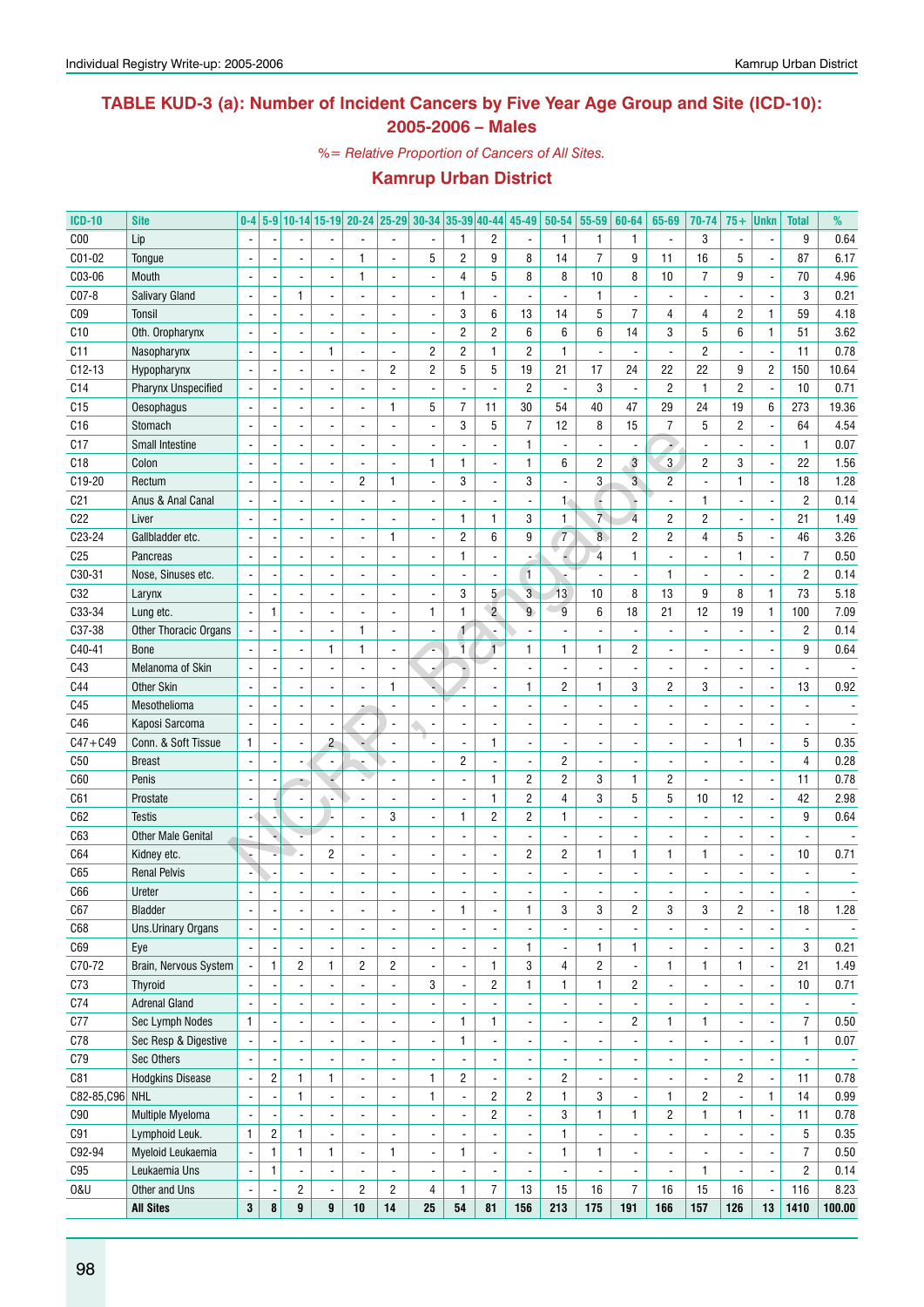## **TABLE KUD-3 (b): Number of Incident Cancers by Five Year Age Group and Site (ICD-10): 2005-2006 – Females**

*%= Relative Proportion of Cancers of All Sites.*

| <b>ICD-10</b>   | <b>Site</b>                            | $0-4$                    |          |                          |                          |                          |                          |                                    |                     |                          | 5-9   10-14   15-19   20-24   25-29   30-34   35-39   40-44   45-49 |                          | $50-54$ 55-59            | 60-64                    | 65-69                    | 70-74                    | $75+$                    | <b>Unkn</b>              | <b>Total</b>                  | %                        |
|-----------------|----------------------------------------|--------------------------|----------|--------------------------|--------------------------|--------------------------|--------------------------|------------------------------------|---------------------|--------------------------|---------------------------------------------------------------------|--------------------------|--------------------------|--------------------------|--------------------------|--------------------------|--------------------------|--------------------------|-------------------------------|--------------------------|
| C <sub>00</sub> | Lip                                    |                          |          |                          |                          |                          | $\mathbf{1}$             |                                    | $\mathbf{1}$        |                          |                                                                     | 1                        | $\mathbf{1}$             |                          |                          |                          |                          |                          | 4                             | 0.46                     |
| C01-02          | Tongue                                 | $\overline{a}$           |          |                          |                          | $\overline{a}$           | $\mathbf{1}$             | L.                                 | $\overline{a}$      | 3                        | $\overline{c}$                                                      | $\overline{c}$           | $\mathbf{1}$             | $\overline{2}$           | 5                        | $\mathbf{1}$             | 1                        | Ĭ.                       | 18                            | 2.05                     |
| C03-06          | Mouth                                  | $\overline{\phantom{a}}$ |          |                          | $\blacksquare$           | $\overline{\phantom{a}}$ | $\mathbf{1}$             | $\overline{\phantom{a}}$           | 5                   | $\overline{\phantom{a}}$ | $\overline{4}$                                                      | $\overline{c}$           | 2                        | 11                       | 5                        | 3                        | 8                        | ÷,                       | 41                            | 4.67                     |
| C07-8           | <b>Salivary Gland</b>                  | $\overline{\phantom{a}}$ |          | $\mathbf{1}$             | $\overline{\phantom{a}}$ | ÷.                       | $\blacksquare$           | $\blacksquare$                     | L,                  | $\blacksquare$           | ÷,                                                                  | ä,                       | $\blacksquare$           | $\mathbf{1}$             | $\overline{a}$           | $\frac{1}{2}$            |                          | ä,                       | $\overline{c}$                | 0.23                     |
| C <sub>09</sub> | Tonsil                                 |                          |          |                          |                          |                          |                          | $\overline{\phantom{a}}$           | $\mathbf{1}$        | $\overline{\phantom{a}}$ | 1                                                                   | $\overline{c}$           | $\overline{\mathbf{c}}$  |                          | $\overline{2}$           | $\overline{2}$           | 2                        | $\overline{\phantom{m}}$ | 12                            | 1.37                     |
| C10             | Oth. Oropharynx                        | $\blacksquare$           |          |                          |                          | ÷.                       | $\overline{a}$           | $\blacksquare$                     | $\overline{2}$      | $\mathbf{1}$             | $\mathbf{1}$                                                        | 1                        | $\overline{2}$           | 3                        | $\overline{2}$           | $\blacksquare$           | $\overline{a}$           | ÷,                       | 12                            | 1.37                     |
| C11             | Nasopharynx                            | $\blacksquare$           |          |                          | $\mathbf{1}$             | ÷.                       | $\overline{\phantom{a}}$ | $\overline{\phantom{a}}$           | ÷,                  | $\blacksquare$           | $\overline{a}$                                                      | $\overline{a}$           | ä,                       | $\mathbf{1}$             | $\mathbf{1}$             | $\blacksquare$           |                          | ÷,                       | 3                             | 0.34                     |
| $C12-13$        | Hypopharynx                            |                          |          |                          |                          |                          | $\blacksquare$           | $\blacksquare$                     | $\mathbf{1}$        | $\mathbf{1}$             | 3                                                                   | $\overline{c}$           | $\mathbf{1}$             | 6                        | 6                        | $\overline{c}$           | 3                        | l,                       | 25                            | 2.85                     |
| C <sub>14</sub> | <b>Pharynx Unspecified</b>             | $\blacksquare$           |          |                          |                          | $\overline{a}$           | ÷,                       | $\overline{a}$                     | ÷,                  | $\overline{\phantom{a}}$ |                                                                     | ä,                       | ä,                       |                          | $\overline{a}$           | $\mathbf{1}$             |                          | Ĭ.                       | $\mathbf{1}$                  | 0.11                     |
| C15             | <b>Oesophagus</b>                      | $\overline{\phantom{a}}$ |          | $\mathbf{1}$             | $\blacksquare$           | 1                        | $\blacksquare$           | 1                                  | 5                   | 14                       | 14                                                                  | 13                       | 6                        | 15                       | 12                       | 9                        | 11                       | $\overline{\phantom{a}}$ | 102                           | 11.62                    |
| C16             | Stomach                                |                          |          |                          |                          | $\overline{\phantom{0}}$ | $\blacksquare$           | $\overline{\phantom{a}}$           | $\overline{a}$      | $\overline{2}$           | 5                                                                   | $\mathbf{1}$             | 3                        | $\overline{2}$           | $\overline{2}$           | $\mathbf{1}$             | $\mathbf{1}$             | 1                        | 18                            | 2.05                     |
| C17             | Small Intestine                        |                          |          |                          |                          |                          |                          | 1                                  | $\overline{a}$      | $\overline{\phantom{a}}$ | $\mathbf{1}$                                                        |                          | $\blacksquare$           |                          |                          | $\mathbf{1}$             |                          | $\blacksquare$           | 3                             | 0.34                     |
| C18             | Colon                                  |                          |          |                          |                          | $\overline{\phantom{0}}$ | $\overline{c}$           | $\blacksquare$                     | $\overline{a}$      | $\overline{c}$           | $\mathbf{1}$                                                        | 1                        | $\Box$                   | 1                        |                          | $\mathbf{1}$             | 1                        | $\blacksquare$           | 9                             | 1.03                     |
| C19-20          | Rectum                                 | ÷,                       |          |                          | $\mathbf{1}$             | $\mathbf{1}$             | ÷,                       | 1                                  | $\overline{2}$      | $\mathbf{1}$             | $\overline{2}$                                                      | $\overline{c}$           | $\mathbf{1}$             | ē                        | $\mathbf{1}$             | $\overline{4}$           | $\blacksquare$           | ÷,                       | 16                            | 1.82                     |
| C <sub>21</sub> | Anus & Anal Canal                      |                          |          |                          |                          |                          | $\blacksquare$           | $\mathbf{1}$                       |                     | $\overline{\phantom{a}}$ |                                                                     |                          | $\blacksquare$           | $\blacksquare$           | 1                        | ä,                       |                          | ä,                       | 3                             | 0.34                     |
| C22             | Liver                                  | $\blacksquare$           |          |                          |                          | $\overline{\phantom{0}}$ | ä,                       | $\blacksquare$                     | L,                  | $\overline{c}$           | $\mathbf{1}$                                                        | $\mathbf{1}$             | 1                        |                          | 3                        | $\mathbf{1}$             | 1                        | ÷,                       | 10                            | 1.14                     |
| C23-24          | Gallbladder etc.                       | $\sim$                   |          |                          | $\overline{\phantom{a}}$ | $\overline{a}$           | 2                        | 5                                  | 9                   | 6                        | 13                                                                  | 13                       | 13                       | 13                       | 10                       | $\overline{7}$           | 3                        | ä,                       | 94                            | 10.71                    |
| C <sub>25</sub> | Pancreas                               | $\blacksquare$           |          |                          |                          | $\overline{\phantom{0}}$ | $\overline{\phantom{a}}$ | $\overline{\phantom{a}}$           | 1                   | $\overline{\phantom{a}}$ | $\mathbf{1}$                                                        | g.                       | $\overline{c}$           | $\overline{\phantom{a}}$ | $\blacksquare$           | $\mathbf{1}$             |                          | $\overline{\phantom{a}}$ | 5                             | 0.57                     |
| C30-31          | Nose, Sinuses etc.                     |                          |          |                          |                          |                          | $\overline{2}$           |                                    | $\mathbf{1}$        | ÷,                       | $\mathbf{1}$                                                        |                          | ù.                       |                          |                          | $\blacksquare$           |                          |                          | 4                             | 0.46                     |
| C32             | Larynx                                 | $\overline{\phantom{a}}$ |          |                          | $\overline{\phantom{a}}$ | $\overline{\phantom{0}}$ | $\overline{\phantom{a}}$ | $\blacksquare$                     | $\overline{a}$      | $\mathbf{1}$             | ۰.                                                                  |                          | $\mathbf{1}$             | $\mathbf{1}$             | 3                        | $\blacksquare$           | $\mathbf{1}$             | ÷,                       | $\overline{7}$                | 0.80                     |
| C33-34          | Lung etc.                              | $\overline{\phantom{a}}$ |          |                          |                          |                          | $\overline{a}$           | $\blacksquare$                     | ÷,                  | $\overline{c}$           | 3                                                                   | $\overline{3}$           | 3                        | 6                        | $\mathbf{1}$             | 3                        | $\mathbf{1}$             | ä,                       | 22                            | 2.51                     |
| C37-38          | Other Thoracic Organs                  |                          |          |                          |                          |                          |                          | $\overline{\phantom{a}}$           |                     | Ġ                        |                                                                     |                          | $\overline{\phantom{a}}$ |                          | 1                        | $\overline{\phantom{a}}$ |                          | $\overline{\phantom{a}}$ | $\mathbf{1}$                  | 0.11                     |
| C40-41          | <b>Bone</b>                            | $\mathbf{r}$             | 1        | $\mathbf{1}$             | $\overline{\phantom{a}}$ | $\overline{\phantom{0}}$ | $\blacksquare$           | $\blacksquare$                     | $\mathbf{1}$        | R                        | Ŧ                                                                   | 1                        | $\Box$                   | $\mathbf{1}$             | $\overline{a}$           | $\overline{\phantom{a}}$ |                          | ä,                       | 6                             | 0.68                     |
| C43             | Melanoma of Skin                       | $\overline{\phantom{a}}$ |          |                          | $\blacksquare$           | ÷.                       | $\overline{\phantom{a}}$ | $\blacksquare$                     | Ĩ,                  | b.                       |                                                                     | $\blacksquare$           | $\blacksquare$           | $\overline{\phantom{a}}$ | $\blacksquare$           | $\frac{1}{2}$            | $\overline{a}$           | ÷,                       | $\blacksquare$                | $\overline{\phantom{a}}$ |
| C44             | <b>Other Skin</b>                      |                          |          |                          |                          | $\overline{\phantom{0}}$ | $\blacksquare$           | ÷                                  | $\mathbf{1}$        | 4                        | $\blacksquare$                                                      | 1                        | 2                        | 1                        |                          | $\mathbf{1}$             | 1                        | $\overline{\phantom{a}}$ | 8                             | 0.91                     |
| C45             | Mesothelioma                           | $\blacksquare$           |          |                          |                          | ÷.                       | ÷,                       |                                    |                     | $\blacksquare$           |                                                                     |                          | $\sim$                   | $\blacksquare$           |                          | $\blacksquare$           | ÷,                       | $\overline{a}$           | $\blacksquare$                |                          |
| C46             | Kaposi Sarcoma                         | $\overline{\phantom{a}}$ |          |                          | $\overline{\phantom{a}}$ | $\overline{a}$           | $\overline{\phantom{a}}$ | à.                                 |                     | $\overline{\phantom{a}}$ |                                                                     |                          | $\blacksquare$           |                          |                          | $\blacksquare$           |                          | $\overline{\phantom{a}}$ |                               |                          |
| $C47 + C49$     | Conn. & Soft Tissue                    |                          |          |                          |                          | $\mathbf{1}$             |                          | $\mathbf{1}$                       | $\mathbf{1}$        | $\overline{a}$           | $\mathbf{1}$                                                        |                          | $\mathbf{1}$             | $\mathbf{1}$             |                          | ä,                       |                          | $\overline{a}$           | 6                             | 0.68                     |
| C50             | <b>Breast</b>                          |                          |          |                          |                          | $\mathbf{1}$             | 4                        | $-10$                              | 19                  | 25                       | 18                                                                  | 18                       | 14                       | $\overline{7}$           | 6                        | 8                        | 5                        | l,                       | 135                           | 15.38                    |
| C51             | Vulva                                  | $\overline{\phantom{a}}$ |          |                          |                          |                          | $\overline{a}$           | ι.                                 | ÷,                  | $\blacksquare$           | ä,                                                                  | ä,                       | $\Box$                   | $\mathbf{1}$             | $\blacksquare$           | $\mathbf{1}$             | $\overline{a}$           | Ĭ.                       | $\overline{c}$                | 0.23                     |
| C52             | Vagina                                 | $\overline{\phantom{a}}$ |          |                          | $\blacksquare$           | ÷.                       | $\blacksquare$           | 1                                  | $\mathbf{1}$        | $\overline{\phantom{a}}$ | $\blacksquare$                                                      | $\mathbf{1}$             | $\blacksquare$           | $\overline{\phantom{a}}$ | $\mathbf{1}$             | $\frac{1}{2}$            | $\overline{a}$           | ä,                       | 4                             | 0.46                     |
| C53             | Cervix Uteri                           |                          |          |                          |                          | $\mathbf 1$              | 3                        | $\overline{7}$                     | 12                  | 20                       | 20                                                                  | 19                       | 18                       | 12                       | $\overline{4}$           | 9                        | 1                        | $\overline{\phantom{a}}$ | 126                           | 14.35                    |
| C54             | Corpus Uteri                           | $\blacksquare$           |          |                          |                          | ۰.                       | $\overline{a}$           | $\blacksquare$                     | ÷,                  | $\overline{c}$           | $\blacksquare$                                                      | $\mathbf{1}$             | 1                        | 5                        | $\overline{2}$           | $\mathbf{1}$             | $\overline{\phantom{a}}$ | ÷,                       | 12                            | 1.37                     |
| C55             | <b>Uterus Unspecified</b>              | $\overline{\phantom{a}}$ |          | $\overline{\phantom{a}}$ |                          | $\overline{a}$           | $\blacksquare$           | $\blacksquare$                     |                     | $\overline{\phantom{a}}$ |                                                                     |                          | $\blacksquare$           | $\mathbf{1}$             | $\overline{a}$           | $\overline{a}$           | $\blacksquare$           | ÷,                       | $\mathbf{1}$                  | 0.11                     |
| C56             | Ovary etc.                             | $\overline{\phantom{a}}$ |          | $\mathbf{1}$             | $\mathbf{1}$             | 1                        | 1                        | 3                                  | 5                   | 4                        | $\overline{7}$                                                      | 8                        | 4                        | 9                        | $\overline{7}$           | $\overline{2}$           |                          | ÷,                       | 53                            | 6.04                     |
| C57             | <b>Other Female Genital</b>            | $\overline{\phantom{a}}$ |          |                          |                          |                          |                          | L.                                 |                     | $\overline{\phantom{a}}$ |                                                                     |                          | ÷,                       |                          |                          |                          |                          |                          |                               |                          |
| C <sub>58</sub> | Placenta                               | ٠                        |          |                          | $\blacksquare$           | $\overline{\phantom{0}}$ | $\overline{\phantom{a}}$ | $\overline{\phantom{a}}$           | $\blacksquare$      | $\overline{\phantom{a}}$ | ٠                                                                   |                          | $\overline{\phantom{a}}$ | $\overline{\phantom{a}}$ | $\blacksquare$           | $\blacksquare$           | $\blacksquare$           | $\blacksquare$           | $\overline{\phantom{a}}$      | $\overline{\phantom{a}}$ |
| C64             | Kidney etc.                            | $\mathbf{1}$             | 1        |                          |                          | $\overline{a}$           |                          | $\blacksquare$                     | $\overline{a}$      | $\overline{\phantom{a}}$ | ä,                                                                  |                          | 1                        | ä,                       |                          | 1                        |                          | ÷,                       | 4                             | 0.46                     |
| C65             | <b>Renal Pelvis</b>                    |                          |          |                          |                          |                          |                          | $\overline{a}$                     |                     | $\frac{1}{2}$            | $\overline{\phantom{a}}$                                            |                          | $\blacksquare$           |                          |                          |                          |                          |                          | $\overline{\phantom{a}}$      |                          |
| C66             | Ureter                                 | $\overline{\phantom{a}}$ |          |                          |                          | $\overline{\phantom{a}}$ | $\overline{\phantom{a}}$ | $\overline{\phantom{a}}$           |                     |                          | $\overline{\phantom{a}}$                                            | $\frac{1}{2}$            | $\overline{\phantom{a}}$ | $\overline{\phantom{a}}$ | $\overline{\phantom{a}}$ | $\overline{\phantom{a}}$ | $\overline{\phantom{a}}$ |                          |                               |                          |
| C67             | Bladder                                |                          |          |                          |                          | $\overline{\phantom{0}}$ | ä,                       | $\blacksquare$                     | -<br>$\overline{a}$ | $\blacksquare$           |                                                                     | $\blacksquare$           | $\mathbf{1}$             | $\blacksquare$           | $\mathbf{1}$             | $\mathbf{1}$             |                          | ٠<br>÷,                  | $\overline{\phantom{a}}$<br>3 | 0.34                     |
| C68             | <b>Uns.Urinary Organs</b>              |                          |          |                          |                          |                          |                          |                                    |                     | $\overline{\phantom{a}}$ | $\mathbf{1}$                                                        |                          | ÷,                       |                          |                          | $\overline{\phantom{a}}$ |                          | $\overline{\phantom{a}}$ | $\mathbf{1}$                  | 0.11                     |
| C69             | Eye                                    | $\mathbf{1}$             |          |                          | $\overline{\phantom{a}}$ | $\overline{a}$           | $\overline{\phantom{a}}$ | $\overline{\phantom{a}}$<br>$\Box$ |                     | $\overline{\phantom{a}}$ | ÷,                                                                  | ÷,                       | $\Box$                   | $\overline{\phantom{a}}$ | $\blacksquare$           | $\blacksquare$           |                          | $\overline{a}$           | $\mathbf{1}$                  | 0.11                     |
| C70-72          | Brain, Nervous System                  | $\Box$                   |          |                          | 1                        |                          | $\overline{\phantom{a}}$ | 3                                  | $\overline{a}$      |                          |                                                                     | $\mathbf{1}$             | 3                        | 3                        | $\blacksquare$           |                          |                          | $\overline{a}$           | 11                            | 1.25                     |
| C73             |                                        | $\blacksquare$           |          |                          |                          | $\blacksquare$           |                          |                                    |                     | $\overline{\phantom{a}}$ | $\blacksquare$                                                      |                          |                          |                          |                          | $\overline{\phantom{a}}$ |                          |                          | 10                            |                          |
|                 | <b>Thyroid</b><br><b>Adrenal Gland</b> |                          |          | $\blacksquare$           | $\overline{\phantom{a}}$ | ۰.                       | $\blacksquare$           | ÷,                                 | $\frac{1}{2}$       | $\blacksquare$           | 3                                                                   | $\overline{c}$           | 1                        | $\mathbf{1}$             | $\overline{\phantom{a}}$ | $\overline{\phantom{a}}$ | 3                        | $\blacksquare$           |                               | 1.14                     |
| C74             |                                        | $\overline{\phantom{a}}$ |          |                          | $\overline{\phantom{a}}$ | $\overline{\phantom{0}}$ | $\overline{\phantom{a}}$ | $\overline{\phantom{a}}$           | $\frac{1}{2}$       | $\overline{\phantom{a}}$ | $\blacksquare$                                                      | $\overline{\phantom{a}}$ | $\overline{\phantom{a}}$ | $\overline{\phantom{a}}$ | $\overline{\phantom{a}}$ | $\overline{\phantom{a}}$ |                          | $\overline{\phantom{a}}$ | $\overline{\phantom{a}}$      | $\overline{\phantom{a}}$ |
| C77             | Sec Lymph Nodes                        |                          |          |                          | $\overline{\phantom{a}}$ |                          |                          | $\overline{\phantom{a}}$           | -                   | 1                        | $\overline{\phantom{a}}$                                            | $\overline{\phantom{m}}$ | 1                        |                          | $\overline{\phantom{a}}$ |                          |                          | $\mathbf{1}$             | 3                             | 0.34                     |
| C78             | Sec Resp & Digestive                   |                          |          |                          |                          | $\overline{\phantom{0}}$ | $\blacksquare$           | $\blacksquare$                     |                     | $\overline{\phantom{a}}$ |                                                                     |                          | $\overline{\phantom{a}}$ | 1                        | $\overline{\phantom{a}}$ | $\blacksquare$           |                          | ÷,                       | $\mathbf{1}$                  | 0.11                     |
| C79             | Sec Others                             |                          |          |                          |                          |                          | $\blacksquare$           | $\blacksquare$                     |                     | $\overline{\phantom{a}}$ |                                                                     |                          | $\blacksquare$           |                          | $\blacksquare$           | $\overline{\phantom{a}}$ |                          | $\blacksquare$           | $\overline{\phantom{a}}$      | $\overline{\phantom{a}}$ |
| C81             | <b>Hodgkins Disease</b>                | $\blacksquare$           | 1        | $\sqrt{2}$               | $\mathbf{1}$             |                          |                          |                                    |                     | $\overline{\phantom{a}}$ |                                                                     |                          |                          |                          |                          |                          |                          | $\blacksquare$           | $\overline{4}$                | 0.46                     |
| C82-85, C96 NHL |                                        |                          |          | $\mathbf{1}$             |                          |                          | $\overline{\phantom{a}}$ | 1                                  | 1                   | $\overline{\mathbf{c}}$  |                                                                     |                          | 1                        | $\mathbf{1}$             | $\mathbf{1}$             | $\mathbf{1}$             |                          |                          | 9                             | 1.03                     |
| C90             | Multiple Myeloma                       | $\Box$                   |          |                          | $\blacksquare$           | ÷.                       | $\blacksquare$           | $\mathbb{Z}^2$                     | ÷,                  | $\overline{c}$           | $\mathbf{1}$                                                        | 1                        | $\overline{2}$           | $\blacksquare$           | $\mathbf{1}$             | $\blacksquare$           |                          | ÷,                       | $\overline{7}$                | 0.80                     |
| C91             | Lymphoid Leuk.                         | $\Box$                   | 1        | $\mathbf{1}$             | $\overline{\phantom{a}}$ | $\overline{\phantom{a}}$ | $\overline{\phantom{a}}$ | $\overline{\phantom{a}}$           | $\overline{a}$      | $\blacksquare$           | ä,                                                                  | $\overline{\phantom{a}}$ | $\Box$                   | $\mathbf{1}$             | 1                        | ÷,                       | $\blacksquare$           | ä,                       | $\overline{4}$                | 0.46                     |
| C92-94          | Myeloid Leukaemia                      | $\blacksquare$           | 1        | $\blacksquare$           | $\overline{\phantom{a}}$ | $\overline{\phantom{a}}$ | $\overline{2}$           | $\overline{2}$                     | $\blacksquare$      | $\overline{\phantom{a}}$ | $\blacksquare$                                                      | $\overline{\phantom{a}}$ | 1                        | $\mathbf{1}$             | 1                        | $\mathbf{1}$             | 1                        | $\overline{\phantom{a}}$ | 10                            | 1.14                     |
| C95             | Leukaemia Uns                          | $\overline{\phantom{a}}$ |          | $\overline{a}$           | $\overline{\phantom{a}}$ | ۰                        | $\overline{\phantom{a}}$ | $\overline{\phantom{a}}$           | -                   | $\overline{\phantom{a}}$ | $\overline{\phantom{a}}$                                            | $\overline{\phantom{a}}$ | $\overline{\phantom{a}}$ | $\overline{\phantom{a}}$ | $\blacksquare$           | $\overline{\phantom{a}}$ |                          | $\overline{\phantom{a}}$ | $\overline{\phantom{a}}$      | $\overline{\phantom{a}}$ |
| 0&U             | Other and Uns                          | $\blacksquare$           |          |                          | $\overline{a}$           | $\overline{a}$           | $\mathbf{1}$             | $\overline{2}$                     | 5                   | 3                        | 6                                                                   | 3                        | 5                        | 9                        | 3                        | 5                        | 3                        | $\blacksquare$           | 45                            | 5.13                     |
|                 | <b>All Sites</b>                       | $\mathbf{2}$             | $5\vert$ | 8                        | 5                        | 6                        | 20                       | 39                                 | 74                  | 95                       | 111                                                                 | 100                      | 95                       | 118                      | 83                       | 68                       | 47                       | $\boldsymbol{2}$         | 878                           | 100.00                   |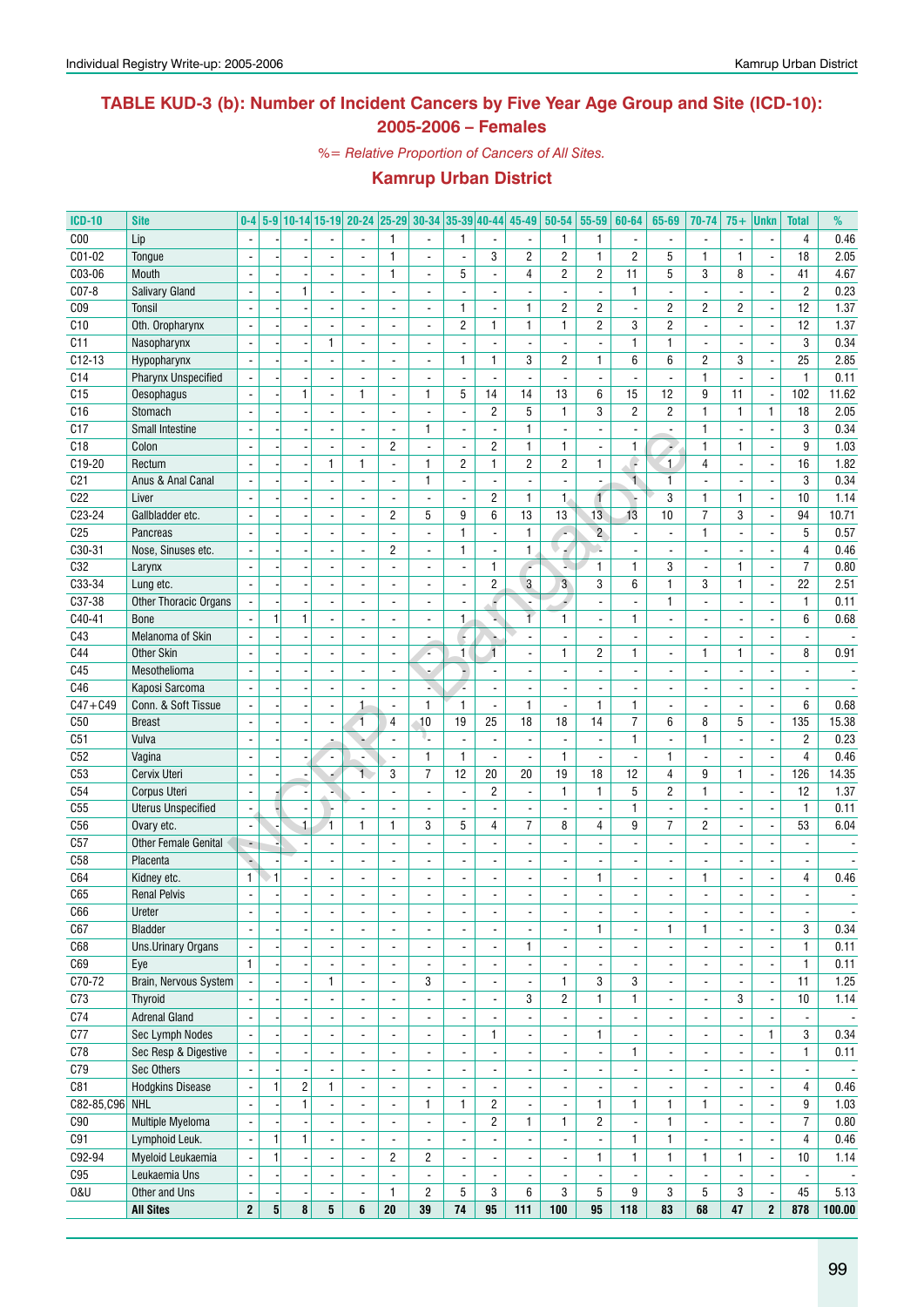## **Table: KUD–4(a):**

# **Average Annual Age Specific,Crude (CR), Age Adjusted (AAR) (with Standard Error(SE)) and Truncated (35-64 yrs) (TR) Incidence Rate per 100,000 population: 2005-2006 - Males Kamrup Urban District**

| <b>ICD-10</b>      | $0-4$                    | $5-9$                    | $10-14$   15-19          |                          | $20 - 24$                | $25 - 29$                | 30-34                    | 35-39                    | 40-44                    | 45-49         | $50 - 54$  | 55-59                    | 60-64 | 65-69                    | 70-74  | >75    | CR          | AAR                             | <b>SE</b>                        | TR                              |
|--------------------|--------------------------|--------------------------|--------------------------|--------------------------|--------------------------|--------------------------|--------------------------|--------------------------|--------------------------|---------------|------------|--------------------------|-------|--------------------------|--------|--------|-------------|---------------------------------|----------------------------------|---------------------------------|
| C <sub>00</sub>    |                          |                          |                          |                          |                          |                          | $\blacksquare$           | 0.9                      | 2.4                      |               | 1.9        | 2.8                      | 3.9   | $\blacksquare$           | 27.2   |        | 0.8         | 1.1                             | 0.40                             | 1.8                             |
| C01-02             |                          |                          |                          |                          | 0.9                      |                          | 4.6                      | 1.8                      | 10.9                     | 11.8          | 27.0       | 19.9                     | 35.2  | 65.1                     | 145.0  | 47.2   | 7.6         | 11.2                            | 1.28                             | 16.2                            |
| C03-06             |                          |                          |                          |                          | 0.9                      |                          | $\overline{\phantom{a}}$ | 3.6                      | 6.0                      | 11.8          | 15.4       | 28.4                     | 31.3  | 59.2                     | 63.4   | 84.9   | 6.1         | 9.3                             | 1.17                             | 14.3                            |
| C07-8              |                          |                          | 0.9                      |                          |                          |                          | ÷,                       | 0.9                      |                          |               |            | 2.8                      |       | $\blacksquare$           |        |        | 0.3         | 0.2                             | 0.15                             | 0.5                             |
| C <sub>09</sub>    |                          |                          |                          | ä,                       |                          |                          |                          | 2.7                      | 7.3                      | 19.2          | 27.0       | 14.2                     | 27.4  | 23.7                     | 36.3   | 18.9   | 5.2         | 6.6                             | 0.91                             | 15.4                            |
| C10                |                          |                          |                          |                          |                          |                          |                          | 1.8                      | 2.4                      | 8.9           | 11.6       | 17.0                     | 54.7  | 17.8                     | 45.3   | 56.6   | 4.5         | 6.8                             | 1.01                             | 13.7                            |
| C <sub>11</sub>    |                          |                          |                          | 1.0                      |                          |                          | 1.8                      | 1.8                      | 1.2                      | 3.0           | 1.9        | $\overline{\phantom{a}}$ |       |                          | 18.1   |        | 1.0         | 1.0                             | 0.34                             | 1.5                             |
| $C12-13$           |                          |                          |                          |                          |                          | 1.7                      | 1.8                      | 4.5                      | 6.0                      | 28.1          | 40.5       | 48.2                     | 93.8  | 130.2                    | 199.4  | 84.9   | 13.1        | 19.9                            | 1.71                             | 32.3                            |
| C14                |                          |                          |                          | ۰                        |                          | $\overline{\phantom{a}}$ | $\overline{\phantom{a}}$ |                          |                          | 3.0           |            | 8.5                      |       | 11.8                     | 9.1    | 18.9   | 0.9         | 1.4                             | 0.47                             | 1.7                             |
| C <sub>15</sub>    |                          |                          |                          | $\overline{\phantom{a}}$ |                          | 0.9                      | 4.6                      | 6.3                      | 13.3                     | 44.4          | 104.2      | 113.5                    | 183.7 | 171.6                    | 217.5  | 179.3  | 23.9        | 34.4                            | 2.21                             | 67.5                            |
| C16                |                          |                          | $\overline{\phantom{a}}$ | $\overline{\phantom{a}}$ | $\overline{\phantom{a}}$ | $\overline{\phantom{a}}$ | $\overline{\phantom{a}}$ | 2.7                      | 6.0                      | 10.4          | 23.2       | 22.7                     | 58.6  | 41.4                     | 45.3   | 18.9   | 5.6         | 8.1                             | 1.06                             | 17.9                            |
| C17                |                          |                          | $\overline{a}$           | $\overline{\phantom{a}}$ | $\overline{a}$           | $\overline{a}$           | ä,                       |                          |                          | 1.5           |            | $\overline{\phantom{a}}$ |       | $\overline{\phantom{a}}$ | ÷      |        | 0.1         | 0.1                             | 0.09                             | 0.3                             |
| C18                |                          |                          | $\overline{a}$           | $\overline{\phantom{a}}$ | $\overline{a}$           | $\overline{a}$           | 0.9                      | 0.9                      |                          | 1.5           | 11.6       | 5.7                      | 11.7  | 17.8                     | 18.1   | 28.3   | 1.9         | 2.9                             | 0.66                             | 4.6                             |
| C19-20             |                          |                          |                          | $\frac{1}{2}$            | 1.8                      | 0.9                      | $\overline{\phantom{a}}$ | 2.7                      |                          | 4.4           |            | 8.5                      | 11.7  | 11.8                     |        | 9.4    | 1.6         | 2.0                             | 0.51                             | 4.0                             |
| C <sub>21</sub>    |                          |                          | $\blacksquare$           | $\overline{\phantom{0}}$ | $\blacksquare$           |                          | $\blacksquare$           |                          |                          |               | 1.9        |                          |       | ٠                        | 9.1    |        | 0.2         | 0.3                             | 0.21                             | 0.3                             |
| C <sub>22</sub>    |                          |                          | $\blacksquare$           | $\overline{\phantom{0}}$ |                          |                          | $\blacksquare$           | 0.9                      | 1.2                      | 4.4           | 1.9        | 19.9                     | 15.6  | 11.8                     | 18.1   |        | 1.8         | 2.6                             | 0.60                             | 6.2                             |
| C23-24             |                          |                          | $\blacksquare$           | $\overline{\phantom{0}}$ | $\overline{\phantom{a}}$ | 0.9                      | $\blacksquare$           | 1.8                      | 7.3                      | 13.3          | 13.5       | 22.7                     | 7.8   | 11.8                     | 36.3   | 47.2   | 4.0         | 5.3                             | 0.84                             | 10.4                            |
| C <sub>25</sub>    |                          |                          | $\overline{a}$           | ٠                        | $\overline{a}$           |                          | $\blacksquare$           | 0.9                      | $\overline{\phantom{a}}$ |               |            | $-11.3$                  | 3.9   | $\overline{\phantom{a}}$ |        | 9.4    | 0.6         | 0.9                             | 0.34                             | 2.1                             |
| C30-31             |                          | $\blacksquare$           | $\overline{a}$           | ٠                        | $\overline{a}$           |                          | $\overline{a}$           |                          |                          | 1.5           |            |                          |       | 5.9                      |        |        | 0.2         | 0.3                             | 0.20                             | 0.3                             |
| C32                |                          |                          | $\overline{\phantom{a}}$ | ٠                        | $\overline{a}$           |                          | $\blacksquare$           | 2.7                      | 6.0                      | 4.4           | 25.1       | 28.4                     | 31.3  | 76.9                     | 81.6   | 75.5   | 6.4         | 9.9                             | 1.22                             | 14.3                            |
| C33-34             |                          | 1.0                      | $\blacksquare$           | ٠                        |                          | $\overline{a}$           | 0.9                      | 0.9                      | 2.4                      | 13.3          | 17.4       | 17.0                     | 70.4  | 124.3                    | 108.8  | 179.3  | 8.8         | 15.0                            | 1.56                             | 17.3                            |
| C37-38             |                          |                          |                          |                          | 0.9                      |                          | $\blacksquare$           | 0.9                      |                          |               |            |                          |       |                          |        |        | 0.2         | 0.1                             | 0.09                             | 0.2                             |
| C40-41             |                          |                          | $\overline{\phantom{a}}$ | 1.0                      | 0.9                      |                          | $\blacksquare$           | 0.9                      | 1.2                      | 1.5           | 1.9        | 2.8                      | 7.8   |                          |        |        | 0.8         | 0.9                             | 0.32                             | 2.4                             |
| C43                |                          |                          |                          | ٠                        |                          |                          |                          |                          |                          |               |            |                          |       |                          |        |        |             |                                 |                                  |                                 |
| C44                |                          |                          | $\overline{\phantom{a}}$ | $\overline{a}$           | $\overline{a}$           | 0.9                      |                          |                          |                          | 1.5           | 3.9        | 2.8                      | 11.7  | 11.8                     | 27.2   |        | 1.1         | 1.8                             | 0.53                             | 2.8                             |
| C45                |                          |                          | $\overline{\phantom{a}}$ | $\overline{a}$           | $\overline{\phantom{a}}$ |                          |                          |                          |                          |               |            |                          |       |                          |        |        |             | $\overline{a}$                  |                                  |                                 |
| C46                |                          |                          | $\overline{\phantom{a}}$ | $\overline{a}$           | $\overline{\phantom{a}}$ | $\overline{a}$           |                          |                          |                          |               |            |                          |       |                          |        |        |             |                                 |                                  |                                 |
|                    |                          |                          | $\overline{\phantom{a}}$ |                          | $\overline{a}$           |                          |                          |                          | 1.2                      |               |            |                          |       |                          |        | 9.4    | 0.4         | 0.6                             | 0.29                             | 0.2                             |
| $C47 + C49$<br>C50 | 1.4                      |                          | $\overline{\phantom{a}}$ | 2.0<br>ä,                | $\blacksquare$           | $\blacksquare$           |                          | 1.8                      |                          |               | 3.9        |                          |       |                          |        |        | 0.4         | 0.3                             | 0.16                             | 1.0                             |
| C60                |                          |                          | $\overline{\phantom{a}}$ | ä,                       |                          |                          |                          | $\blacksquare$           | 1.2                      | 3.0           | 3.9        | 8.5                      | 3.9   | 11.8                     |        |        | 1.0         | 1.3                             | 0.41                             | 3.0                             |
| C61                |                          |                          | $\overline{\phantom{a}}$ | $\overline{\phantom{0}}$ | $\sim$                   |                          | $\overline{a}$           | $\overline{\phantom{a}}$ | 1.2                      | 3.0           | 7.7        | 8.5                      | 19.5  | 29.6                     | 90.6   | 113.2  | 3.7         | 6.7                             | 1.06                             | 5.7                             |
| C62                |                          |                          | $\overline{\phantom{a}}$ | ÷                        | $\blacksquare$           | 2.6                      |                          | 0.9                      | 2.4                      | 3.0           | 1.9        | $\blacksquare$           |       | $\blacksquare$           |        |        | 0.8         | 0.7                             | 0.23                             | 1.5                             |
| C63                |                          |                          |                          |                          |                          |                          |                          | $\blacksquare$           |                          |               |            |                          |       |                          |        |        |             |                                 |                                  |                                 |
| C64                |                          |                          | $\overline{\phantom{a}}$ | 2.0                      |                          |                          |                          |                          |                          | 3.0           | 3.9        | 2.8                      | 3.9   | 5.9                      | 9.1    |        | 0.9         | 1.2                             | 0.39                             | 2.1                             |
| C65                |                          |                          |                          | ٠                        |                          |                          |                          |                          |                          |               |            |                          |       |                          |        |        |             |                                 |                                  |                                 |
| C66                |                          |                          |                          |                          |                          |                          |                          |                          |                          |               |            |                          |       |                          |        |        |             |                                 |                                  |                                 |
| C67                |                          |                          | $\overline{\phantom{a}}$ |                          |                          |                          |                          |                          |                          |               | 5.8        | 8.5                      | 7.8   | 17.8                     | 27.2   |        |             | 2.5                             | 0.62                             | 3.5                             |
| C68                | $\blacksquare$           |                          | $\overline{\phantom{a}}$ | $\overline{\phantom{a}}$ | $\overline{a}$           | $\overline{a}$           | $\blacksquare$           | 0.9                      |                          | 1.5           |            |                          |       | $\blacksquare$           |        | 18.9   | 1.6         | $\overline{\phantom{a}}$        |                                  | $\overline{\phantom{a}}$        |
| C69                |                          |                          | $\blacksquare$           | $\overline{\phantom{a}}$ | $\blacksquare$           | ÷,                       | $\blacksquare$           | $\blacksquare$           |                          | 1.5           |            | 2.8                      | 3.9   | $\overline{\phantom{a}}$ |        |        | 0.3         | 0.4                             | 0.21                             | 1.2                             |
| C70-72             | $\overline{\phantom{a}}$ | 1.0                      | 1.8                      | 1.0                      | 1.8                      | 1.7                      | $\overline{\phantom{a}}$ | $\overline{\phantom{a}}$ | 1.2                      | 4.4           | 7.7        | 5.7                      |       | 5.9                      | 9.1    | 9.4    | 1.8         | 2.1                             | 0.49                             | 3.1                             |
| C <sub>73</sub>    | $\overline{\phantom{a}}$ |                          | $\blacksquare$           | $\overline{\phantom{a}}$ | $\overline{\phantom{a}}$ | $\overline{a}$           | 2.7                      |                          | 2.4                      | 1.5           | 1.9        | 2.8                      | 7.8   |                          |        |        | 0.9         | 0.9                             | 0.31                             | $2.4\,$                         |
| C74                |                          |                          | $\overline{\phantom{a}}$ | $\overline{\phantom{a}}$ |                          |                          |                          |                          |                          |               |            |                          |       | $\overline{\phantom{a}}$ |        |        |             | $\overline{\phantom{a}}$        |                                  |                                 |
| C77                | 1.4                      |                          | $\blacksquare$           |                          |                          |                          | $\blacksquare$           | 0.9                      | 1.2                      |               |            | $\blacksquare$           | 7.8   | 5.9                      | 9.1    |        | 0.6         | 1.0                             | $\overline{\phantom{a}}$<br>0.38 | $\overline{\phantom{a}}$<br>1.4 |
|                    |                          |                          |                          | $\frac{1}{2}$            |                          |                          |                          | 0.9                      |                          |               |            |                          |       |                          |        |        |             |                                 |                                  |                                 |
| C78                |                          |                          | $\overline{\phantom{a}}$ | $\overline{\phantom{a}}$ |                          |                          |                          |                          |                          |               |            | $\overline{a}$           |       |                          |        |        | 0.1         | 0.1<br>$\overline{\phantom{a}}$ | 0.05                             | 0.2                             |
| C79                |                          |                          | $\overline{a}$           | $\overline{\phantom{a}}$ | $\overline{\phantom{a}}$ | $\overline{a}$           | $\overline{\phantom{a}}$ |                          |                          |               |            | $\overline{a}$           |       |                          |        |        |             |                                 | $\overline{\phantom{a}}$         | $\overline{\phantom{a}}$        |
| C81                | $\overline{\phantom{a}}$ | 2.0                      | 0.9<br>0.9               | 1.0                      | $\overline{\phantom{a}}$ | ä,                       | 0.9<br>0.9               | 1.8                      |                          |               | 3.9        | 8.5                      |       | $\blacksquare$<br>5.9    |        | 18.9   | 1.0         | 1.1<br>1.4                      | 0.36<br>0.43                     | 1.0                             |
| C82-85,C96         |                          | $\overline{\phantom{a}}$ |                          | $\overline{\phantom{a}}$ | $\overline{\phantom{a}}$ |                          |                          | $\overline{\phantom{a}}$ | 2.4                      | 3.0           | 1.9<br>5.8 | 2.8                      |       |                          | 18.1   |        | 1.2         | 1.4                             | 0.46                             | 2.5                             |
| C90                |                          | ä,<br>2.0                | 0.9                      | $\overline{\phantom{a}}$ | $\overline{\phantom{a}}$ |                          | $\blacksquare$           | $\blacksquare$           | 2.4                      |               | 1.9        |                          | 3.9   | 11.8                     | 9.1    | 9.4    | 1.0         | 0.5                             | 0.25                             | 2.3                             |
| C91                | 1.4                      |                          |                          | $\overline{\phantom{0}}$ | $\overline{\phantom{a}}$ |                          | $\blacksquare$           |                          |                          |               |            |                          |       |                          |        |        | 0.4         |                                 |                                  | 0.3                             |
| C92-94             | $\overline{\phantom{a}}$ | 1.0                      | 0.9                      | 1.0                      | $\blacksquare$           | 0.9                      | $\blacksquare$           | 0.9                      |                          |               | 1.9        | 2.8                      |       |                          |        |        | 0.6         | 0.6                             | 0.23                             | 0.9                             |
| C95                | $\overline{\phantom{a}}$ | 1.0                      | $\blacksquare$           | $\overline{\phantom{a}}$ | $\overline{\phantom{a}}$ | ÷,                       | $\blacksquare$           |                          |                          |               |            | $\overline{\phantom{a}}$ |       | $\blacksquare$           | 9.1    |        | 0.2         | 0.3                             | 0.21                             | $\overline{\phantom{a}}$        |
| <b>0&amp;U</b>     |                          |                          | 1.8                      | $\overline{\phantom{a}}$ | 1.8                      | 1.7                      | 3.7                      | 0.9                      | 8.5                      | 19.2          | 28.9       | 45.4                     | 27.4  | 94.7                     | 135.9  | 151.0  | 10.2        | 15.3                            | 1.51                             | 19.6                            |
| All                | 4.1                      | 8.1                      | 8.0                      | 8.8                      | 8.8                      | 11.9                     | 22.8                     | 48.5                     | 98.0                     | $230.8$ 411.0 |            | 496.4                    |       | 746.6 982.4              | 1422.9 | 1188.9 | 123.6 180.5 |                                 |                                  | $5.08$ 299.7                    |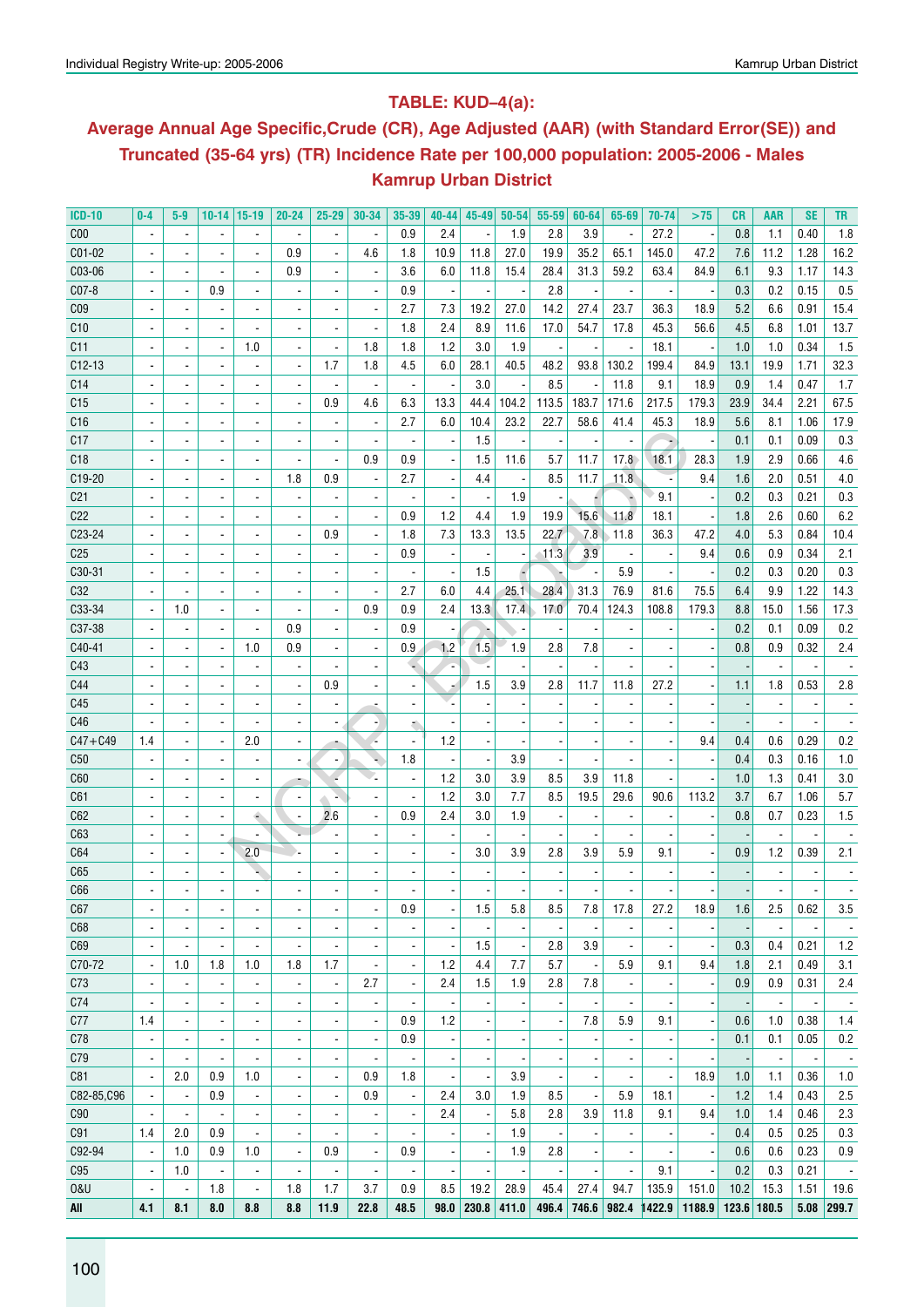# **Table: KUD–4(b):**

# **Average Annual Age Specific,Crude (CR), Age Adjusted (AAR) (with Standard Error(SE)) and Truncated (35-64 yrs) (TR) Incidence Rate per 100,000 population: 2005-2006 - Females Kamrup Urban District**

| <b>ICD-10</b>   | $0-4$                    | $5-9$                                      | 10-14                                      | $ 15-19$                        | 20-24                    | $25 - 29$                                            | 30-34                           | 35-39                                                | $40 - 44$                                            | $45 - 49$                | $50 - 54$                       | $55 - 59$                | $60 - 64$                | 65-69                           | 70-74                        | >75                                                  | CR                       | AAR                      | <b>SE</b>                        | TR                              |
|-----------------|--------------------------|--------------------------------------------|--------------------------------------------|---------------------------------|--------------------------|------------------------------------------------------|---------------------------------|------------------------------------------------------|------------------------------------------------------|--------------------------|---------------------------------|--------------------------|--------------------------|---------------------------------|------------------------------|------------------------------------------------------|--------------------------|--------------------------|----------------------------------|---------------------------------|
| C <sub>00</sub> |                          |                                            |                                            |                                 |                          | 0.9                                                  | $\overline{a}$                  | 1.1                                                  |                                                      |                          | 2.9                             | 4.3                      |                          |                                 |                              |                                                      | 0.4                      | 0.5                      | 0.24                             | 1.2                             |
| C01-02          | $\blacksquare$           | $\blacksquare$                             | $\overline{\phantom{a}}$                   | $\overline{\phantom{a}}$        | $\overline{\phantom{a}}$ | 0.9                                                  | $\overline{\phantom{a}}$        | $\overline{\phantom{a}}$                             | 5.1                                                  | 3.9                      | 5.8                             | 4.3                      | 10.3                     | 34.2                            | 11.5                         | 10.6                                                 | 1.8                      | 2.9                      | 0.73                             | 4.6                             |
| C03-06          | $\overline{\phantom{a}}$ | $\blacksquare$                             | $\overline{\phantom{a}}$                   | $\overline{\phantom{a}}$        | $\overline{\phantom{a}}$ | 0.9                                                  | $\overline{\phantom{a}}$        | 5.4                                                  | $\overline{\phantom{a}}$                             | 7.9                      | 5.8                             | 8.7                      | 56.7                     | 34.2                            | 34.6                         | 84.6                                                 | 4.2                      | 7.2                      | 1.17                             | 11.9                            |
| C07-8           |                          | $\overline{\phantom{a}}$                   | 0.9                                        | $\overline{\phantom{a}}$        |                          | ٠                                                    | $\overline{\phantom{a}}$        | $\blacksquare$                                       | $\overline{\phantom{a}}$                             |                          | $\overline{a}$                  |                          | 5.2                      | $\blacksquare$                  | $\blacksquare$               |                                                      | 0.2                      | 0.3                      | 0.22                             | 0.7                             |
| C <sub>09</sub> |                          |                                            | $\blacksquare$                             | $\blacksquare$                  |                          |                                                      |                                 | 1.1                                                  | $\overline{\phantom{a}}$                             | 2.0                      | 5.8                             | 8.7                      |                          | 13.7                            | 23.1                         | 21.2                                                 | 1.2                      | 2.1                      | 0.63                             | 2.6                             |
| C10             |                          | $\blacksquare$                             | $\blacksquare$                             | $\blacksquare$                  | ٠                        |                                                      | $\blacksquare$                  | 2.2                                                  | 1.7                                                  | 2.0                      | 2.9                             | 8.7                      | 15.5                     | 13.7                            | $\blacksquare$               | $\overline{\phantom{a}}$                             | 1.2                      | 1.9                      | 0.57                             | 4.7                             |
| C11             |                          |                                            | $\blacksquare$                             | 1.1                             | $\frac{1}{2}$            |                                                      | $\blacksquare$                  | $\overline{\phantom{a}}$                             | $\overline{\phantom{a}}$                             |                          |                                 |                          | 5.2                      | 6.8                             |                              | $\overline{\phantom{a}}$                             | 0.3                      | 0.5                      | 0.31                             | 0.7                             |
| $C12-13$        |                          |                                            | $\overline{\phantom{a}}$                   | $\overline{\phantom{a}}$        |                          | ٠                                                    | $\overline{\phantom{a}}$        | 1.1                                                  | 1.7                                                  | 5.9                      | 5.8                             | 4.3                      | 30.9                     | 41.0                            | 23.1                         | 31.7                                                 | 2.5                      | 4.5                      | 0.94                             | 7.2                             |
| C14             |                          | $\blacksquare$                             | $\blacksquare$                             | $\overline{\phantom{a}}$        | $\overline{\phantom{a}}$ | $\overline{\phantom{a}}$                             |                                 | $\overline{\phantom{a}}$                             |                                                      |                          |                                 |                          |                          | $\overline{\phantom{a}}$        | 11.5                         | $\overline{\phantom{a}}$                             | 0.1                      | 0.2                      | 0.23                             |                                 |
| C15             | $\overline{\phantom{a}}$ | $\blacksquare$                             | 0.9                                        | $\blacksquare$                  | 1.0                      | $\overline{\phantom{a}}$                             | 1.0                             | 5.4                                                  | 23.7                                                 | 27.5                     | 37.4                            | 26.0                     | 77.3                     | 82.0                            | 103.8                        | 116.3                                                | 10.3                     | 16.5                     | 1.71                             | 30.3                            |
| C16             |                          |                                            | $\blacksquare$                             | $\overline{\phantom{a}}$        | $\overline{\phantom{a}}$ | $\overline{\phantom{m}}$                             | $\blacksquare$                  | $\overline{\phantom{a}}$                             | 3.4                                                  | 9.8                      | 2.9                             | 13.0                     | 10.3                     | 13.7                            | 11.5                         | 10.6                                                 | 1.8                      | 2.7                      | 0.68                             | 6.0                             |
| C17             |                          |                                            | $\overline{a}$                             |                                 |                          | $\overline{\phantom{a}}$                             | 1.0                             | $\blacksquare$                                       |                                                      | 2.0                      | $\overline{\phantom{a}}$        |                          |                          | $\blacksquare$                  | 11.5                         |                                                      | 0.3                      | 0.4                      | 0.27                             | 0.4                             |
| C18             |                          | $\blacksquare$                             | $\blacksquare$                             | $\blacksquare$                  | $\blacksquare$           | 1.8                                                  | $\blacksquare$                  | $\overline{\phantom{a}}$                             | 3.4                                                  | 2.0                      | 2.9                             | $\overline{\phantom{a}}$ | 5.2                      | $\overline{\phantom{a}}$        | 11.5                         | 10.6                                                 | 0.9                      | 1.3                      | 0.45                             | 2.2                             |
| C19-20          |                          |                                            | $\blacksquare$                             | 1.1                             | 1.0                      | $\overline{\phantom{a}}$                             | 1.0                             | 2.2                                                  | 1.7                                                  | 3.9                      | 5.8                             | 4.3                      |                          | 6.8                             | 46.1                         | $\overline{\phantom{a}}$                             | 1.6                      | 2.3                      | 0.63                             | 3.0                             |
| C <sub>21</sub> |                          | $\blacksquare$                             | $\blacksquare$                             | $\overline{\phantom{a}}$        |                          | $\overline{\phantom{a}}$                             | 1.0                             | $\overline{\phantom{a}}$                             | $\overline{\phantom{a}}$                             | $\overline{\phantom{a}}$ |                                 | $\overline{a}$           | 5.2                      | 6.8                             |                              | $\overline{\phantom{a}}$                             | 0.3                      | 0.5                      | 0.30                             | 0.7                             |
| C <sub>22</sub> |                          |                                            | $\blacksquare$                             | $\overline{\phantom{a}}$        |                          | $\overline{a}$                                       |                                 | $\blacksquare$                                       | 3.4                                                  | 2.0                      | 2.9                             | 4.3                      |                          | 20.5                            | 11.5                         | 10.6                                                 | 1.0                      | 1.7                      | 0.56                             | 2.1                             |
| C23-24          | $\blacksquare$           | $\blacksquare$                             | $\blacksquare$                             | $\blacksquare$                  | $\blacksquare$           | 1.8                                                  | 5.2                             | 9.7                                                  | 10.1                                                 | 25.5                     | 37.4                            | 56.3                     | 67.0                     | 68.3                            | 80.7                         | 31.7                                                 | 9.5                      | 14.3                     | 1.56                             | 30.7                            |
| C <sub>25</sub> |                          | $\overline{\phantom{a}}$                   | $\blacksquare$                             | $\overline{\phantom{a}}$        | $\frac{1}{2}$            | $\overline{\phantom{a}}$                             | $\overline{\phantom{a}}$        | 1.1                                                  | $\overline{\phantom{a}}$                             | 2.0                      | $\overline{\phantom{a}}$        | 8.7                      | ÷                        | $\overline{\phantom{a}}$        | 11.5                         | $\overline{\phantom{a}}$                             | 0.5                      | 0.8                      | 0.36                             | 1.7                             |
| C30-31          |                          |                                            | ä,                                         | ä,                              |                          | 1.8                                                  | $\overline{a}$                  | 1.1                                                  |                                                      | 2.0                      | $\overline{a}$                  |                          |                          | $\blacksquare$                  |                              |                                                      | 0.4                      | 0.3                      | 0.17                             | 0.6                             |
| C32             |                          | $\blacksquare$                             | $\blacksquare$                             | $\blacksquare$                  | ٠                        | $\blacksquare$                                       | $\blacksquare$                  | $\overline{\phantom{a}}$                             | 1.7                                                  |                          |                                 | 4.3                      | 5.2                      | 20.5                            | $\overline{\phantom{a}}$     | 10.6                                                 | 0.7                      | 1.3                      | 0.50                             | 1.6                             |
| C33-34          |                          |                                            | $\overline{\phantom{a}}$                   | $\overline{a}$                  | $\overline{\phantom{a}}$ |                                                      | $\overline{a}$                  | $\overline{a}$                                       | 3.4                                                  | 5.9                      | 8.6                             | 13.0                     | 30.9                     | 6.8                             | 34.6                         | 10.6                                                 | 2.2                      | 3.9                      | 0.85                             | 8.9                             |
| C37-38          |                          |                                            | $\overline{\phantom{a}}$                   | $\overline{\phantom{a}}$        | $\overline{\phantom{a}}$ | ٠                                                    | $\overline{\phantom{a}}$        |                                                      |                                                      |                          |                                 | г.                       |                          | 6.8                             |                              | $\overline{\phantom{a}}$                             | 0.1                      | 0.2                      | 0.20                             |                                 |
| C40-41          | $\overline{\phantom{a}}$ | 1.1                                        | 0.9                                        | $\blacksquare$                  |                          | $\overline{a}$                                       | $\blacksquare$                  | 1.1                                                  | $\overline{\phantom{a}}$                             | 2.0                      | 2.9                             | Ę                        | 5.2                      | $\overline{a}$                  | $\overline{\phantom{a}}$     | $\overline{\phantom{a}}$                             | 0.6                      | 0.7                      | 0.32                             | 1.7                             |
| C43             |                          | $\blacksquare$                             | $\blacksquare$                             | $\blacksquare$                  | ٠                        | $\overline{a}$                                       | $\blacksquare$                  | $\blacksquare$                                       | $\overline{\phantom{a}}$                             |                          |                                 | $\blacksquare$           |                          | $\blacksquare$                  | $\blacksquare$               | $\overline{\phantom{a}}$                             |                          | $\blacksquare$           | $\blacksquare$                   | $\overline{\phantom{a}}$        |
| C44             |                          | $\overline{\phantom{a}}$                   | $\overline{\phantom{a}}$                   | $\overline{\phantom{a}}$        | $\frac{1}{2}$            | ۰                                                    | $\blacksquare$                  | 1.1                                                  | 1.7                                                  | ь,                       | 2.9                             | 8.7                      | 5.2                      | $\overline{\phantom{a}}$        | 11.5                         | 10.6                                                 | 0.8                      | 1.3                      | 0.49                             | 2.8                             |
| C45             |                          |                                            | $\overline{\phantom{a}}$                   | $\overline{\phantom{a}}$        |                          | ۰                                                    | $\blacksquare$                  | L.                                                   | $\overline{\phantom{a}}$                             |                          |                                 | $\overline{a}$           |                          |                                 | $\blacksquare$               |                                                      |                          | $\overline{\phantom{a}}$ |                                  |                                 |
| C46             |                          |                                            | $\blacksquare$                             | $\blacksquare$                  |                          |                                                      |                                 | $\blacksquare$                                       |                                                      |                          |                                 |                          |                          |                                 |                              |                                                      |                          | $\blacksquare$           |                                  |                                 |
| $C47 + C49$     |                          |                                            | $\blacksquare$                             | $\blacksquare$                  | 1.0                      | $\overline{\phantom{a}}$                             | 1.0                             | 1.1                                                  |                                                      | 2.0                      |                                 | 4.3                      | 5.2                      | $\blacksquare$                  |                              |                                                      | 0.6                      | 0.7                      | 0.32                             | 1.8                             |
| C50             |                          |                                            | $\blacksquare$                             | $\blacksquare$                  | 1.0                      | 3.5                                                  | 10.4                            | 20.4                                                 | 42.3                                                 | 35.3                     | 51.8                            | 60.6                     | 36.1                     | 41.0                            | 92.2                         | 52.9                                                 | 13.7                     | 17.5                     | 1.63                             | 39.8                            |
| C <sub>51</sub> |                          |                                            | $\overline{\phantom{a}}$                   | $\overline{\phantom{a}}$        |                          | $\overline{a}$                                       |                                 | $\overline{\phantom{a}}$                             |                                                      |                          |                                 | $\overline{a}$           | 5.2                      | $\overline{\phantom{a}}$        | 11.5                         | $\overline{\phantom{a}}$                             | 0.2                      | 0.4                      | 0.31                             | 0.7                             |
| C52             |                          |                                            | $\overline{\phantom{a}}$                   |                                 |                          | $\overline{\phantom{a}}$                             | 1.0                             | 1.1                                                  | $\overline{\phantom{a}}$                             |                          | 2.9                             | $\overline{\phantom{a}}$ |                          | 6.8                             | $\overline{\phantom{a}}$     | ÷,                                                   | 0.4                      | 0.5                      | 0.27                             | 0.7                             |
| C53             | $\overline{\phantom{a}}$ | $\blacksquare$                             | $\blacksquare$                             | $\overline{a}$                  | 1.0                      | 2.6                                                  | 7.3                             | 12.9                                                 | 33.8                                                 | 39.3                     | 54.7                            | 77.9                     | 61.8                     | 27.3                            | 103.8                        | 10.6                                                 | 12.8                     | 17.3                     | 1.65                             | 43.5                            |
| C54             | $\overline{a}$           | $\blacksquare$                             | $\overline{\phantom{a}}$                   | $\overline{a}$                  | $\blacksquare$           | ٠                                                    | $\overline{\phantom{a}}$        | $\blacksquare$                                       | 3.4                                                  | $\overline{\phantom{a}}$ | 2.9                             | 4.3                      | 25.8                     | 13.7                            | 11.5                         | $\overline{\phantom{a}}$                             | 1.2                      | 2.2                      | 0.65                             | 5.0                             |
| C <sub>55</sub> |                          |                                            | $\blacksquare$                             |                                 | ٠                        |                                                      | $\overline{\phantom{a}}$        | $\overline{\phantom{a}}$                             |                                                      |                          |                                 |                          | 5.2                      | $\overline{\phantom{a}}$        |                              | ÷                                                    | 0.1                      | 0.2                      | 0.21                             | 0.7                             |
| C <sub>56</sub> |                          |                                            | 0.9                                        | 1.1                             | 1.0                      | 0.9                                                  | 3.1                             | 5.4                                                  | 6.8                                                  | 13.7                     | 23.0                            | 17.3                     | 46.4                     | 47.8                            | 23.1                         |                                                      | 5.4                      | 7.7                      | 1.13                             | 16.9                            |
| C57             | $\blacksquare$           | $\blacksquare$                             | $\blacksquare$                             |                                 |                          | $\overline{\phantom{a}}$                             | $\overline{a}$                  | $\blacksquare$                                       | $\overline{\phantom{a}}$                             |                          |                                 |                          |                          | $\blacksquare$                  | $\blacksquare$               |                                                      |                          | $\blacksquare$           |                                  |                                 |
| C <sub>58</sub> |                          |                                            | $\blacksquare$                             |                                 | $\overline{a}$           |                                                      | $\overline{a}$                  | $\overline{a}$                                       | $\overline{\phantom{a}}$                             |                          |                                 |                          |                          |                                 |                              |                                                      |                          |                          |                                  |                                 |
| C64             | 1.4                      | 1.1                                        | $\blacksquare$                             | ÷.                              |                          |                                                      |                                 |                                                      |                                                      |                          |                                 | 4.3                      |                          | $\blacksquare$                  | 11.5                         |                                                      | 0.4                      | 0.7                      | 0.35                             | 0.6                             |
| C65             |                          |                                            |                                            |                                 |                          |                                                      |                                 |                                                      |                                                      |                          |                                 |                          |                          |                                 |                              |                                                      |                          |                          |                                  |                                 |
| C66             | $\overline{\phantom{a}}$ | $\overline{\phantom{a}}$                   |                                            |                                 | $\overline{\phantom{a}}$ |                                                      | $\overline{\phantom{a}}$        |                                                      |                                                      |                          |                                 |                          | $\overline{\phantom{a}}$ |                                 | $\qquad \qquad \blacksquare$ |                                                      | $\overline{\phantom{a}}$ | $\overline{\phantom{a}}$ | $\overline{\phantom{a}}$         |                                 |
| C67             | $\overline{\phantom{a}}$ | $\overline{\phantom{a}}$                   | $\overline{\phantom{a}}$<br>$\blacksquare$ | ٠<br>$\blacksquare$             | $\blacksquare$           | $\overline{\phantom{a}}$<br>$\overline{\phantom{a}}$ | $\blacksquare$                  | $\overline{\phantom{a}}$<br>$\overline{\phantom{a}}$ | $\overline{\phantom{a}}$<br>$\overline{\phantom{a}}$ | $\overline{\phantom{a}}$ | $\overline{\phantom{a}}$        | 4.3                      | $\blacksquare$           | $\overline{\phantom{a}}$<br>6.8 | 11.5                         | $\overline{\phantom{a}}$<br>$\overline{\phantom{a}}$ | 0.3                      | 0.6                      | 0.35                             | $\overline{\phantom{a}}$<br>0.6 |
| C68             | $\overline{\phantom{a}}$ |                                            | $\overline{\phantom{a}}$                   |                                 |                          |                                                      | $\overline{\phantom{a}}$        |                                                      |                                                      | 2.0                      | $\overline{\phantom{a}}$        |                          |                          | $\blacksquare$                  | $\qquad \qquad \blacksquare$ |                                                      | 0.1                      | 0.1                      | 0.12                             | 0.4                             |
| C69             | 1.4                      | $\overline{\phantom{a}}$<br>$\blacksquare$ | $\overline{\phantom{a}}$                   | ٠<br>$\blacksquare$             | $\overline{\phantom{a}}$ | $\overline{\phantom{a}}$                             | $\overline{a}$                  | $\overline{\phantom{a}}$<br>$\overline{a}$           | $\overline{\phantom{a}}$<br>$\overline{\phantom{a}}$ |                          | $\overline{a}$                  | $\overline{a}$           | $\overline{\phantom{a}}$ |                                 | $\overline{\phantom{a}}$     | $\overline{\phantom{a}}$<br>$\overline{\phantom{a}}$ | 0.1                      | 0.2                      | 0.17                             | $\sim$                          |
| C70-72          | $\overline{\phantom{a}}$ | $\blacksquare$                             | $\overline{\phantom{a}}$                   | 1.1                             | $\overline{\phantom{a}}$ | $\overline{\phantom{a}}$                             | 3.1                             | $\overline{\phantom{a}}$                             | $\overline{\phantom{a}}$                             |                          | 2.9                             | 13.0                     | 15.5                     | $\overline{\phantom{a}}$        | $\overline{\phantom{a}}$     | $\overline{\phantom{a}}$                             | 1.1                      | 1.6                      | 0.51                             | 4.1                             |
| C73             | $\blacksquare$           | $\blacksquare$                             | $\blacksquare$                             | $\blacksquare$                  | $\overline{\phantom{a}}$ | $\overline{\phantom{a}}$                             | $\overline{\phantom{a}}$        | $\blacksquare$                                       | $\overline{\phantom{a}}$                             | 5.9                      | 5.8                             | 4.3                      | 5.2                      | $\blacksquare$                  | $\blacksquare$               | 31.7                                                 | 1.0                      | 1.7                      | 0.54                             | 3.3                             |
| C74             | $\blacksquare$           | $\overline{\phantom{a}}$                   | $\overline{\phantom{a}}$                   | $\overline{\phantom{a}}$        | $\overline{\phantom{a}}$ | $\overline{\phantom{a}}$                             | $\overline{\phantom{a}}$        | $\blacksquare$                                       |                                                      |                          |                                 | $\overline{\phantom{a}}$ |                          | $\overline{\phantom{a}}$        | $\blacksquare$               |                                                      |                          | $\overline{\phantom{a}}$ |                                  |                                 |
| C77             | $\overline{\phantom{a}}$ | $\overline{\phantom{a}}$                   | $\overline{\phantom{a}}$                   | $\overline{\phantom{a}}$        | $\frac{1}{2}$            | $\overline{a}$                                       | $\blacksquare$                  | $\blacksquare$                                       | 1.7                                                  | $\overline{\phantom{a}}$ | $\overline{\phantom{a}}$        | 4.3                      |                          | $\overline{\phantom{a}}$        | $\overline{\phantom{a}}$     | $\overline{\phantom{a}}$<br>$\overline{\phantom{a}}$ | 0.3                      | 0.3                      | 0.20                             | $\overline{\phantom{a}}$<br>0.9 |
| C78             | $\overline{\phantom{a}}$ | $\overline{\phantom{a}}$                   | $\overline{\phantom{a}}$                   | $\overline{\phantom{a}}$        | $\overline{\phantom{a}}$ | $\overline{\phantom{a}}$                             | $\overline{\phantom{a}}$        | $\blacksquare$                                       |                                                      | $\overline{\phantom{a}}$ |                                 | $\blacksquare$           | 5.2                      | $\overline{\phantom{a}}$        | $\overline{\phantom{a}}$     | $\overline{\phantom{a}}$                             | 0.1                      | 0.2                      | 0.21                             | 0.7                             |
|                 |                          |                                            |                                            |                                 |                          |                                                      |                                 |                                                      | $\overline{\phantom{a}}$                             |                          |                                 |                          |                          |                                 |                              |                                                      |                          |                          |                                  |                                 |
| C79<br>C81      | $\overline{\phantom{a}}$ | $\overline{\phantom{a}}$                   | $\overline{\phantom{a}}$<br>1.8            | $\overline{\phantom{a}}$<br>1.1 | $\blacksquare$           | $\overline{\phantom{a}}$                             | $\overline{\phantom{a}}$        | $\blacksquare$                                       | $\overline{\phantom{a}}$                             | $\blacksquare$           | $\blacksquare$                  | $\overline{\phantom{a}}$ | $\overline{\phantom{a}}$ | $\overline{\phantom{a}}$        | $\overline{\phantom{a}}$     | $\overline{\phantom{a}}$                             | $\overline{\phantom{a}}$ | $\blacksquare$<br>0.4    | $\overline{\phantom{a}}$<br>0.19 | $\overline{\phantom{a}}$        |
| C82-85,C96      | ۰                        | 1.1                                        | 0.9                                        |                                 |                          | $\overline{\phantom{a}}$                             | $\overline{\phantom{a}}$<br>1.0 | $\overline{\phantom{a}}$                             | $\overline{\phantom{a}}$<br>3.4                      | г.                       | $\overline{a}$                  | $\overline{\phantom{a}}$ | $\overline{\phantom{a}}$ | $\overline{\phantom{a}}$        | ۰                            | $\overline{\phantom{a}}$                             | 0.4                      | 1.2                      | 0.45                             | $\overline{\phantom{a}}$        |
|                 | $\overline{\phantom{a}}$ | $\overline{\phantom{a}}$                   |                                            | $\overline{\phantom{a}}$        | $\overline{\phantom{a}}$ | $\overline{\phantom{a}}$                             |                                 | 1.1                                                  |                                                      | $\overline{\phantom{a}}$ | $\overline{\phantom{a}}$<br>2.9 | 4.3                      | 5.2                      | 6.8                             | 11.5                         | $\overline{\phantom{a}}$                             | 0.9                      |                          |                                  | 2.1                             |
| C90             | $\blacksquare$           | $\overline{\phantom{a}}$                   | $\overline{\phantom{a}}$                   | $\overline{\phantom{a}}$        | $\overline{\phantom{a}}$ | $\overline{\phantom{a}}$                             | $\overline{\phantom{a}}$        | $\overline{\phantom{a}}$                             | 3.4                                                  | 2.0                      |                                 | 8.7                      | $\overline{\phantom{a}}$ | 6.8                             | $\overline{\phantom{a}}$     | $\overline{\phantom{a}}$                             | 0.7                      | 1.0                      | 0.40                             | 2.6                             |
| C91             | $\blacksquare$           | 1.1                                        | 0.9                                        | $\overline{\phantom{a}}$        | $\overline{\phantom{a}}$ | $\overline{\phantom{a}}$                             | $\blacksquare$                  | $\blacksquare$                                       | $\overline{\phantom{a}}$                             |                          | $\overline{\phantom{a}}$        | $\overline{\phantom{a}}$ | 5.2                      | 6.8                             | $\overline{\phantom{a}}$     | $\overline{\phantom{a}}$                             | 0.4                      | 0.6                      | 0.32                             | 0.7                             |
| C92-94          | $\blacksquare$           | 1.1                                        | $\overline{\phantom{a}}$                   | $\overline{\phantom{a}}$        | $\overline{\phantom{a}}$ | 1.8                                                  | 2.1                             | $\blacksquare$                                       | $\overline{\phantom{a}}$                             | $\overline{\phantom{a}}$ | $\overline{\phantom{a}}$        | 4.3                      | 5.2                      | 6.8                             | 11.5                         | 10.6                                                 | 1.0                      | 1.4                      | 0.49                             | 1.2                             |
| C95             | $\blacksquare$           | $\blacksquare$                             | $\blacksquare$                             | ÷,                              | $\blacksquare$           | $\blacksquare$                                       | $\blacksquare$                  | $\blacksquare$                                       | $\overline{\phantom{a}}$                             | $\overline{\phantom{a}}$ | $\overline{a}$                  | $\overline{a}$           | $\overline{\phantom{a}}$ | $\Box$                          | $\Box$                       | $\blacksquare$                                       | $\overline{\phantom{a}}$ | $\Box$                   | $\blacksquare$                   | $\overline{\phantom{a}}$        |
| <b>0&amp;U</b>  | $\overline{\phantom{a}}$ | $\overline{\phantom{a}}$                   | $\overline{\phantom{a}}$                   | $\overline{\phantom{a}}$        | $\overline{\phantom{a}}$ | 0.9                                                  | 2.1                             | $5.4\,$                                              | 5.1                                                  | 11.8                     | 8.6                             | 21.6                     | 46.4                     | 20.5                            | 57.7                         | 31.7                                                 | 4.6                      | 7.1                      | 1.13                             | 14.5                            |
| All             | 2.9                      | 5.4                                        | 7.4                                        | 5.4                             | 6.0                      | 17.6                                                 | 40.7                            | 79.6                                                 |                                                      | 160.6 217.9 288.0        |                                 |                          | 411.2 607.7 566.9        |                                 | 784.0                        | 497.0                                                | 88.9                     | 131.6                    |                                  | $4.73$ 266.6                    |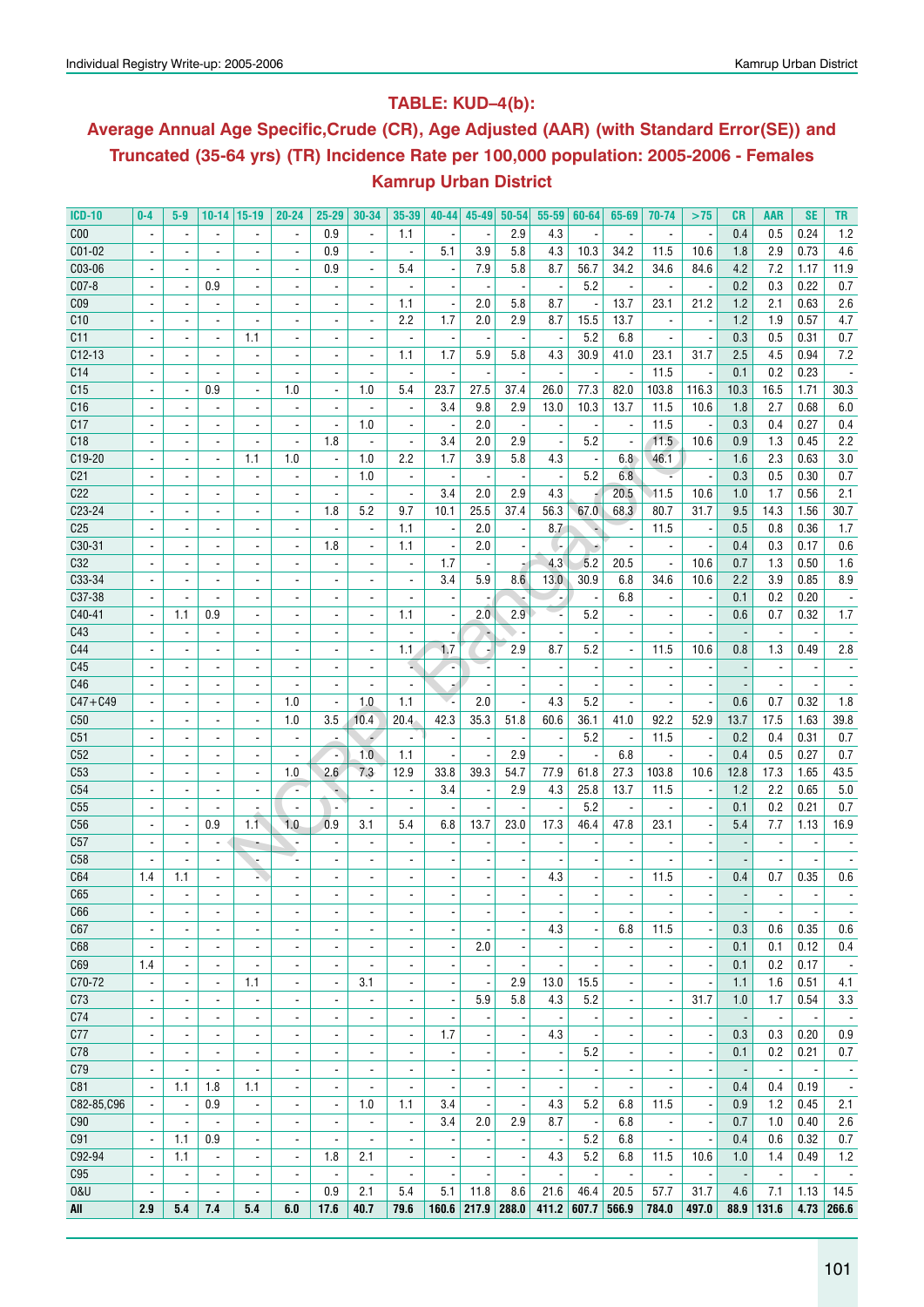#### **Table: KUD-5(a): Number (#) and Proportion (%) of Cancers by Site (ICD-10) and Method of Diagnosis: 2005-2006 - Males Kamrup Urban District**

|                 |                              |                          | <b>Microscopic</b>       |                          | X-Ray / imaging          |                              | <b>Clinical</b>              |                              | <b>Others</b>            |                          | D.C.0                        | <b>Total</b>             |       |
|-----------------|------------------------------|--------------------------|--------------------------|--------------------------|--------------------------|------------------------------|------------------------------|------------------------------|--------------------------|--------------------------|------------------------------|--------------------------|-------|
| <b>ICD-10</b>   | <b>Site</b>                  | #                        | %                        | #                        | %                        | #                            | %                            | #                            | %                        | #                        | $\frac{9}{6}$                | #                        | %     |
| C <sub>00</sub> | Lip                          | 7                        | 77.8                     | $\overline{\phantom{a}}$ | ä,                       | $\overline{c}$               | 22.2                         | ä,                           |                          |                          | $\overline{a}$               | 9                        | 100.0 |
| C01-02          | Tongue                       | 74                       | 85.1                     | $\overline{\phantom{a}}$ | $\overline{\phantom{a}}$ | $\sqrt{2}$                   | 2.3                          | 6                            | 6.9                      | 5                        | 5.7                          | 87                       | 100.0 |
| C03-06          | Mouth                        | 59                       | 84.3                     | $\blacksquare$           | $\overline{\phantom{a}}$ | $\sqrt{3}$                   | 4.3                          | $\overline{7}$               | 10.0                     | 1                        | 1.4                          | 70                       | 100.0 |
| C07-8           | <b>Salivary Gland</b>        | $\overline{c}$           | 66.7                     | $\blacksquare$           | $\blacksquare$           | ä,                           |                              | $\mathbf{1}$                 | 33.3                     |                          |                              | 3                        | 100.0 |
| CO9             | Tonsil                       | 49                       | 83.1                     | $\blacksquare$           | $\blacksquare$           | 6                            | 10.2                         | 3                            | 5.1                      | 1                        | 1.7                          | 59                       | 100.0 |
| C10             | Oth. Oropharynx              | 42                       | 82.4                     | $\overline{\phantom{a}}$ | $\blacksquare$           | 4                            | 7.8                          | 4                            | 7.8                      | 1                        | 2.0                          | 51                       | 100.0 |
| C11             | Nasopharynx                  | 11                       | 100.0                    | ÷,                       |                          |                              |                              |                              |                          |                          | ÷,                           | 11                       | 100.0 |
| $C12-13$        | Hypopharynx                  | 127                      | 84.7                     | $\overline{\phantom{a}}$ |                          | 9                            | 6.0                          | $\overline{7}$               | 4.7                      | $\overline{7}$           | 4.7                          | 150                      | 100.0 |
| C <sub>14</sub> | <b>Pharynx Unspecified</b>   | 5                        | 50.0                     | $\overline{\phantom{a}}$ |                          | ÷,                           |                              | $\blacksquare$               |                          | 5                        | 50.0                         | 10                       | 100.0 |
| C15             | <b>Oesophagus</b>            | 212                      | 77.7                     | 6                        | 2.2                      | 11                           | 4.0                          | 19                           | 7.0                      | 25                       | 9.2                          | 273                      | 100.0 |
| C16             | Stomach                      | 39                       | 60.9                     | 1                        | 1.6                      | $\overline{c}$               | 3.1                          | 17                           | 26.6                     | 5                        | 7.8                          | 64                       | 100.0 |
| C17             | Small Intestine              | 1                        | 100.0                    | $\blacksquare$           | $\overline{\phantom{a}}$ | $\qquad \qquad \blacksquare$ | $\overline{\phantom{a}}$     | $\overline{\phantom{a}}$     |                          | ä,                       | $\blacksquare$               | $\mathbf{1}$             | 100.0 |
| C18             | Colon                        | 15                       | 68.2                     | $\overline{\phantom{a}}$ | $\overline{\phantom{a}}$ | 1                            | 4.5                          | $\overline{2}$               | 9.1                      | 4                        | 18.2                         | 22                       | 100.0 |
| C19-20          | Rectum                       | 15                       | 83.3                     | $\blacksquare$           |                          | $\overline{a}$               |                              | 3                            | 16.7                     |                          |                              | 18                       | 100.0 |
| C <sub>21</sub> | Anus & Anal Canal            | $\overline{c}$           | 100.0                    | $\overline{\phantom{a}}$ |                          | $\overline{\phantom{a}}$     |                              | $\qquad \qquad \blacksquare$ |                          | $\overline{\phantom{a}}$ |                              | $\mathbf{2}$             | 100.0 |
| C22             | Liver                        | 5                        | 23.8                     | $\overline{c}$           | 9.5                      | $\overline{\phantom{a}}$     |                              | $\overline{2}$               | 9.5                      | 12                       | 57.1                         | 21                       | 100.0 |
| C23-24          | Gallbladder etc.             | 24                       | 52.2                     | $\overline{7}$           | 15.2                     | 3                            | 6.5                          | $5\overline{)}$              | 10.9                     | $\overline{7}$           | 15.2                         | 46                       | 100.0 |
| C <sub>25</sub> | Pancreas                     | 4                        | 57.1                     | 1                        | 14.3                     | $\blacksquare$               | $\overline{\phantom{a}}$     | $\overline{c}$               | 28.6                     | ä,                       |                              | $\overline{7}$           | 100.0 |
| C30-31          | Nose, Sinuses etc.           | 2                        | 100.0                    | $\blacksquare$           |                          | Ĭ.                           |                              | ÷.                           |                          | $\overline{a}$           |                              | $\overline{c}$           | 100.0 |
| C32             | Larynx                       | 52                       | 71.2                     | $\blacksquare$           |                          | 8                            | 11.0                         | $\overline{4}$               | 5.5                      | 9                        | 12.3                         | 73                       | 100.0 |
| C33-34          | Lung etc.                    | 65                       | 65.0                     | 9                        | 9.0                      | 4                            | 4.0                          | 17                           | 17.0                     | 5                        | 5.0                          | 100                      | 100.0 |
| C37-38          | <b>Other Thoracic Organs</b> | 2                        | 100.0                    | $\overline{\phantom{a}}$ |                          |                              | ٠                            | $\qquad \qquad \blacksquare$ |                          |                          |                              | $\overline{2}$           | 100.0 |
| C40-41          | <b>Bone</b>                  | 8                        | 88.9                     | $\overline{\phantom{a}}$ |                          | ÷                            | $\qquad \qquad \blacksquare$ | 1                            | 11.1                     |                          |                              | 9                        | 100.0 |
| C43             | Melanoma of Skin             |                          |                          | $\overline{\phantom{a}}$ | ۰<br>÷                   | шD                           | ÷,                           | $\blacksquare$               | ÷,                       | $\overline{\phantom{0}}$ | ÷,                           | $\overline{\phantom{a}}$ |       |
| C44             | <b>Other Skin</b>            |                          | 13 100.0                 | $\overline{\phantom{a}}$ |                          |                              | ٠                            | $\qquad \qquad \blacksquare$ | $\blacksquare$           | ٠                        | $\blacksquare$               | 13                       | 100.0 |
| C45             | Mesothelioma                 |                          |                          | ÷,                       | ÷,                       | $\blacksquare$               | ÷,                           | $\blacksquare$               | $\blacksquare$           | ä,                       | ä,                           | $\overline{\phantom{a}}$ |       |
| C46             | Kaposi Sarcoma               |                          |                          |                          |                          |                              | ä,                           | $\blacksquare$               |                          |                          |                              | $\overline{\phantom{a}}$ |       |
| $C47 + C49$     | Conn. & Soft Tissue          | 4                        | 80.0                     |                          |                          | $\overline{\phantom{m}}$     | ۰                            | $\qquad \qquad \blacksquare$ |                          | 1                        | 20.0                         | 5                        | 100.0 |
| C50             | <b>Breast</b>                | 3                        | 75.0                     | $\blacksquare$           |                          | $\overline{\phantom{a}}$     | $\overline{\phantom{a}}$     | $\blacksquare$               |                          | $\mathbf{1}$             | 25.0                         | 4                        | 100.0 |
| C60             | Penis                        | 11                       | 100.0                    | Ŷ.                       | $\blacksquare$           | $\blacksquare$               | $\blacksquare$               | $\overline{\phantom{a}}$     |                          |                          |                              | 11                       | 100.0 |
| C61             | Prostate                     | 36                       | 85.7                     | $\overline{\phantom{a}}$ |                          | $\blacksquare$               | $\blacksquare$               | 6                            | 14.3                     | ä,                       |                              | 42                       | 100.0 |
| C62             | <b>Testis</b>                | 7                        | 77.8                     | 1                        | 11.1                     | $\blacksquare$               | ٠                            | $\overline{\phantom{a}}$     | L.                       | 1                        | 11.1                         | 9                        | 100.0 |
| C63             | <b>Other Male Genital</b>    |                          |                          | $\blacksquare$           |                          | ÷,                           | ä,                           | ä,                           |                          |                          |                              | L.                       |       |
| C64             | Kidney etc.                  | $6\phantom{1}$           | 60.0                     | 2                        | 20.0                     |                              |                              | ٠                            |                          | $\overline{c}$           | 20.0                         | 10                       | 100.0 |
| C65             | <b>Renal Pelvis</b>          |                          | $\overline{\phantom{a}}$ | $\overline{\phantom{a}}$ | $\overline{\phantom{a}}$ | $\overline{\phantom{m}}$     | $\overline{\phantom{0}}$     | $\qquad \qquad \blacksquare$ |                          | -                        | $\qquad \qquad \blacksquare$ | $\overline{\phantom{a}}$ |       |
| C66             | Ureter                       |                          |                          | $\overline{\phantom{a}}$ | $\overline{\phantom{a}}$ | $\qquad \qquad \blacksquare$ | ٠                            | $\blacksquare$               |                          | ÷,                       |                              | $\overline{\phantom{a}}$ |       |
| C67             | <b>Bladder</b>               | 16                       | 88.9                     | $\overline{\phantom{a}}$ | $\overline{\phantom{a}}$ | $\overline{\phantom{a}}$     | ٠                            | $\overline{c}$               | 11.1                     | ٠                        | $\qquad \qquad \blacksquare$ | 18                       | 100.0 |
| C68             | Uns.Urinary Organs           | $\overline{\phantom{a}}$ |                          | $\overline{\phantom{a}}$ | $\overline{\phantom{a}}$ | $\overline{\phantom{a}}$     | $\qquad \qquad \blacksquare$ | $\qquad \qquad \blacksquare$ |                          | $\overline{\phantom{0}}$ | $\qquad \qquad \blacksquare$ | $\blacksquare$           |       |
| C69             | Eye                          | 3                        | 100.0                    | $\blacksquare$           | $\overline{\phantom{a}}$ | $\overline{\phantom{a}}$     | $\overline{\phantom{a}}$     | $\overline{\phantom{a}}$     | $\overline{\phantom{a}}$ | ٠                        | $\blacksquare$               | 3                        | 100.0 |
| C70-72          | Brain, Nervous System        | 13                       | 61.9                     | 2                        | 9.5                      | 1                            | 4.8                          | 1                            | 4.8                      | 4                        | 19.0                         | 21                       | 100.0 |
| C73             | <b>Thyroid</b>               | 5                        | 50.0                     | $\overline{\phantom{a}}$ |                          | $\overline{\phantom{a}}$     |                              | 4                            | 40.0                     | 1                        | 10.0                         | 10                       | 100.0 |
| C74             | <b>Adrenal Gland</b>         |                          |                          | $\overline{\phantom{a}}$ | $\overline{\phantom{a}}$ | $\overline{\phantom{a}}$     | $\overline{\phantom{a}}$     | $\qquad \qquad \blacksquare$ |                          | $\overline{\phantom{0}}$ |                              | ÷                        |       |
| C77             | Sec Lymph Nodes              | 26                       | 96.3                     | $\overline{\phantom{a}}$ | $\overline{\phantom{a}}$ | $\overline{\phantom{a}}$     | $\overline{\phantom{a}}$     | $\mathbf{1}$                 | 3.7                      | ÷,                       | $\overline{\phantom{a}}$     | 27                       | 100.0 |
| C78             | Sec Resp & Digestive         | $\overline{a}$           | $\overline{\phantom{a}}$ | $\overline{\phantom{a}}$ | $\overline{\phantom{a}}$ | $\blacksquare$               | $\overline{\phantom{a}}$     | $\mathbf{1}$                 | 100.0                    | ٠                        | $\blacksquare$               | 1                        | 100.0 |
| C79             | Sec Others                   | ٠                        | $\blacksquare$           | $\overline{\phantom{a}}$ | $\blacksquare$           | $\overline{\phantom{a}}$     | ٠                            | $\blacksquare$               |                          | ä,                       | $\blacksquare$               | $\overline{\phantom{a}}$ |       |
| C81             | <b>Hodgkins Disease</b>      |                          |                          | $\overline{\phantom{a}}$ | $\overline{\phantom{a}}$ | $\overline{\phantom{a}}$     | ۰                            | $\blacksquare$               | $\overline{\phantom{a}}$ | $\overline{\phantom{0}}$ | $\overline{\phantom{a}}$     | $\overline{\phantom{a}}$ |       |
| C82-85, C96     | <b>NHL</b>                   | $\overline{c}$           | 100.0                    | $\overline{\phantom{a}}$ | $\overline{\phantom{a}}$ | $\blacksquare$               | ۰                            | $\blacksquare$               | $\overline{\phantom{a}}$ |                          | $\blacksquare$               | $\overline{c}$           | 100.0 |
| C90             | Multiple Myeloma             |                          | 11 100.0                 | $\overline{\phantom{a}}$ | $\overline{a}$           | $\overline{\phantom{a}}$     | ٠                            | $\qquad \qquad \blacksquare$ | $\overline{\phantom{a}}$ | -                        | $\qquad \qquad \blacksquare$ | 11                       | 100.0 |
| C91             | Lymphoid Leuk.               | 5                        | 100.0                    | $\overline{\phantom{a}}$ | $\overline{\phantom{a}}$ | $\overline{\phantom{a}}$     | ٠                            | $\qquad \qquad \blacksquare$ | $\blacksquare$           | $\overline{a}$           | $\overline{\phantom{a}}$     | 5                        | 100.0 |
| C92-94          | Myeloid Leukaemia            | 5                        | 71.4                     | $\overline{\phantom{a}}$ | $\overline{\phantom{a}}$ | $\overline{\phantom{a}}$     | $\qquad \qquad \blacksquare$ | $\overline{\phantom{a}}$     | $\overline{\phantom{a}}$ | 2                        | 28.6                         | $\overline{7}$           | 100.0 |
| C95             | Leukaemia Uns                | 1                        | 50.0                     | $\overline{\phantom{a}}$ | $\overline{\phantom{a}}$ | $\overline{\phantom{a}}$     | $\overline{\phantom{a}}$     | ٠                            | $\overline{\phantom{a}}$ | 1                        | 50.0                         | $\overline{c}$           | 100.0 |
| <b>0&amp;U</b>  | Other and Uns                | 60                       | 50.4                     | $\overline{\phantom{a}}$ | $\blacksquare$           | 5                            | 4.2                          | $\overline{2}$               | 1.7                      | 52                       | 43.7                         | 119                      | 100.0 |
|                 | <b>All Sites</b>             | 1,049                    | 74.4                     | 31                       | 2.2                      | 61                           | 4.3                          | 117                          | 8.3                      | 152                      | 10.8                         | 1,410                    | 100.0 |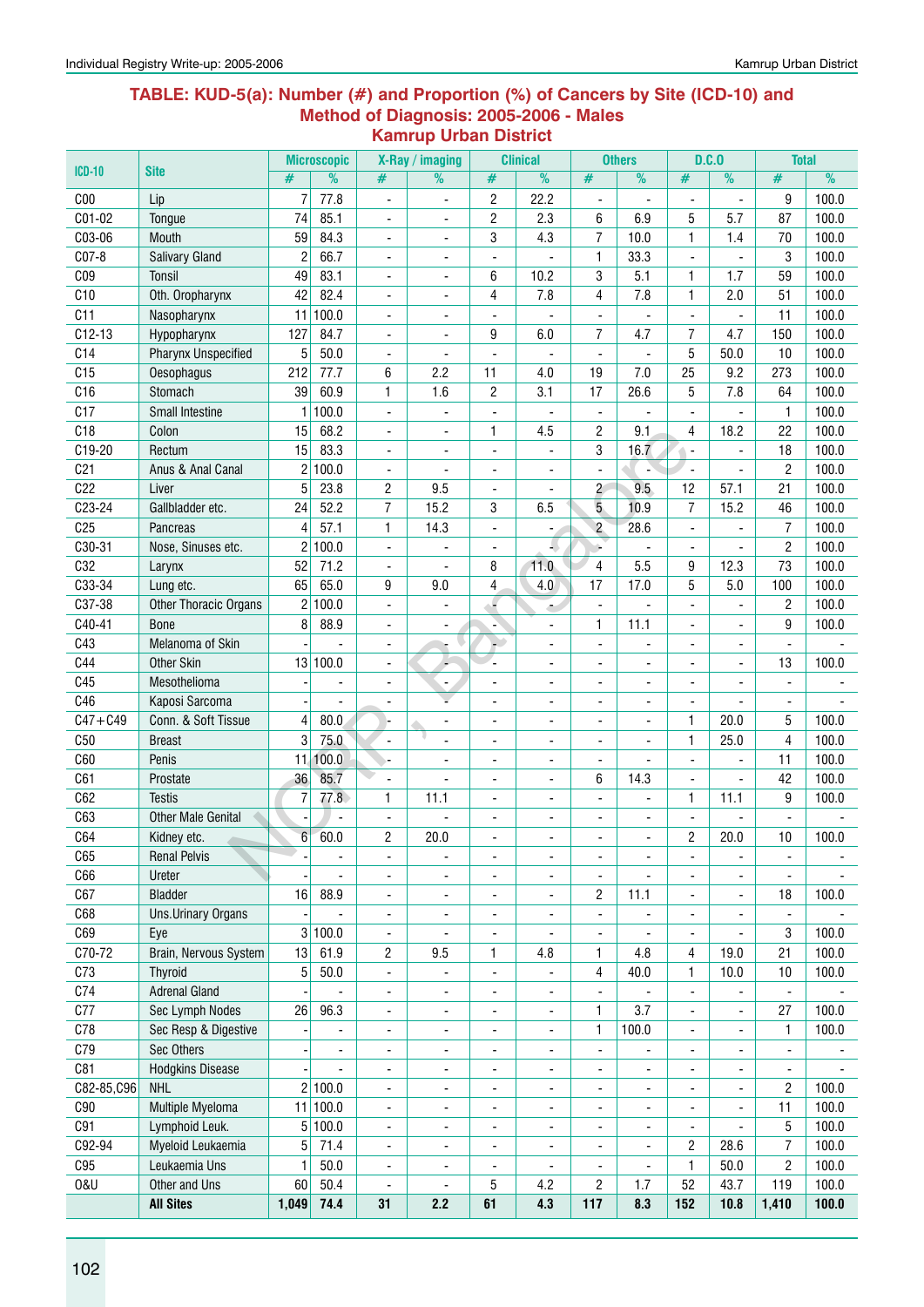#### **Table: KUD-5(b): Number (#) and Proportion (%) of Cancers by Site (ICD-10) and Method of Diagnosis : 2005-2006 - Females Kamrup Urban District**

|                 |                                       |                          | <b>Microscopic</b>       |                              | X-Ray / imaging          |                                            | <b>Clinical</b>          |                          | <b>Others</b>            |                          | D.C.0                    | <b>Total</b>                  |                |
|-----------------|---------------------------------------|--------------------------|--------------------------|------------------------------|--------------------------|--------------------------------------------|--------------------------|--------------------------|--------------------------|--------------------------|--------------------------|-------------------------------|----------------|
| $ICD-10$        | <b>Site</b>                           | #                        | $\frac{9}{6}$            | #                            | $\overline{\%}$          | #                                          | %                        | #                        | $\overline{\frac{9}{0}}$ | #                        | %                        | #                             | %              |
| C <sub>00</sub> | Lip                                   | $\overline{c}$           | 50.0                     | $\qquad \qquad \blacksquare$ | $\overline{\phantom{a}}$ | $\overline{\phantom{a}}$                   | $\blacksquare$           | 2                        | 50.0                     | $\blacksquare$           | ٠                        | 4                             | 100.0          |
| $CO1-02$        | Tongue                                | 17                       | 94.4                     | $\qquad \qquad \blacksquare$ | $\overline{\phantom{a}}$ | $\overline{\phantom{a}}$                   | $\blacksquare$           | 1                        | 5.6                      | $\blacksquare$           |                          | 18                            | 100.0          |
| C03-06          | Mouth                                 | 34                       | 82.9                     | ä,                           | $\blacksquare$           | 2                                          | 4.9                      | 5                        | 12.2                     | $\blacksquare$           |                          | 41                            | 100.0          |
| $CO7-8$         | <b>Salivary Gland</b>                 | $\overline{2}$           | 100.0                    | $\overline{\phantom{a}}$     | $\blacksquare$           | $\overline{\phantom{a}}$                   |                          | $\overline{\phantom{a}}$ | ٠                        |                          |                          | $\overline{2}$                | 100.0          |
| C <sub>09</sub> | <b>Tonsil</b>                         | 10                       | 83.3                     | ٠                            |                          | 1                                          | 8.3                      | ٠                        | ٠                        | 1                        | 8.3                      | 12                            | 100.0          |
| C10             | Oth. Oropharynx                       | 11                       | 91.7                     | $\qquad \qquad \blacksquare$ |                          | 1                                          | 8.3                      | $\overline{\phantom{a}}$ | ٠                        | ÷,                       |                          | 12                            | 100.0          |
| C11             | Nasopharynx                           | $\overline{2}$           | 66.7                     | 1                            | 33.3                     | $\blacksquare$                             |                          |                          | ä,                       |                          |                          | 3                             | 100.0          |
| $C12-13$        | Hypopharynx                           | $\overline{22}$          | 88.0                     | $\blacksquare$               |                          | 1                                          | 4.0                      | 2                        | 8.0                      | $\blacksquare$           |                          | 25                            | 100.0          |
| C14             | <b>Pharynx Unspecified</b>            | $\blacksquare$           |                          | $\overline{\phantom{a}}$     |                          | $\overline{\phantom{a}}$                   |                          | $\blacksquare$           | $\blacksquare$           | $\mathbf{1}$             | 100.0                    | $\mathbf{1}$                  | 100.0          |
| C15             | Oesophagus                            | 84                       | 82.4                     | 1                            | 1.0                      | 9                                          | 8.8                      | 8                        | 7.8                      | $\overline{a}$           |                          | 102                           | 100.0          |
| C16             | Stomach                               | 10                       | 55.6                     | 1                            | 5.6                      | $\overline{c}$                             | 11.1                     | 3                        | 16.7                     | $\overline{c}$           | 11.1                     | 18                            | 100.0          |
| C17             | <b>Small Intestine</b>                | 3                        | 100.0                    | $\blacksquare$               |                          | ÷,                                         |                          | ä,                       |                          |                          |                          | 3                             | 100.0          |
| C18             | Colon                                 | 6                        | 66.7                     | $\qquad \qquad \blacksquare$ |                          | $\overline{\phantom{a}}$                   |                          | 3                        | 33.3                     |                          |                          | 9                             | 100.0          |
| $C19-20$        | Rectum                                | 14                       | 87.5                     | ٠                            | $\overline{\phantom{a}}$ | 1                                          | 6.3                      | $\mathbf{1}$             | 6.3                      |                          |                          | 16                            | 100.0          |
| C <sub>21</sub> | Anus & Anal Canal                     | 3                        | 100.0                    | ÷,                           | $\blacksquare$           | $\blacksquare$                             |                          | ÷,                       |                          | $\blacksquare$           | $\overline{a}$           | 3                             | 100.0          |
| C <sub>22</sub> | Liver                                 | 3                        | 30.0                     | ä,                           | $\overline{\phantom{a}}$ | 1                                          | 10.0                     | $\overline{c}$           | 20.0                     | $\overline{4}$           | 40.0                     | 10                            | 100.0          |
| $C23-24$        | Gallbladder etc.                      | 50                       | 53.2                     | 18                           | 19.1                     | 5                                          | 5.3                      | 11                       | 11.7                     | 10                       | 10.6                     | 94                            | 100.0          |
| C <sub>25</sub> | Pancreas                              | 3                        | 60.0                     | $\blacksquare$               | $\blacksquare$           | $\blacksquare$                             |                          | $\overline{2}$           | 40.0                     | $\blacksquare$           |                          | 5                             | 100.0          |
| C30-31          | Nose, Sinuses etc.                    | 3                        | 75.0                     | $\overline{\phantom{a}}$     | $\blacksquare$           | $\overline{\phantom{a}}$                   |                          | $\blacktriangleleft$     | 25.0                     | $\blacksquare$           | ä,                       | 4                             | 100.0          |
| C32             | Larynx                                | 6                        | 85.7                     | $\blacksquare$               | $\overline{\phantom{a}}$ | 1                                          | 14.3                     | è.                       | $\overline{\phantom{a}}$ | $\blacksquare$           | $\overline{\phantom{a}}$ | $\overline{I}$                | 100.0          |
| $C33-34$        | Lung etc.                             | 17                       | 77.3                     | $\qquad \qquad \blacksquare$ | $\overline{\phantom{a}}$ | $\overline{c}$                             | 9.1                      | ä,                       | $\overline{\phantom{a}}$ | 3                        | 13.6                     | $\overline{22}$               | 100.0          |
| C37-38          | <b>Other Thoracic Organs</b>          | 1                        | 100.0                    | $\blacksquare$               | $\blacksquare$           | ÷,                                         | ٠                        | ٠                        | ä,                       |                          |                          | $\mathbf{1}$                  | 100.0          |
| $C40-41$        | <b>Bone</b>                           | 6                        | 100.0                    | $\blacksquare$               |                          | ń                                          | s                        |                          | ä,                       |                          |                          | 6                             | 100.0          |
| C43             | Melanoma of Skin                      |                          | $\blacksquare$           | ä,                           |                          |                                            |                          | ä,                       | $\overline{\phantom{a}}$ | $\overline{a}$           |                          | $\blacksquare$                |                |
| C44             | <b>Other Skin</b>                     | 8                        | 100.0                    | ÷                            | $\overline{\phantom{a}}$ |                                            |                          | ٠                        | $\overline{\phantom{a}}$ | $\blacksquare$           | ٠                        | 8                             | 100.0          |
| C45<br>C46      | Mesothelioma                          | $\blacksquare$           | $\blacksquare$           | $\blacksquare$               | ۵                        | L,                                         | $\overline{a}$           | $\blacksquare$           | $\overline{\phantom{0}}$ | $\blacksquare$           | ٠                        | $\blacksquare$                |                |
| $C47 + C49$     | Kaposi Sarcoma<br>Conn. & Soft Tissue | $\blacksquare$<br>6      | 100.0                    | ÷,                           |                          | $\overline{a}$                             | ٠                        | $\overline{\phantom{a}}$ | $\overline{\phantom{a}}$ | $\blacksquare$           | ÷,                       | $\overline{\phantom{a}}$<br>6 | 100.0          |
| C50             | <b>Breast</b>                         | 114                      | 84.4                     | ä,<br>$\mathbf{1}$           | $0.\overline{7}$         | $\blacksquare$<br>6                        | 4.4                      | ä,<br>9                  | 6.7                      | 5                        | $\overline{3.7}$         | 135                           | 100.0          |
| C51             | Vulva                                 | $\overline{2}$           | 100.0                    | ŀ.                           |                          |                                            |                          |                          |                          |                          |                          | $\overline{2}$                | 100.0          |
| C52             | Vagina                                | 3                        | 75.0                     | $\overline{\phantom{a}}$     |                          | $\overline{\phantom{a}}$<br>$\blacksquare$ |                          | 1                        | 25.0                     | $\blacksquare$           |                          | 4                             | 100.0          |
| C53             | Cervix Uteri                          | 101                      | 80.2                     | $\overline{1}$               | 0.8                      | $\overline{11}$                            | 8.7                      | 8                        | 6.3                      | 5                        | 4.0                      | 126                           | 100.0          |
| C54             | Corpus Uteri                          | 5                        | 41.7                     | $\mathbf{1}$                 | 8.3                      | $\overline{2}$                             | 16.7                     | 4                        | 33.3                     | $\blacksquare$           |                          | 12                            | 100.0          |
| C55             | <b>Uterus Unspecified</b>             | $\mathbf{1}$             | 100.0                    | $\blacksquare$               | ÷,                       | $\overline{\phantom{a}}$                   | ٠                        | $\blacksquare$           | $\overline{\phantom{0}}$ | $\blacksquare$           | $\blacksquare$           | $\mathbf{1}$                  | 100.0          |
| C56             | Ovary etc.                            | 39                       | 73.6                     | 1                            | 1.9                      | 2                                          | 3.8                      | 7                        | 13.2                     | 4                        | 7.5                      | 53                            | 100.0          |
| C57             | <b>Other Female Genital</b>           | ÷                        |                          | ä,                           | $\blacksquare$           | $\blacksquare$                             |                          | $\overline{\phantom{a}}$ | ä,                       | $\overline{a}$           | ä,                       | $\overline{\phantom{a}}$      |                |
| C58             | Placenta                              | Þ.                       | ۰                        | ٠                            |                          | ٠                                          | ٠                        | ٠                        | ۰                        | ٠                        | ٠                        | ٠                             |                |
| C64             | Kidney etc.                           | $\overline{c}$           | 50.0                     | 1                            | 25.0                     | $\overline{\phantom{a}}$                   | $\blacksquare$           | $\mathbf{1}$             | 25.0                     |                          | $\blacksquare$           | 4                             | 100.0          |
| C65             | <b>Renal Pelvis</b>                   | $\overline{\phantom{a}}$ | $\overline{\phantom{a}}$ | $\overline{\phantom{a}}$     | $\overline{\phantom{a}}$ | $\overline{\phantom{a}}$                   | $\blacksquare$           | $\overline{\phantom{a}}$ | $\blacksquare$           | $\blacksquare$           | ä,                       | $\overline{\phantom{a}}$      |                |
| C66             | Ureter                                | $\blacksquare$           | ä,                       | $\blacksquare$               | $\overline{\phantom{a}}$ | $\overline{\phantom{a}}$                   | ٠                        | $\overline{\phantom{a}}$ | $\overline{\phantom{a}}$ | $\blacksquare$           | $\overline{\phantom{a}}$ | $\blacksquare$                |                |
| C67             | <b>Bladder</b>                        | 3                        | 100.0                    | $\qquad \qquad \blacksquare$ | $\overline{\phantom{a}}$ | $\overline{\phantom{a}}$                   | ٠                        | $\overline{\phantom{a}}$ | $\overline{\phantom{a}}$ | $\blacksquare$           | $\overline{\phantom{a}}$ | 3                             | 100.0          |
| C68             | <b>Uns.Urinary Organs</b>             | $\mathbf{1}$             | 100.0                    | $\qquad \qquad \blacksquare$ | $\overline{\phantom{a}}$ | $\overline{\phantom{a}}$                   | $\overline{\phantom{a}}$ | $\overline{\phantom{a}}$ |                          | $\overline{\phantom{a}}$ | ٠                        | $\mathbf{1}$                  | 100.0          |
| C69             | Eye                                   | $\blacksquare$           |                          | $\blacksquare$               | $\blacksquare$           | $\blacksquare$                             | $\blacksquare$           | $\mathbf{1}$             | 100.0                    | $\blacksquare$           |                          | $\mathbf{1}$                  | 100.0          |
| $C70-72$        | Brain, Nervous System                 | 9                        | 81.8                     | $\blacksquare$               | $\blacksquare$           | $\blacksquare$                             | $\blacksquare$           | $\mathbf{1}$             | 9.1                      | 1                        | 9.1                      | $\overline{11}$               | 100.0          |
| C <sub>73</sub> | <b>Thyroid</b>                        | 10                       | 100.0                    | $\qquad \qquad \blacksquare$ | $\overline{\phantom{a}}$ | $\overline{\phantom{a}}$                   | $\overline{\phantom{a}}$ | $\overline{\phantom{a}}$ |                          | $\overline{\phantom{a}}$ |                          | 10                            | 100.0          |
| C <sub>74</sub> | <b>Adrenal Gland</b>                  |                          |                          | ٠                            | $\overline{\phantom{a}}$ | $\overline{\phantom{a}}$                   | $\overline{\phantom{a}}$ | $\overline{\phantom{a}}$ |                          |                          |                          | $\blacksquare$                |                |
| C <sub>0</sub>  | Sec Lymph Nodes                       | 13                       | 81.3                     | $\qquad \qquad \blacksquare$ | $\overline{\phantom{a}}$ | $\overline{\phantom{a}}$                   | $\overline{\phantom{a}}$ | $\overline{3}$           | 18.8                     | $\blacksquare$           |                          | 16                            | 100.0          |
| C78             | Sec Resp & Digestive                  | $\overline{\phantom{a}}$ | $\overline{\phantom{a}}$ | ٠                            | $\overline{\phantom{a}}$ | $\overline{\phantom{a}}$                   | $\overline{\phantom{a}}$ | $\mathbf{1}$             | 100.0                    | $\overline{\phantom{a}}$ | $\blacksquare$           | $\mathbf{1}$                  | 100.0          |
| C79             | Sec Others                            | $\overline{\phantom{a}}$ | $\overline{\phantom{a}}$ | ٠                            | $\overline{\phantom{a}}$ | $\overline{\phantom{a}}$                   | $\overline{\phantom{a}}$ | $\overline{\phantom{a}}$ | ٠                        | $\overline{\phantom{a}}$ | ٠                        | $\overline{\phantom{a}}$      |                |
| C81             | <b>Hodgkins Disease</b>               | $\overline{\phantom{a}}$ | $\blacksquare$           | ÷,                           | $\overline{\phantom{a}}$ | $\overline{\phantom{a}}$                   | $\overline{\phantom{a}}$ | $\overline{\phantom{a}}$ | $\overline{\phantom{a}}$ | $\overline{\phantom{a}}$ | ٠                        | $\overline{\phantom{a}}$      | $\blacksquare$ |
| C82-85,C96      | <b>NHL</b>                            | $\overline{\phantom{a}}$ | $\blacksquare$           | $\blacksquare$               | $\overline{\phantom{a}}$ | $\overline{\phantom{a}}$                   | $\overline{\phantom{a}}$ | $\overline{\phantom{a}}$ | $\overline{\phantom{a}}$ | $\overline{\phantom{a}}$ |                          | $\overline{\phantom{a}}$      |                |
| C90             | Multiple Myeloma                      | 6                        | 85.7                     | $\overline{\phantom{a}}$     | $\overline{\phantom{a}}$ | $\overline{\phantom{a}}$                   | $\overline{\phantom{a}}$ | $\mathbf{1}$             | 14.3                     | $\overline{\phantom{a}}$ |                          | 7                             | 100.0          |
| C91             | Lymphoid Leuk.                        | 4                        | 100.0                    | ٠                            | ۰                        | ٠                                          | ۰                        | $\overline{\phantom{a}}$ | ۰                        | $\overline{\phantom{a}}$ |                          | $\overline{4}$                | 100.0          |
| C92-94          | Myeloid Leukaemia                     | 6                        | 60.0                     | ۰                            | $\overline{\phantom{a}}$ | ٠                                          | $\overline{\phantom{a}}$ | $\overline{\phantom{a}}$ | $\overline{\phantom{a}}$ | 4                        | 40.0                     | 10                            | 100.0          |
| C95             | Leukaemia Uns                         | $\overline{\phantom{a}}$ | $\overline{\phantom{a}}$ | $\qquad \qquad \blacksquare$ | $\overline{\phantom{a}}$ | $\overline{\phantom{a}}$                   | $\blacksquare$           | $\overline{\phantom{a}}$ | $\blacksquare$           | $\blacksquare$           | $\sim$                   | $\overline{\phantom{a}}$      |                |
| 0&U             | Other and Uns                         | 23                       | 51.1                     | $\blacksquare$               | $\blacksquare$           | $\overline{2}$                             | 4.4                      | $\overline{\phantom{a}}$ | $\blacksquare$           | 20                       | 44.4                     | 45                            | 100.0          |
|                 | <b>All Sites</b>                      | 665                      | 75.7                     | 26                           | 3.0                      | 49                                         | 5.6                      | 78                       | 8.9                      | 60                       | 6.8                      | 878                           | 100.0          |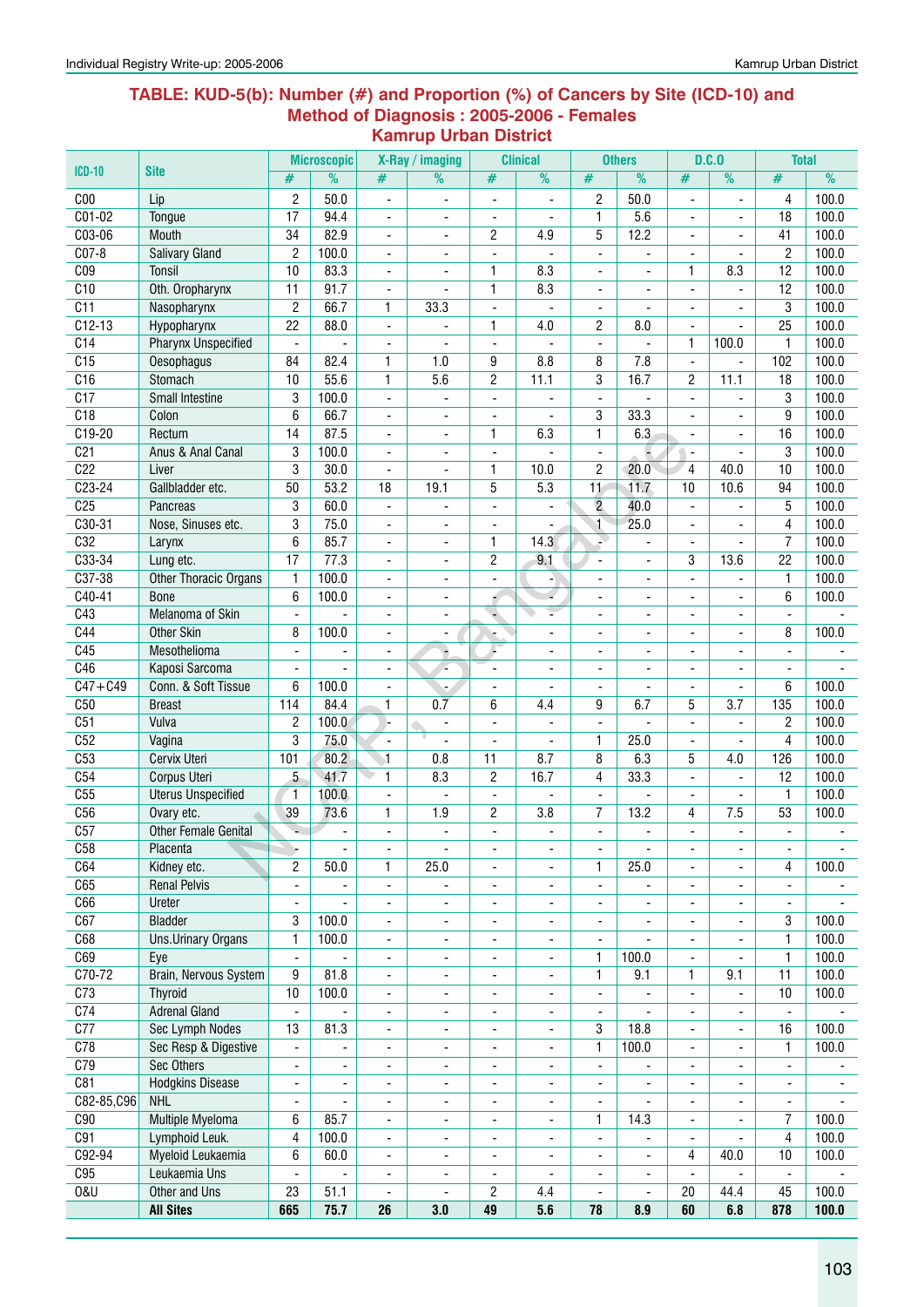# **Table: KUD-6(a): Number (#) and Proportion (%) of Cancers by Site (ICD-10) and Detailed Microscopic Diagnosis, 2005-2006 - Males : Kamrup Urban District**

|                 | <b>Site</b>                | Pri. Hist                |                | Sec. Hist                      |                              | <b>Cytology</b> |                | <b>Blood Film</b>        |                | <b>Bone Marrow</b> |                      | <b>Others</b>            |                | <b>Total</b>   |       |
|-----------------|----------------------------|--------------------------|----------------|--------------------------------|------------------------------|-----------------|----------------|--------------------------|----------------|--------------------|----------------------|--------------------------|----------------|----------------|-------|
| <b>ICD-10</b>   |                            | #                        | $\frac{9}{6}$  | #                              | $\frac{9}{6}$                | #               | $\frac{9}{6}$  | #                        | $\frac{9}{6}$  | #                  | $\frac{9}{6}$        | #                        | $\frac{9}{6}$  | #              | %     |
| C <sub>00</sub> | Lip                        | 5                        | 55.6           | $\blacksquare$                 | $\blacksquare$               | $\overline{c}$  | 22.2           | ÷,                       |                |                    | $\ddot{\phantom{0}}$ | $\overline{2}$           | 22.2           | 9              | 100.0 |
| C01-02          | Tongue                     | 69                       | 79.3           | $\blacksquare$                 | $\blacksquare$               | 5               | 5.7            |                          |                |                    | $\blacksquare$       | 13                       | 14.9           | 87             | 100.0 |
| C03-06          | Mouth                      | 58                       | 82.9           | $\overline{a}$                 | $\blacksquare$               | 1               | 1.4            | $\ddot{\phantom{a}}$     |                |                    | $\blacksquare$       | 11                       | 15.7           | 70             | 100.0 |
| C07-8           | <b>Salivary Gland</b>      | $\overline{2}$           | 66.7           | $\blacksquare$                 | $\blacksquare$               | $\blacksquare$  |                | $\blacksquare$           | $\blacksquare$ | $\blacksquare$     | $\blacksquare$       | $\mathbf{1}$             | 33.3           | 3              | 100.0 |
| C <sub>09</sub> | Tonsil                     | 48                       | 81.4           | $\overline{a}$                 | ä,                           | $\mathbf{1}$    | 1.7            | $\blacksquare$           |                |                    | $\blacksquare$       | 10                       | 16.9           | 59             | 100.0 |
| C10             | Oth. Oropharynx            | 41                       | 80.4           | ÷,                             |                              | $\mathbf{1}$    | 2.0            |                          |                |                    |                      | 9                        | 17.6           | 51             | 100.0 |
| C11             | Nasopharynx                | 9                        | 81.8           | $\overline{a}$                 |                              | $\overline{c}$  | 18.2           |                          |                |                    |                      |                          |                | 11             | 100.0 |
| $C12-13$        | Hypopharynx                | 113                      | 75.3           | 1                              | 0.7                          | 13              | 8.7            |                          |                |                    | $\blacksquare$       | 23                       | 15.3           | 150            | 100.0 |
| C14             | <b>Pharynx Unspecified</b> | 5                        | 50.0           | $\overline{\phantom{a}}$       |                              |                 |                |                          |                |                    | $\blacksquare$       | 5                        | 50.0           | 10             | 100.0 |
| C15             | <b>Oesophagus</b>          | 208                      | 76.2           | 1                              | 0.4                          | 3               | 1.1            | $\blacksquare$           | $\blacksquare$ |                    | $\blacksquare$       | 61                       | 22.3           | 273            | 100.0 |
| C16             | Stomach                    | 38                       | 59.4           | $\overline{a}$                 | $\blacksquare$               | 1               | 1.6            | ÷                        |                |                    | $\sim$               | 25                       | 39.1           | 64             | 100.0 |
| C17             | <b>Small Intestine</b>     | $\mathbf{1}$             | 100.0          | $\blacksquare$                 |                              |                 |                |                          |                |                    |                      |                          |                | $\mathbf{1}$   | 100.0 |
| C18             | Colon                      | 13                       | 59.1           |                                |                              | $\overline{c}$  | 9.1            |                          |                |                    |                      | $\overline{7}$           | 31.8           | 22             | 100.0 |
|                 |                            |                          |                | $\blacksquare$                 |                              |                 |                |                          |                |                    |                      |                          |                |                |       |
| C19-20          | Rectum                     | 14                       | 77.8           | $\qquad \qquad \blacksquare$   |                              | $\mathbf{1}$    | 5.6            |                          |                |                    |                      | 3                        | 16.7           | 18             | 100.0 |
| C <sub>21</sub> | Anus & Anal Canal          | $\overline{2}$           | 100.0          | $\qquad \qquad \blacksquare$   | $\overline{\phantom{a}}$     |                 |                |                          |                | ۰                  |                      | $\blacksquare$           | $\blacksquare$ | $\overline{2}$ | 100.0 |
| C22             | Liver                      | $\overline{2}$           | 9.5            | $\blacksquare$                 | $\overline{\phantom{a}}$     | 3               | 14.3           | $\blacksquare$           | $\overline{a}$ | ÷.                 | $\blacksquare$       | 16                       | 76.2           | 21             | 100.0 |
| C23-24          | Gallbladder etc.           | 17                       | 37.0           | $\blacksquare$                 | $\overline{\phantom{a}}$     | $\overline{7}$  | 15.2           | $\blacksquare$           |                |                    | $\blacksquare$       | 22                       | 47.8           | 46             | 100.0 |
| C <sub>25</sub> | Pancreas                   | 3                        | 42.9           | $\overline{\phantom{a}}$       | $\overline{\phantom{a}}$     | $\mathbf{1}$    | 14.3           | $\blacksquare$           |                |                    | $\blacksquare$       | 3                        | 42.9           | $\overline{7}$ | 100.0 |
| C30-31          | Nose, Sinuses etc.         | $\overline{2}$           | 100.0          | $\overline{\phantom{a}}$       |                              |                 |                |                          |                |                    | $\blacksquare$       |                          |                | $\overline{c}$ | 100.0 |
| C32             | Larynx                     | 51                       | 69.9           | $\overline{\phantom{a}}$       |                              | $\mathbf{1}$    | 1.4            |                          |                |                    | ÷,                   | 21                       | 28.8           | 73             | 100.0 |
| C33-34          | Lung etc.                  | 18                       | 18.0           | $\overline{c}$                 | 2.0                          | 45              | 45.0           | $\blacksquare$           |                |                    | $\ddot{\phantom{a}}$ | 35                       | 35.0           | 100            | 100.0 |
| C37-38          | Other Thoracic Organs      | $\overline{2}$           | 100.0          | $\overline{\phantom{a}}$       | $\blacksquare$               |                 | $\sim$ $\sim$  | $\sim$                   |                |                    | $\ddot{\phantom{a}}$ | $\blacksquare$           |                | $\overline{c}$ | 100.0 |
| C40-41          | <b>Bone</b>                | 6                        | 66.7           | $\blacksquare$                 | $\overline{a}$               | 1               | 11.1           | $\blacksquare$           |                | $\mathbf{1}$       | 11.1                 | $\mathbf{1}$             | 11.1           | 9              | 100.0 |
| C43             | Melanoma of Skin           | $\overline{a}$           |                | $\blacksquare$                 | $\blacksquare$               |                 | ₽              | ÷                        |                | ÷                  | $\blacksquare$       | $\overline{a}$           | $\blacksquare$ | $\overline{a}$ |       |
| C44             | <b>Other Skin</b>          | 13                       | 100.0          | $\overline{a}$                 |                              |                 |                |                          |                |                    | $\overline{a}$       | L.                       |                | 13             | 100.0 |
| C45             | Mesothelioma               |                          |                |                                |                              |                 |                |                          |                |                    |                      |                          |                |                |       |
| C46             | Kaposi Sarcoma             |                          |                |                                |                              |                 |                |                          |                |                    |                      |                          |                |                |       |
| $C47 + C49$     | Conn. & Soft Tissue        | 3                        | 60.0           | $\blacksquare$<br>è            | z.                           | 1               | 20.0           |                          |                |                    | ÷,                   | 1                        | 20.0           | 5              | 100.0 |
| C50             | <b>Breast</b>              | 3                        | 75.0           |                                |                              |                 |                |                          |                |                    | $\blacksquare$       | $\mathbf{1}$             | 25.0           | 4              | 100.0 |
| C60             | Penis                      | 10                       | 90.9           | $\overline{\phantom{a}}$<br>L. | $\blacksquare$               | $\mathbf{1}$    | 9.1            | $\blacksquare$           | $\blacksquare$ | $\blacksquare$     | $\blacksquare$       | $\blacksquare$           | ä,             | 11             | 100.0 |
| C61             | Prostate                   | 14                       | 33.3           |                                | ÷                            | 22              | 52.4           | $\overline{a}$           | $\blacksquare$ | $\blacksquare$     | $\blacksquare$       | 6                        | 14.3           | 42             | 100.0 |
| C62             | <b>Testis</b>              | $\sqrt{5}$               | 55.6           | $\overline{a}$                 | $\blacksquare$               | $\overline{c}$  | 22.2           | $\blacksquare$           |                |                    | $\blacksquare$       | $\overline{c}$           | 22.2           | 9              | 100.0 |
| C63             | <b>Other Male Genital</b>  |                          |                | ÷,                             |                              |                 |                |                          |                |                    |                      |                          |                |                |       |
| C64             | Kidney etc.                | 5                        | 50.0           |                                |                              | 1               | 10.0           |                          |                |                    |                      | 4                        | 40.0           | 10             | 100.0 |
| C65             | <b>Renal Pelvis</b>        |                          |                | $\blacksquare$                 | $\overline{\phantom{a}}$     | $\blacksquare$  | $\blacksquare$ |                          |                | $\blacksquare$     | $\blacksquare$       | $\overline{\phantom{a}}$ |                | $\blacksquare$ |       |
| C66             | Ureter                     |                          |                | $\blacksquare$                 | ä,                           | $\blacksquare$  |                | $\ddot{\phantom{a}}$     |                |                    |                      |                          |                |                |       |
| C67             | Bladder                    | 15                       | 83.3           | $\blacksquare$                 | $\blacksquare$               | $\mathbf{1}$    | 5.6            | $\blacksquare$           | $\blacksquare$ | $\blacksquare$     | $\sim$               | $\overline{c}$           | 11.1           | 18             | 100.0 |
| C68             | <b>Uns.Urinary Organs</b>  |                          |                | $\blacksquare$                 |                              |                 |                |                          |                |                    |                      |                          |                |                |       |
| C69             | Eye                        | 3                        | 100.0          | $\overline{a}$                 |                              |                 |                |                          |                |                    |                      |                          |                | 3              | 100.0 |
| C70-72          | Brain, Nervous System      | 13                       | 61.9           | $\qquad \qquad \blacksquare$   |                              | $\blacksquare$  |                |                          |                |                    |                      | 8                        | 38.1           | 21             | 100.0 |
| C73             | <b>Thyroid</b>             | 3                        | 30.0           | $\qquad \qquad \blacksquare$   | $\qquad \qquad \blacksquare$ | $\overline{c}$  | 20.0           | $\blacksquare$           |                |                    |                      | 5                        | 50.0           | 10             | 100.0 |
| C74             | <b>Adrenal Gland</b>       | $\blacksquare$           |                | $\blacksquare$                 | $\blacksquare$               | $\blacksquare$  |                | $\blacksquare$           | $\blacksquare$ | $\blacksquare$     | $\blacksquare$       | $\overline{\phantom{a}}$ |                | $\blacksquare$ |       |
| C77             | Sec Lymph Nodes            | 3                        | 11.1           | $\overline{c}$                 | 7.4                          | 21              | 77.8           | $\blacksquare$           | $\blacksquare$ | $\blacksquare$     | $\blacksquare$       | $\mathbf{1}$             | 3.7            | 27             | 100.0 |
| C78             | Sec Resp & Digestive       | $\blacksquare$           | $\blacksquare$ | $\blacksquare$                 | $\blacksquare$               | $\blacksquare$  |                | $\blacksquare$           | $\blacksquare$ | $\blacksquare$     | $\blacksquare$       | 1                        | 100.0          | 1              | 100.0 |
| C79             | Sec Others                 | $\blacksquare$           |                | $\blacksquare$                 | ä,                           | $\blacksquare$  |                |                          | $\blacksquare$ |                    | $\blacksquare$       | $\overline{a}$           |                | $\blacksquare$ |       |
| C81             | <b>Hodgkins Disease</b>    | $\blacksquare$           |                | $\blacksquare$                 |                              |                 |                |                          |                |                    |                      |                          |                | ÷.             |       |
| C82-85,C96      | <b>NHL</b>                 | 1                        | 50.0           | $\blacksquare$                 | $\blacksquare$               | 1               | 50.0           | $\blacksquare$           | $\blacksquare$ |                    |                      | $\blacksquare$           | $\blacksquare$ | $\overline{c}$ | 100.0 |
| C90             | Multiple Myeloma           | $\sqrt{2}$               | 18.2           | $\blacksquare$                 | $\blacksquare$               | $\blacksquare$  |                | $\blacksquare$           | $\blacksquare$ | 9                  | 81.8                 | $\blacksquare$           | $\blacksquare$ | 11             | 100.0 |
| C91             | Lymphoid Leuk.             | $\mathbf{1}$             | 20.0           | $\overline{a}$                 | $\overline{\phantom{a}}$     | $\blacksquare$  | $\blacksquare$ | $\blacksquare$           | $\blacksquare$ | $\overline{4}$     | 80.0                 | $\blacksquare$           |                | 5              | 100.0 |
| C92-94          | Myeloid Leukaemia          | $\blacksquare$           |                | $\blacksquare$                 | $\blacksquare$               | $\blacksquare$  | $\blacksquare$ | $\sim$                   | $\blacksquare$ | 5                  | 71.4                 | $\overline{c}$           | 28.6           | $\overline{7}$ | 100.0 |
| C95             | Leukaemia Uns              | $\overline{\phantom{a}}$ |                | $\blacksquare$                 |                              | $\blacksquare$  |                | $\blacksquare$           | $\blacksquare$ | 1                  | 50.0                 | $\mathbf{1}$             | 50.0           | $\overline{c}$ | 100.0 |
| 0&U             | Other and Uns              | 19                       | 16.0           | $\mathbf{1}$                   | 0.8                          | 40              | 33.6           |                          |                |                    | $\ddot{\phantom{a}}$ | 59                       | 49.6           | 119            | 100.0 |
|                 | <b>All Sites</b>           | 840                      | 59.6           | 7                              | 0.5                          | 182             | 12.9           | $\overline{\phantom{0}}$ |                | 20                 | $1.4$                | 361                      | 25.6           | 1,410          | 100.0 |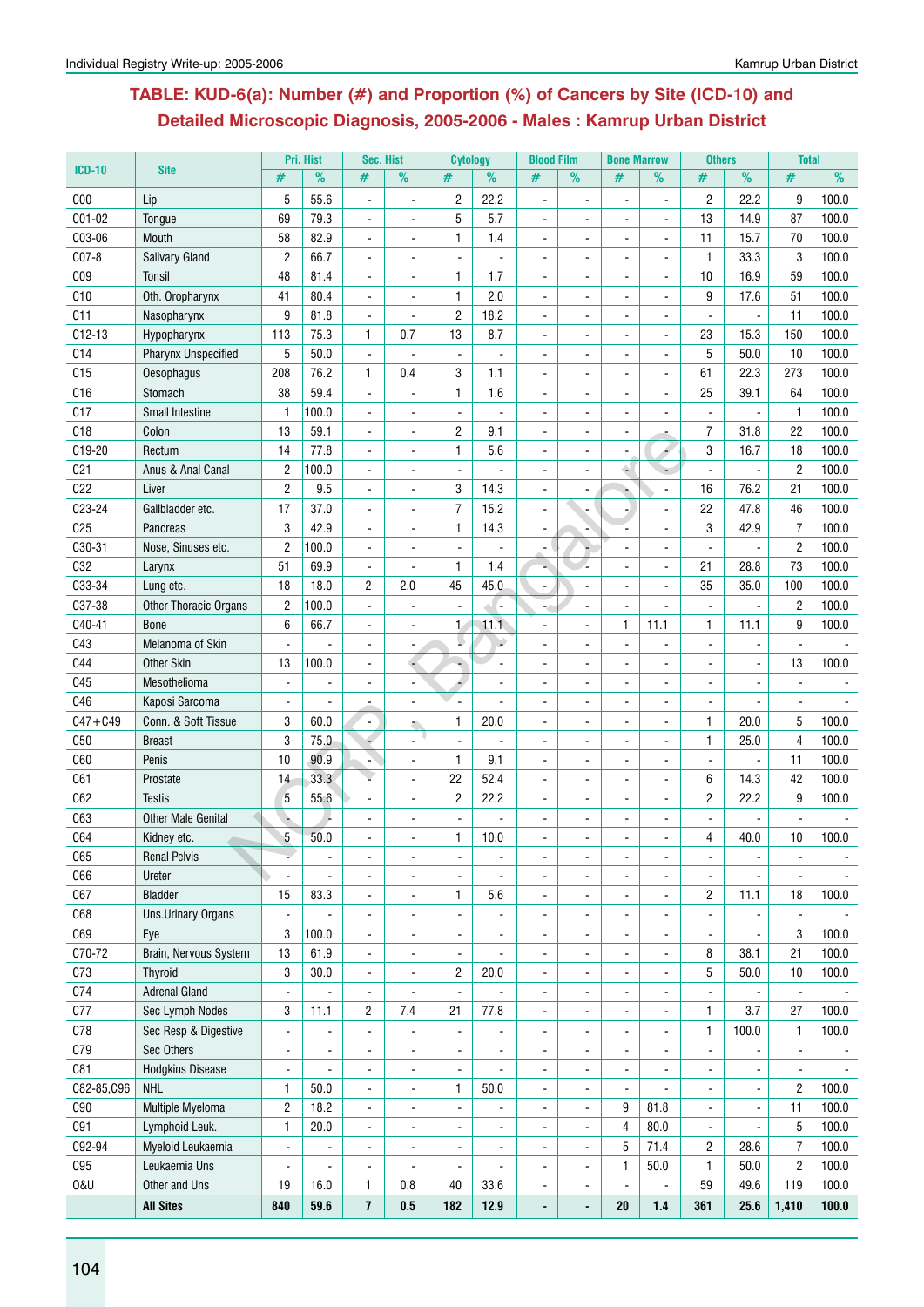# **Table: KUD-6(b): Number (#) and Proportion (%) of Cancers by Site (ICD-10) and Detailed Microscopic Diagnosis, 2005-2006 - Females : Kamrup Urban District**

|                 |                                   |                          | Pri. Hist          | Sec. Hist                |                          | <b>Cytology</b>          |                | <b>Blood Film</b>    |                          | <b>Bone Marrow</b>           |                          | <b>Others</b>            |                          | <b>Total</b>             |                |
|-----------------|-----------------------------------|--------------------------|--------------------|--------------------------|--------------------------|--------------------------|----------------|----------------------|--------------------------|------------------------------|--------------------------|--------------------------|--------------------------|--------------------------|----------------|
| <b>ICD-10</b>   | <b>Site</b>                       | #                        | $\frac{9}{6}$      | #                        | %                        | #                        | $\frac{9}{6}$  | #                    | $\frac{9}{6}$            | #                            | %                        | #                        | $\overline{\%}$          | #                        | %              |
| C <sub>00</sub> | Lip                               | $\overline{c}$           | 50.0               |                          |                          |                          |                |                      |                          |                              |                          | $\overline{c}$           | 50.0                     | 4                        | 100.0          |
| C01-02          | Tongue                            | 16                       | 88.9               | $\blacksquare$           |                          | $\mathbf{1}$             | 5.6            |                      |                          |                              |                          | $\mathbf{1}$             | 5.6                      | 18                       | 100.0          |
| C03-06          | Mouth                             | 34                       | 81.0               | $\sim$                   |                          | 1                        | 2.4            |                      |                          |                              |                          | $\overline{7}$           | 16.7                     | 42                       | 100.0          |
| $CO7-8$         | Salivary Gland                    | $\overline{c}$           | 100.0              | $\blacksquare$           | ä,                       | $\overline{a}$           |                |                      |                          |                              | $\overline{a}$           | $\overline{a}$           | ä,                       | $\overline{c}$           | 100.0          |
| C <sub>09</sub> |                                   |                          | 66.7               |                          |                          |                          | 16.7           | $\overline{a}$       |                          |                              |                          |                          | 16.7                     | 12                       | 100.0          |
|                 | <b>Tonsil</b>                     | 8                        |                    | $\overline{\phantom{a}}$ | ä,                       | $\overline{c}$           |                |                      |                          |                              | ÷.                       | $\overline{c}$           |                          |                          |                |
| C10             | Oth. Oropharynx                   | 9                        | 75.0               |                          |                          | $\overline{c}$           | 16.7           |                      |                          |                              |                          | $\mathbf{1}$             | 8.3                      | 12                       | 100.0          |
| C11             | Nasopharynx                       | $\mathbf{2}$             | 66.7               | $\blacksquare$           | $\frac{1}{2}$            |                          |                |                      |                          |                              |                          | 1                        | 33.3                     | 3                        | 100.0          |
| $C12-13$        | Hypopharynx                       | 21                       | 84.0               | $\overline{\phantom{a}}$ |                          | 1                        | 4.0            |                      |                          |                              | ÷                        | 3                        | 12.0                     | 25                       | 100.0          |
| C <sub>14</sub> | <b>Pharynx Unspecified</b>        |                          |                    | $\sim$                   | $\blacksquare$           | $\overline{\phantom{a}}$ | $\overline{a}$ |                      |                          |                              | $\blacksquare$           | 1                        | 100.                     | $\mathbf{1}$             | 100.0          |
| C15             | Oesophagus                        | 81                       | 79.4               | $\sim$                   | $\blacksquare$           | 3                        | 2.9            | $\blacksquare$       | $\sim$                   | $\overline{a}$               | $\sim$                   | 18                       | 17.6                     | 102                      | 100.0          |
| C16             | Stomach                           | 9                        | 50.0               | $\blacksquare$           | $\blacksquare$           | 1                        | 5.6            | $\blacksquare$       |                          |                              | $\sim$                   | 8                        | 44.4                     | 18                       | 100.0          |
| C17             | Small Intestine                   | 3                        | 100.0              | L,                       |                          |                          |                |                      |                          |                              |                          |                          |                          | 3                        | 100.0          |
| C18             | Colon                             | 6                        | 66.7               | $\blacksquare$           | $\blacksquare$           |                          |                |                      |                          |                              |                          | 3                        | 33.3                     | 9                        | 100.0          |
| C19-20          | Rectum                            | 14                       | 87.5               |                          |                          |                          |                |                      |                          |                              |                          | $\overline{c}$           | 12.5                     | 16                       | 100.0          |
| C <sub>21</sub> | Anus & Anal Canal                 | 3                        | 100.0              | $\blacksquare$           |                          |                          |                |                      |                          |                              |                          |                          |                          | 3                        | 100.0          |
| C22             | Liver                             | $\blacksquare$           |                    |                          |                          | 3                        | 30.0           |                      |                          | ۸                            |                          | $\overline{7}$           | 70.0                     | 10                       | 100.0          |
| $C23-24$        | Gallbladder etc.                  | 25                       | 26.3               | $\overline{a}$           | $\overline{a}$           | 24                       | 25.3           |                      |                          |                              |                          | 46                       | 48.4                     | 95                       | 100.0          |
| C <sub>25</sub> | Pancreas                          | 3                        | 60.0               | $\overline{\phantom{a}}$ |                          | $\blacksquare$           | ÷.             | $\blacksquare$       | $\overline{\phantom{a}}$ |                              |                          | $\overline{c}$           | 40.0                     | 5                        | 100.0          |
| C30-31          | Nose, Sinuses etc                 | 3                        | 75.0               |                          |                          |                          |                |                      |                          |                              |                          | $\mathbf{1}$             | 25.0                     | 4                        | 100.0          |
| C32             | Larynx                            | 6                        | 85.7               | $\blacksquare$           | $\frac{1}{2}$            |                          |                |                      |                          |                              |                          | 1                        | 14.3                     | $\overline{7}$           | 100.0          |
| C33-34          | Lung etc.                         | 5                        | 21.7               | $\overline{\phantom{a}}$ |                          | 12                       | 52.2           |                      |                          |                              | ÷                        | 6                        | 26.1                     | 23                       | 100.0          |
| C37-38          | <b>Other Thoracic</b>             | $\mathbf{1}$             | 100.0              | $\sim$                   | $\blacksquare$           | $\blacksquare$           |                | $\blacksquare$       |                          |                              | $\blacksquare$           |                          |                          | 1                        | 100.0          |
| C40-41          | <b>Bone</b>                       | 2                        | 33.3               | $\sim$                   | $\mathbf{r}$             | 4                        | 66.7           |                      | $\overline{a}$           | $\overline{a}$               | $\blacksquare$           | $\blacksquare$           | $\blacksquare$           | 6                        | 100.0          |
| C43             | Melanoma of Skin                  | $\blacksquare$           |                    | $\sim$                   | $\blacksquare$           | $\overline{\phantom{a}}$ |                |                      |                          |                              | $\blacksquare$           | $\blacksquare$           | $\blacksquare$           | $\blacksquare$           |                |
| C44             | <b>Other Skin</b>                 | 8                        | 100.0              |                          |                          |                          |                |                      |                          |                              |                          |                          |                          | 8                        | 100.0          |
|                 |                                   |                          |                    | $\overline{a}$           |                          |                          |                |                      |                          |                              |                          |                          |                          |                          |                |
| C45             | Mesothelioma                      | $\blacksquare$           |                    |                          |                          |                          |                |                      |                          |                              |                          |                          |                          |                          |                |
| C46             | Kaposi Sarcoma                    | $\blacksquare$           |                    |                          |                          |                          |                |                      |                          |                              |                          |                          |                          |                          |                |
| $C47 + C49$     | Conn. & Soft Tissue               | 4                        | 80.0               |                          |                          | $\mathbf{1}$             | 20.0           |                      |                          |                              |                          |                          |                          | 5                        | 100.0          |
| C50             | <b>Breast</b>                     | 78                       | 57.4               | $\sim$                   | $\blacksquare$           | 34                       | 25.0           | $\overline{a}$       |                          | $\blacksquare$               | $\overline{a}$           | 24                       | 17.6                     | 136                      | 100.0          |
| C51             | Vulva                             | $\overline{c}$           | 100.0              | $\blacksquare$           |                          | $\mathbf{r}$             |                |                      |                          |                              | $\overline{a}$           | $\overline{\phantom{a}}$ |                          | $\overline{c}$           | 100.0          |
| C52             | Vagina                            | 3                        | 75.0               |                          |                          | $\overline{a}$           |                |                      |                          |                              | ÷.                       | $\mathbf{1}$             | 25.0                     | $\overline{4}$           | 100.0          |
| C53             | Cervix Uteri                      | 97                       | 77.6               |                          |                          | 2                        | 1.6            |                      |                          |                              |                          | 26                       | 20.8                     | 125                      | 100.0          |
| C54             | Corpus Uteri                      | 4                        | 33.3               | ٠                        | $\blacksquare$           | $\mathbf{1}$             | 8.3            |                      |                          |                              |                          | $\overline{7}$           | 58.3                     | 12                       | 100.0          |
| C55             | <b>Uterus Unspecified</b>         | $\overline{1}$           | 100.0 <sub>1</sub> | $\blacksquare$           |                          | $\mathbf{r}$             |                | $\sim$               |                          |                              | $\overline{a}$           |                          | ä,                       | $\mathbf{1}$             | 100.0          |
| C <sub>56</sub> | Ovary etc.                        | 30                       | 57.7               | $\sim$                   | $\blacksquare$           | 8                        | 15.4           |                      |                          |                              | $\sim$                   | 14                       | 26.9                     | 52                       | 100.0          |
| C57             | <b>Other Female Genital</b>       | g)                       | ٠.                 | $\sim$                   | $\blacksquare$           | $\blacksquare$           |                | $\blacksquare$       | $\blacksquare$           | $\overline{a}$               | $\sim$                   | $\blacksquare$           | $\blacksquare$           | $\blacksquare$           |                |
| C <sub>58</sub> | Placenta                          |                          |                    |                          |                          |                          |                |                      |                          |                              |                          |                          |                          |                          |                |
| C64             | Kidney etc.                       | 1                        | 25.0               | $\blacksquare$           | $\overline{\phantom{a}}$ | 1                        | 25.0           |                      |                          | $\blacksquare$               | $\blacksquare$           | $\overline{c}$           | 50.0                     | 4                        | 100.0          |
| C65             | <b>Renal Pelvis</b>               | $\blacksquare$           | $\blacksquare$     | $\blacksquare$           | ä,                       | $\blacksquare$           |                | $\blacksquare$       | $\sim$                   | $\overline{\phantom{a}}$     | $\sim$                   | $\blacksquare$           |                          | $\blacksquare$           |                |
| C66             | Ureter                            | $\blacksquare$           |                    | $\blacksquare$           | ä,                       | $\overline{\phantom{a}}$ | ÷,             | $\ddot{\phantom{a}}$ |                          | $\blacksquare$               | $\sim$                   | $\blacksquare$           |                          | $\blacksquare$           |                |
| C67             | <b>Bladder</b>                    | 3                        | 100.0              | $\overline{\phantom{a}}$ | $\overline{\phantom{0}}$ |                          |                |                      |                          |                              |                          | $\blacksquare$           |                          | 3                        | 100.0          |
| C68             | <b>Uns.Urinary Organs</b>         | 1                        | 100.0              | $\blacksquare$           | $\frac{1}{2}$            | $\blacksquare$           | $\blacksquare$ | $\blacksquare$       | $\blacksquare$           | $\blacksquare$               | $\blacksquare$           | $\blacksquare$           | $\blacksquare$           | 1                        | 100.0          |
| C69             | Eye                               | $\mathbf{r}$             |                    | $\blacksquare$           | ä,                       | $\blacksquare$           | $\blacksquare$ | $\blacksquare$       | $\blacksquare$           | $\blacksquare$               | $\sim$                   | $\mathbf{1}$             | 100.                     | $\mathbf{1}$             | 100.0          |
| C70-72          | Brain, Nervous System             | 9                        | 81.8               | $\blacksquare$           | $\blacksquare$           | $\blacksquare$           |                | $\blacksquare$       | $\blacksquare$           | $\blacksquare$               |                          | $\overline{c}$           | 18.2                     | 11                       | 100.0          |
| C73             | <b>Thyroid</b>                    | 3                        | 30.0               | $\blacksquare$           | $\frac{1}{2}$            | $\overline{7}$           | 70.0           | $\blacksquare$       |                          |                              |                          | $\blacksquare$           |                          | 10                       | 100.0          |
| C <sub>74</sub> | <b>Adrenal Gland</b>              | $\blacksquare$           |                    | $\blacksquare$           | $\overline{\phantom{a}}$ | $\Box$                   |                | $\blacksquare$       |                          | $\qquad \qquad \blacksquare$ | $\blacksquare$           | $\blacksquare$           |                          | $\blacksquare$           |                |
| C77             | Sec Lymph Nodes                   | $\mathbf{1}$             | 6.3                | $\blacksquare$           | ÷.                       | 12                       | 75.0           | $\blacksquare$       | $\blacksquare$           | $\blacksquare$               | $\blacksquare$           | 3                        | 18.8                     | 16                       | 100.0          |
| C78             | Sec Resp & Digestive              | $\blacksquare$           | ä,                 | $\blacksquare$           | $\overline{\phantom{a}}$ | $\blacksquare$           | $\blacksquare$ | $\blacksquare$       | $\blacksquare$           | $\overline{\phantom{a}}$     | $\blacksquare$           | $\mathbf{1}$             | 100.0                    | 1                        | 100.0          |
| C79             | Sec Others                        | ä,                       | $\blacksquare$     | $\blacksquare$           | $\frac{1}{2}$            | $\blacksquare$           | $\blacksquare$ | $\blacksquare$       | $\blacksquare$           | $\blacksquare$               | $\blacksquare$           | $\blacksquare$           | $\blacksquare$           | $\blacksquare$           |                |
| C81             | <b>Hodgkins Disease</b>           | $\overline{\phantom{a}}$ | ÷,                 | $\blacksquare$           | $\frac{1}{2}$            | $\blacksquare$           | $\blacksquare$ | $\blacksquare$       | $\blacksquare$           | $\overline{\phantom{a}}$     | $\overline{a}$           | $\overline{\phantom{a}}$ |                          | $\overline{\phantom{a}}$ | $\sim$         |
| C82-85,C96      | <b>NHL</b>                        |                          |                    |                          |                          |                          |                |                      |                          |                              |                          |                          | $\blacksquare$           |                          |                |
|                 |                                   | $\blacksquare$           | $\blacksquare$     | $\blacksquare$           | $\overline{\phantom{a}}$ | $\blacksquare$           | $\blacksquare$ | $\blacksquare$       | $\blacksquare$           | $\blacksquare$               |                          | $\blacksquare$           | $\overline{\phantom{a}}$ | $\blacksquare$           |                |
| C90             | Multiple Myeloma                  | 1                        | 14.3               | $\blacksquare$           | $\frac{1}{2}$            | $\blacksquare$           | ÷,             | $\blacksquare$       | $\blacksquare$           | 5                            | 71.4                     | 1                        | 14.3                     | $\overline{7}$           | 100.0          |
| C91             | Lymphoid Leuk.                    | $\blacksquare$           | $\blacksquare$     | $\blacksquare$           | ä,                       | $\overline{\phantom{a}}$ | ÷,             | ÷,                   | $\overline{\phantom{a}}$ | 4                            | 100.0                    | $\blacksquare$           | ä,                       | 4                        | 100.0          |
| C92-94          | Myeloid Leukaemia                 | $\blacksquare$           |                    | ÷,                       | $\overline{\phantom{0}}$ | $\blacksquare$           | $\overline{a}$ |                      | $\blacksquare$           | 6                            | 60.0                     | 4                        | 40.0                     | 10                       | 100.0          |
| C95             |                                   |                          |                    | $\blacksquare$           | $\blacksquare$           | $\blacksquare$           | $\overline{a}$ | $\blacksquare$       | $\blacksquare$           | $\blacksquare$               | $\overline{\phantom{a}}$ | $\blacksquare$           | $\overline{\phantom{a}}$ | $\blacksquare$           |                |
|                 | Leukaemia Uns                     | $\blacksquare$           |                    |                          |                          |                          |                |                      |                          |                              |                          |                          |                          |                          |                |
| 0&U             | Other and Uns<br><b>All Sites</b> | 11<br>512                | 25.0<br>58.3       | $\blacksquare$           | $\blacksquare$           | 10<br>130                | 22.7<br>14.8   | $\blacksquare$       | $\overline{\phantom{a}}$ | ÷,<br>15                     | 1.7                      | 23<br>221                | 52.3<br>25.2             | 44<br>878                | 100.0<br>100.0 |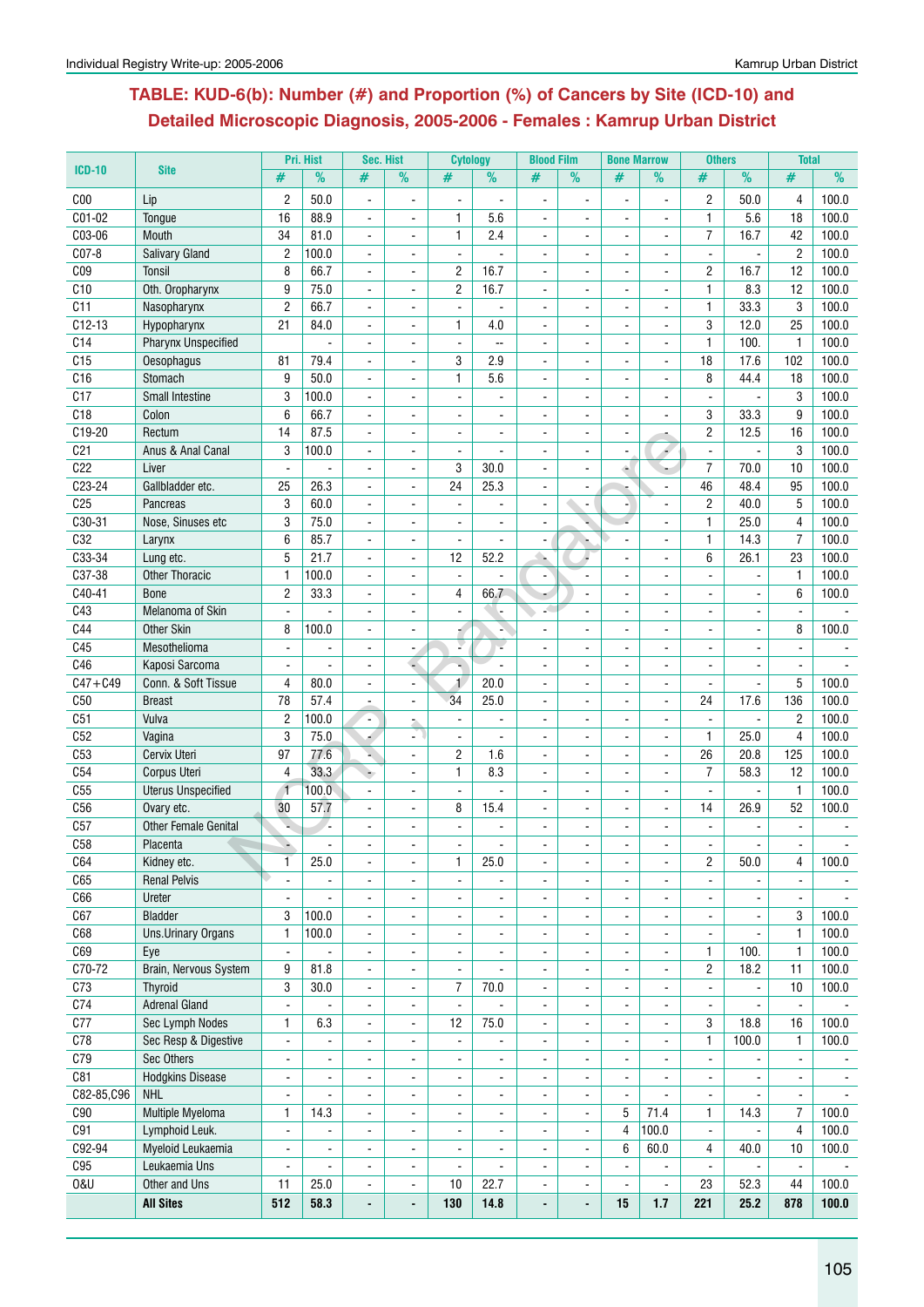## **TABLE KUD-7 (a): Number of Cancer Deaths by Five Year Age Group and Site (ICD-10): 2005-2006 – Males**

*%= Relative Proportion of Cancers of All Sites.*

| <b>ICD-10</b>   | <b>Site</b>                | $0-4$                    |                          |                          | 5-9 10-14 15-19 20-24 25-29 30-34 35-39 40-44 |                          |                          |                |                          | 45-49                    | 50-54                    | 55-59                   | 60-64                    | 65-69          | 70-74                    | $75+$                    | <b>Unkn</b>              | <b>Total</b>             | %                        |
|-----------------|----------------------------|--------------------------|--------------------------|--------------------------|-----------------------------------------------|--------------------------|--------------------------|----------------|--------------------------|--------------------------|--------------------------|-------------------------|--------------------------|----------------|--------------------------|--------------------------|--------------------------|--------------------------|--------------------------|
| C <sub>00</sub> | Lip                        |                          |                          |                          |                                               |                          |                          |                |                          |                          |                          |                         |                          |                | $\overline{\phantom{a}}$ |                          |                          |                          |                          |
| C01-02          | Tongue                     |                          |                          |                          |                                               |                          |                          |                | $\overline{a}$           | $\overline{c}$           | 1                        | $\blacksquare$          | $\overline{c}$           | 1              | $\mathbf{1}$             | $\overline{c}$           |                          | 9                        | 3.86                     |
| C03-06          | Mouth                      |                          |                          |                          |                                               |                          |                          |                | 1                        |                          | 1                        | 1                       |                          | 1              | ä,                       |                          |                          | 4                        | 1.72                     |
| $CO7-8$         | <b>Salivary Gland</b>      |                          |                          |                          |                                               |                          |                          | $\mathbf{1}$   |                          |                          |                          |                         |                          |                |                          |                          |                          | $\mathbf{1}$             | 0.43                     |
| C <sub>09</sub> | Tonsil                     |                          |                          |                          |                                               |                          |                          |                |                          | $\mathbf{1}$             |                          | $\overline{c}$          |                          |                |                          |                          |                          | 3                        | 1.29                     |
| C10             | Oth. Oropharynx            |                          |                          |                          |                                               |                          |                          |                |                          |                          |                          | ÷,                      |                          | 1              | ä,                       | 1                        |                          | $\overline{2}$           | 0.86                     |
| C11             | Nasopharynx                |                          |                          |                          |                                               |                          |                          |                |                          |                          |                          |                         |                          |                |                          |                          |                          |                          |                          |
| C12-13          | Hypopharynx                |                          |                          |                          |                                               |                          |                          | $\mathbf{1}$   | ÷,                       |                          | $\overline{c}$           | 1                       | $\overline{c}$           | 3              | $\mathbf{1}$             | 2                        | ÷,                       | 12                       | 5.15                     |
| C14             | <b>Pharynx Unspecified</b> |                          |                          |                          |                                               |                          |                          |                | $\mathbf{1}$             |                          | 1                        | $\overline{c}$          | $\overline{\phantom{a}}$ | $\mathbf{1}$   | $\frac{1}{2}$            | 2                        |                          | $\overline{7}$           | 3.00                     |
| C15             |                            |                          |                          |                          | 1                                             |                          | $\mathbf{1}$             |                | 4                        | 5                        | $10$                     | $\overline{\mathbf{4}}$ | 11                       | 3              | 6                        | 6                        | $\overline{a}$           | 51                       | 21.89                    |
| C16             | Oesophagus                 |                          |                          |                          |                                               |                          |                          |                | ÷,                       | $\mathbf{1}$             |                          | 2                       |                          |                |                          | 1                        |                          | $\overline{7}$           |                          |
|                 | Stomach                    |                          |                          |                          |                                               |                          |                          |                |                          |                          | 2                        |                         | $\overline{\phantom{a}}$ | 1              | $\frac{1}{2}$            |                          |                          |                          | 3.00                     |
| C17             | Small Intestine            |                          |                          |                          |                                               |                          |                          |                |                          |                          |                          | ÷,                      |                          |                | $\overline{\phantom{a}}$ |                          |                          | ä,                       |                          |
| C18             | Colon                      |                          |                          |                          |                                               |                          |                          |                |                          |                          | 4                        | $\blacksquare$          | e                        |                |                          | 1                        |                          | 5                        | 2.15                     |
| C19-20          | Rectum                     |                          |                          |                          |                                               |                          |                          |                |                          |                          |                          |                         |                          |                |                          |                          |                          |                          |                          |
| C <sub>21</sub> | Anus & Anal Canal          |                          |                          |                          |                                               |                          |                          |                |                          |                          |                          | Ģ                       |                          |                |                          |                          |                          |                          |                          |
| C22             | Liver                      |                          |                          |                          |                                               |                          |                          | $\mathbf{1}$   | $\overline{c}$           | 4                        |                          | $\mathbf{3}$            | $\overline{c}$           | $\overline{c}$ | $\mathbf{1}$             | 2                        | $\overline{a}$           | 17                       | 7.30                     |
| C23-24          | Gallbladder etc.           |                          |                          |                          |                                               |                          |                          |                | $\mathbf{1}$             | $\overline{c}$           | 1                        | $\overline{3}$          | $\mathbf{1}$             |                | 3                        |                          |                          | 11                       | 4.72                     |
| C <sub>25</sub> | Pancreas                   |                          |                          |                          |                                               |                          |                          |                | $\overline{a}$           |                          | 4                        |                         |                          |                |                          |                          |                          |                          |                          |
| C30-31          | Nose, Sinuses etc.         | $\overline{\phantom{a}}$ |                          |                          |                                               |                          |                          |                |                          |                          |                          |                         |                          |                |                          |                          |                          |                          |                          |
| C32             | Larynx                     |                          |                          |                          |                                               |                          |                          |                |                          |                          | $\mathbf{3}$             | $\overline{c}$          | $\overline{a}$           | 3              | $\overline{2}$           | 2                        | $\overline{a}$           | 12                       | 5.15                     |
| C33-34          | Lung etc.                  | $\overline{\phantom{a}}$ |                          |                          |                                               |                          |                          |                | $\mathbf{L}$             | $\blacktriangleleft$     |                          | $\overline{a}$          | 4                        | $\overline{c}$ | 3                        | 2                        |                          | 13                       | 5.58                     |
| C37-38          | Other Thoracic Organs      |                          |                          |                          |                                               |                          |                          |                |                          |                          |                          |                         |                          |                |                          |                          |                          | ÷,                       |                          |
| C40-41          | <b>Bone</b>                |                          |                          |                          |                                               |                          |                          |                |                          |                          |                          |                         |                          | 1              |                          |                          |                          | $\mathbf{1}$             | 0.43                     |
| C43             | Melanoma of Skin           | $\overline{\phantom{a}}$ |                          |                          |                                               |                          |                          |                |                          |                          |                          |                         |                          |                |                          |                          |                          |                          |                          |
| C44             | <b>Other Skin</b>          |                          |                          |                          |                                               |                          |                          |                |                          |                          |                          |                         |                          |                |                          |                          |                          |                          |                          |
| C45             | Mesothelioma               |                          |                          |                          |                                               |                          |                          |                |                          |                          |                          |                         |                          |                |                          |                          |                          |                          |                          |
| C46             | Kaposi Sarcoma             |                          |                          |                          | $\frac{1}{2}$                                 |                          |                          |                |                          |                          |                          |                         |                          |                |                          |                          |                          |                          |                          |
| $C47 + C49$     | Conn. & Soft Tissue        |                          |                          | 1                        |                                               |                          |                          |                |                          |                          |                          |                         |                          |                |                          |                          |                          | $\mathbf{1}$             | 0.43                     |
| C50             | <b>Breast</b>              |                          |                          |                          |                                               |                          |                          | $\mathbf{1}$   |                          |                          | 1                        |                         |                          |                |                          |                          |                          | $\overline{2}$           | 0.86                     |
| C60             | Penis                      |                          |                          |                          |                                               |                          |                          |                |                          |                          |                          |                         |                          |                |                          |                          |                          |                          |                          |
| C61             | Prostate                   |                          |                          |                          |                                               |                          |                          |                |                          |                          |                          | ÷,                      | $\overline{c}$           | 1              |                          | 1                        |                          | 4                        | 1.72                     |
| C62             | <b>Testis</b>              |                          |                          |                          |                                               |                          |                          |                |                          | $\mathbf{1}$             |                          |                         |                          |                |                          |                          |                          | $\mathbf{1}$             | 0.43                     |
|                 |                            |                          |                          |                          |                                               |                          |                          |                |                          |                          |                          |                         |                          |                |                          |                          |                          |                          |                          |
| C63             | <b>Other Male Genital</b>  | $\overline{\phantom{a}}$ |                          |                          |                                               |                          |                          |                |                          |                          |                          |                         |                          |                |                          |                          |                          | $\frac{1}{2}$            |                          |
| C64             | Kidney etc.                |                          |                          |                          |                                               |                          |                          |                |                          |                          | 1                        | $\overline{a}$          |                          | 1              |                          |                          |                          | $\overline{c}$           | 0.86                     |
| C65             | <b>Renal Pelvis</b>        |                          |                          |                          |                                               |                          |                          |                |                          |                          |                          |                         |                          |                |                          |                          |                          |                          |                          |
| C66             | Ureter                     |                          |                          |                          |                                               |                          |                          |                |                          |                          |                          |                         |                          |                |                          |                          |                          |                          |                          |
| C67             | Bladder                    | $\overline{\phantom{a}}$ | $\overline{\phantom{a}}$ | $\overline{\phantom{a}}$ | $\overline{\phantom{a}}$                      | $\overline{\phantom{a}}$ | $\overline{\phantom{a}}$ | ٠              | $\overline{\phantom{a}}$ | 1                        | ۰                        | ٠                       | $\overline{\phantom{a}}$ | ٠              | ٠                        | $\overline{\phantom{a}}$ | ٠                        | 1                        | 0.43                     |
| C68             | Uns.Urinary Organs         | $\overline{\phantom{a}}$ | $\overline{a}$           |                          | $\overline{a}$                                | $\overline{\phantom{a}}$ | $\overline{\phantom{a}}$ | $\overline{a}$ | $\blacksquare$           | $\overline{a}$           | $\overline{a}$           | ÷,                      | $\overline{a}$           | $\blacksquare$ | $\overline{\phantom{a}}$ |                          | ÷,                       | $\frac{1}{2}$            |                          |
| C69             | Eye                        | $\blacksquare$           | $\overline{a}$           |                          | $\overline{a}$                                | ä,                       | $\overline{\phantom{a}}$ | $\overline{a}$ | $\blacksquare$           | $\overline{a}$           | $\overline{a}$           | ÷,                      | $\overline{a}$           | $\blacksquare$ | $\overline{\phantom{a}}$ |                          | ÷,                       |                          | $\overline{\phantom{a}}$ |
| C70-72          | Brain, Nervous System      | $\blacksquare$           | $\overline{a}$           |                          | $\overline{a}$                                | ä,                       | $\overline{\phantom{a}}$ | $\overline{a}$ | 1                        | 1                        | $\overline{\phantom{a}}$ | 1                       | $\blacksquare$           | $\blacksquare$ | $\mathbf{1}$             |                          | $\blacksquare$           | 4                        | 1.72                     |
| C73             | Thyroid                    | $\blacksquare$           | $\overline{a}$           |                          | $\frac{1}{2}$                                 | ä,                       | $\overline{\phantom{a}}$ | $\overline{a}$ | $\overline{\phantom{a}}$ | $\overline{a}$           | $\overline{\phantom{a}}$ | 1                       | $\blacksquare$           | $\blacksquare$ | $\blacksquare$           |                          | $\overline{\phantom{a}}$ | 1                        | 0.43                     |
| C74             | <b>Adrenal Gland</b>       | $\blacksquare$           | $\overline{a}$           |                          | $\frac{1}{2}$                                 | ä,                       | $\overline{\phantom{a}}$ | $\overline{a}$ | $\blacksquare$           | $\overline{a}$           | $\overline{\phantom{a}}$ | $\blacksquare$          | ä,                       | $\blacksquare$ |                          |                          | $\overline{\phantom{a}}$ | $\overline{a}$           | $\overline{\phantom{a}}$ |
| C77             | Sec Lymph Nodes            | $\overline{\phantom{a}}$ | $\overline{a}$           |                          | $\frac{1}{2}$                                 | ä,                       | $\overline{\phantom{a}}$ | $\overline{a}$ | $\blacksquare$           | $\overline{\phantom{0}}$ | $\overline{\phantom{a}}$ | $\blacksquare$          | $\overline{a}$           | $\blacksquare$ | $\overline{c}$           |                          | $\blacksquare$           | $\overline{2}$           | 0.86                     |
| C78             | Sec Resp & Digestive       |                          | $\overline{a}$           |                          | $\frac{1}{2}$                                 | ä,                       | $\overline{\phantom{a}}$ | $\overline{a}$ | $\blacksquare$           | $\overline{\phantom{0}}$ | $\overline{\phantom{a}}$ | $\tilde{\phantom{a}}$   | $\overline{a}$           | ÷,             | $\overline{\phantom{a}}$ |                          | ÷,                       |                          | $\blacksquare$           |
| C79             | Sec Others                 | $\blacksquare$           | $\overline{a}$           |                          | $\overline{a}$                                | ä,                       | $\overline{\phantom{a}}$ | $\overline{a}$ | $\blacksquare$           | $\overline{a}$           | $\overline{\phantom{a}}$ | ÷,                      | $\overline{a}$           | $\blacksquare$ | $\overline{\phantom{a}}$ |                          | ÷,                       | ä,                       | $\blacksquare$           |
| C81             | <b>Hodgkins Disease</b>    | $\overline{\phantom{a}}$ | $\overline{a}$           |                          | $\overline{a}$                                | ä,                       | $\overline{\phantom{a}}$ | $\overline{a}$ | $\overline{\phantom{a}}$ | $\overline{a}$           | $\overline{\phantom{a}}$ | ÷,                      | $\overline{a}$           | $\blacksquare$ | $\overline{\phantom{a}}$ |                          | ÷,                       | ä,                       | $\blacksquare$           |
| C82-85, C96 NHL |                            | $\blacksquare$           | $\overline{a}$           |                          | $\overline{a}$                                | ä,                       | $\overline{\phantom{a}}$ | $\overline{a}$ | $\overline{\phantom{a}}$ | $\overline{a}$           | $\overline{\phantom{a}}$ | ÷,                      | $\overline{a}$           | $\blacksquare$ | $\overline{\phantom{a}}$ |                          | $\blacksquare$           |                          | $\overline{\phantom{a}}$ |
| C90             | Multiple Myeloma           | $\overline{\phantom{a}}$ | $\overline{a}$           |                          | $\overline{a}$                                | ä,                       | $\overline{\phantom{a}}$ | $\overline{a}$ | $\overline{\phantom{a}}$ | $\overline{a}$           | $\overline{a}$           | 1                       | $\overline{\phantom{a}}$ | $\blacksquare$ | $\mathbf{1}$             |                          | ä,                       | $\overline{2}$           | 0.86                     |
| C91             | Lymphoid Leuk.             | $\overline{\phantom{a}}$ | $\overline{a}$           |                          | $\overline{a}$                                | ä,                       | $\overline{\phantom{a}}$ | $\overline{a}$ | $\overline{\phantom{a}}$ | $\overline{a}$           | $\overline{\phantom{a}}$ | $\blacksquare$          | $\overline{a}$           | $\blacksquare$ | $\overline{\phantom{a}}$ |                          | ÷,                       | $\overline{\phantom{a}}$ | $\overline{\phantom{a}}$ |
| C92-94          | Myeloid Leukaemia          | $\overline{\phantom{a}}$ | $\overline{a}$           |                          | $\overline{a}$                                | 1                        | $\overline{\phantom{a}}$ | $\overline{a}$ | $\blacksquare$           | $\overline{a}$           | $\mathbf{1}$             | $\blacksquare$          | $\overline{a}$           | $\blacksquare$ | $\overline{\phantom{a}}$ |                          | ÷,                       | $\overline{2}$           | 0.86                     |
| ${\tt C95}$     | Leukaemia Uns              | $\blacksquare$           | $\overline{a}$           | $\blacksquare$           | $\overline{a}$                                | $\overline{\phantom{a}}$ | $\overline{\phantom{a}}$ | $\overline{a}$ | $\overline{\phantom{a}}$ | $\overline{a}$           | $\overline{\phantom{a}}$ | $\blacksquare$          | $\overline{\phantom{a}}$ | $\blacksquare$ | $\overline{\phantom{a}}$ |                          | ÷,                       | $\overline{\phantom{a}}$ | $\overline{\phantom{a}}$ |
| 0&U             | Other and Uns              |                          |                          |                          | $\frac{1}{2}$                                 |                          | $\mathbf{1}$             | 1              | 3                        | $\overline{7}$           | 10                       | 9                       | 3                        | $\overline{7}$ | 4                        | 10                       |                          | 56                       | 24.03                    |
|                 |                            | $\overline{\phantom{a}}$ | 1                        | $\blacksquare$           |                                               | $\overline{\phantom{a}}$ |                          |                |                          |                          |                          |                         |                          |                |                          |                          | ÷                        |                          |                          |
|                 | <b>All Sites</b>           | $\blacksquare$           | 1                        | 1                        | 1                                             | 1                        | $\mathbf{2}$             | 5              | ${\bf 14}$               | 26                       | ${\bf 38}$               | 32                      | 27                       | 28             | 25                       | 32                       | ÷,                       | 233                      | 100.00                   |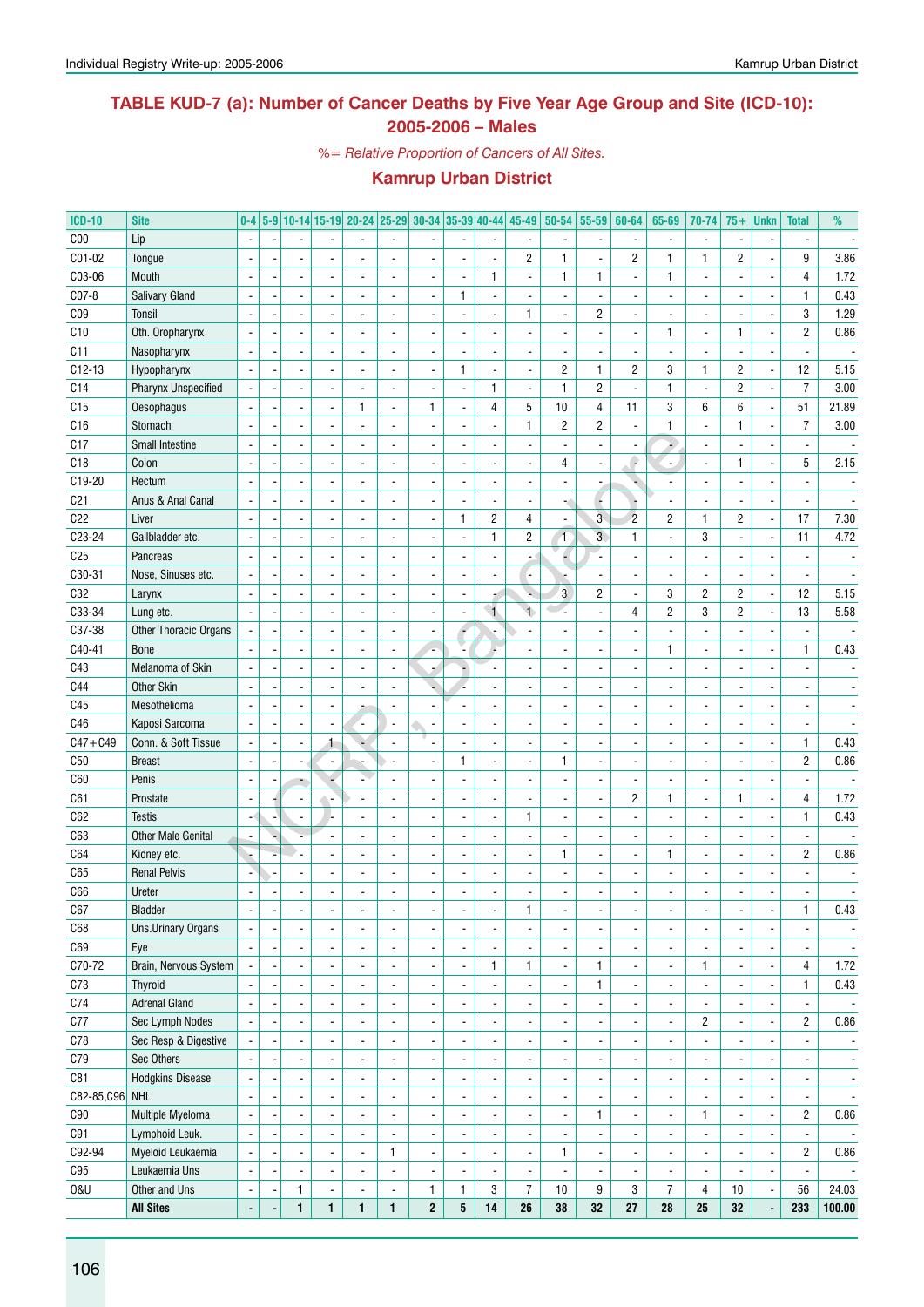## **TABLE KUD-7 (b): Number of Cancer Deaths by Five Year Age Group and Site (ICD-10): 2005-2006 – Females**

*%= Relative Proportion of Cancers of All Sites.*

| <b>ICD-10</b>    | <b>Site</b>                 | $0-4$                    |                          |                          |                          |                          |                          |                          |                          |                          | 5-9 10-14 15-19 20-24 25-29 30-34 35-39 40-44 45-49 50-54 |                          | 55-59                        | 60-64                    | 65-69                    | 70-74                    | $75+$                    | Unkn                     | <b>Total</b>             | $\%$                     |
|------------------|-----------------------------|--------------------------|--------------------------|--------------------------|--------------------------|--------------------------|--------------------------|--------------------------|--------------------------|--------------------------|-----------------------------------------------------------|--------------------------|------------------------------|--------------------------|--------------------------|--------------------------|--------------------------|--------------------------|--------------------------|--------------------------|
| C <sub>00</sub>  | Lip                         |                          |                          |                          |                          |                          |                          |                          |                          |                          |                                                           |                          |                              |                          |                          | $\overline{\phantom{a}}$ |                          |                          |                          |                          |
| C01-02           | Tongue                      |                          |                          |                          |                          |                          | $\overline{a}$           |                          |                          | $\blacksquare$           | $\blacksquare$                                            |                          |                              |                          |                          | $\overline{a}$           |                          |                          | $\overline{a}$           |                          |
| C03-06           | Mouth                       |                          |                          |                          |                          |                          |                          |                          |                          |                          |                                                           |                          |                              |                          |                          | $\overline{a}$           |                          |                          | $\overline{\phantom{a}}$ |                          |
| C07-8            | <b>Salivary Gland</b>       |                          |                          |                          |                          |                          | L                        |                          |                          | ÷,                       |                                                           |                          | ä,                           |                          |                          | ÷,                       |                          |                          | Ĭ.                       |                          |
| CO <sub>9</sub>  | Tonsil                      | $\sim$                   |                          | $\overline{\phantom{a}}$ |                          | $\blacksquare$           | $\overline{a}$           | $\overline{\phantom{a}}$ | $\blacksquare$           | $\overline{\phantom{a}}$ | $\blacksquare$                                            | $\overline{a}$           | $\overline{\phantom{a}}$     | $\blacksquare$           | $\overline{a}$           | $\blacksquare$           | $\blacksquare$           | $\overline{\phantom{a}}$ | $\blacksquare$           | $\blacksquare$           |
| C10              | Oth. Oropharynx             | $\overline{\phantom{a}}$ |                          | $\overline{\phantom{a}}$ |                          | $\overline{a}$           | ÷,                       | $\overline{\phantom{a}}$ |                          | ä,                       | $\blacksquare$                                            |                          | ä,                           | $\blacksquare$           |                          | $\overline{a}$           | $\overline{a}$           | $\overline{a}$           | $\overline{a}$           |                          |
| C11              | Nasopharynx                 |                          |                          | $\overline{\phantom{a}}$ |                          |                          |                          | $\overline{\phantom{a}}$ |                          | -                        | $\overline{\phantom{a}}$                                  |                          | $\qquad \qquad \blacksquare$ | $\overline{\phantom{a}}$ |                          | $\overline{\phantom{a}}$ |                          | ×                        | ٠                        |                          |
| $C12-13$         | Hypopharynx                 | $\blacksquare$           |                          | $\overline{\phantom{a}}$ |                          |                          |                          | $\overline{a}$           |                          | $\overline{a}$           | $\overline{a}$                                            |                          | ä,                           |                          |                          | $\overline{a}$           |                          | ÷,                       | ÷,                       |                          |
| C14              | <b>Pharynx Unspecified</b>  |                          |                          | $\overline{a}$           |                          | $\blacksquare$           | $\overline{a}$           | $\blacksquare$           | $\overline{\phantom{a}}$ | $\overline{\phantom{a}}$ | $\mathbf{r}$                                              | $\overline{a}$           | ä,                           | $\blacksquare$           | $\overline{a}$           | $\mathbf{1}$             | $\blacksquare$           | $\overline{\phantom{a}}$ | 1                        | 1.09                     |
| C15              | <b>Oesophagus</b>           |                          |                          | $\blacksquare$           |                          |                          | $\overline{\phantom{0}}$ |                          |                          | $\overline{a}$           | $\mathbf{1}$                                              | $\mathbf{1}$             | $\overline{\phantom{a}}$     | $\mathbf{1}$             | $\blacksquare$           | $\mathbf{1}$             |                          | ÷,                       | 4                        | 4.35                     |
| C16              | Stomach                     |                          |                          | $\ddot{\phantom{a}}$     |                          |                          | ÷,                       |                          |                          | ÷,                       | $\mathbf{1}$                                              | $\overline{c}$           | 1                            | $\mathbf{1}$             |                          | L.                       |                          | ÷,                       | 5                        | 5.43                     |
| C17              | Small Intestine             |                          |                          | $\overline{\phantom{a}}$ |                          | $\blacksquare$           | $\overline{a}$           | $\blacksquare$           | $\blacksquare$           | $\blacksquare$           | $\blacksquare$                                            | $\overline{a}$           | $\Box$                       | $\blacksquare$           |                          | $\overline{\phantom{a}}$ | $\blacksquare$           | $\overline{\phantom{a}}$ | $\blacksquare$           | $\sim$                   |
| C18              | Colon                       | $\overline{\phantom{a}}$ |                          | $\blacksquare$           | $\overline{\phantom{a}}$ | $\overline{a}$           | $\overline{a}$           | $\blacksquare$           | $\overline{\phantom{a}}$ | ä,                       | $\blacksquare$                                            | $\mathbf{1}$             | 1                            | $\overline{\phantom{a}}$ |                          | $\blacksquare$           | $\overline{a}$           | $\blacksquare$           | $\overline{2}$           | 2.17                     |
| C19-20           | Rectum                      |                          |                          | $\overline{\phantom{a}}$ |                          |                          | $\blacksquare$           | 1                        |                          | -                        | $\overline{\phantom{a}}$                                  |                          | $\overline{\phantom{a}}$     | G                        | $\overline{\phantom{a}}$ | $\overline{\phantom{a}}$ | $\overline{\phantom{a}}$ | $\overline{a}$           | 1                        | 1.09                     |
| C <sub>21</sub>  | Anus & Anal Canal           | $\overline{\phantom{a}}$ |                          |                          |                          |                          |                          | $\overline{\phantom{a}}$ |                          | $\overline{a}$           |                                                           |                          | $\overline{\phantom{a}}$     |                          |                          |                          |                          |                          | $\blacksquare$           |                          |
| C22              | Liver                       |                          |                          | $\overline{a}$           |                          | $\overline{a}$           | $\overline{a}$           | $\blacksquare$           | $\blacksquare$           | $\frac{1}{2}$            | $\mathbf{1}$                                              | $\mathbf{1}$             | F                            |                          | 1                        | $\overline{c}$           | $\blacksquare$           | $\overline{\phantom{a}}$ | 5                        | 5.43                     |
| $C23-24$         | Gallbladder etc.            |                          |                          | $\blacksquare$           |                          |                          | 1                        | $\mathbf{1}$             | $\overline{c}$           | $\overline{c}$           | 3                                                         | 3                        | $\overline{2}$               | $\overline{2}$           | 1                        | $\mathbf{1}$             |                          | $\blacksquare$           | 18                       | 19.57                    |
| C <sub>25</sub>  | Pancreas                    |                          |                          | $\overline{\phantom{a}}$ |                          |                          |                          |                          |                          | Ĭ.                       |                                                           |                          | ٠                            | $\overline{a}$           |                          | $\mathbf{1}$             |                          |                          | 1                        | 1.09                     |
| C30-31           | Nose, Sinuses etc.          |                          |                          | $\overline{\phantom{a}}$ |                          | $\overline{\phantom{a}}$ | $\overline{a}$           | $\overline{a}$           |                          | $\blacksquare$           | $\blacksquare$                                            |                          | Ò.                           | $\blacksquare$           |                          | ä,                       |                          | $\overline{a}$           | $\blacksquare$           |                          |
| $\overline{C32}$ | Larynx                      | $\blacksquare$           |                          | $\blacksquare$           |                          | $\overline{\phantom{a}}$ | ÷.                       | $\blacksquare$           | $\overline{\phantom{a}}$ | $\blacksquare$           | ÷.                                                        | L.                       | ÷,                           | $\blacksquare$           |                          | $\blacksquare$           | $\blacksquare$           | ÷,                       | $\blacksquare$           | $\blacksquare$           |
| C33-34           | Lung etc.                   |                          |                          | $\blacksquare$           |                          | $\blacksquare$           | $\overline{\phantom{0}}$ | $\overline{\phantom{a}}$ | $\blacksquare$           | $\mathbf{2}$             | à.                                                        | ¥.                       | 1                            | $\overline{\phantom{a}}$ |                          | 1                        | 1                        | $\overline{\phantom{a}}$ | 5                        | 5.43                     |
| C37-38           | Other Thoracic Organs       |                          |                          | $\overline{\phantom{a}}$ |                          |                          |                          | $\overline{a}$           |                          | Ļ                        |                                                           |                          | $\blacksquare$               |                          |                          | $\overline{a}$           |                          |                          | $\overline{a}$           |                          |
| C40-41           | <b>Bone</b>                 |                          |                          | $\overline{a}$           |                          | $\sim$                   | $\overline{a}$           | $\blacksquare$           |                          | ¥.                       |                                                           | $\overline{a}$           | $\blacksquare$               | $\blacksquare$           | $\overline{a}$           | $\blacksquare$           | ۰                        | $\overline{\phantom{a}}$ | $\blacksquare$           |                          |
| C43              | Melanoma of Skin            |                          |                          | $\overline{\phantom{a}}$ |                          |                          | $\overline{a}$           |                          | ÷                        | ٠                        |                                                           |                          | $\overline{\phantom{a}}$     |                          |                          | $\overline{\phantom{a}}$ |                          |                          | $\overline{\phantom{a}}$ |                          |
| C44              | <b>Other Skin</b>           |                          |                          |                          |                          |                          |                          |                          |                          | L.                       |                                                           |                          | $\overline{\phantom{a}}$     | $\overline{\phantom{a}}$ |                          | $\overline{a}$           |                          |                          | $\overline{a}$           |                          |
| C45              | Mesothelioma                |                          |                          | $\blacksquare$           |                          | $\overline{a}$           | $\overline{\phantom{a}}$ | 4                        |                          | $\overline{\phantom{a}}$ | $\overline{a}$                                            |                          | $\overline{\phantom{a}}$     |                          |                          | ä,                       |                          | $\overline{\phantom{a}}$ | $\overline{\phantom{a}}$ |                          |
| C46              | Kaposi Sarcoma              | $\overline{\phantom{a}}$ |                          | $\blacksquare$           |                          | $\overline{a}$           | $\overline{a}$           | ù.                       |                          | $\frac{1}{2}$            | $\blacksquare$                                            | $\overline{a}$           | $\blacksquare$               | $\blacksquare$           |                          | $\overline{a}$           | $\blacksquare$           | $\overline{\phantom{a}}$ | $\overline{\phantom{a}}$ | $\blacksquare$           |
| $C47 + C49$      | Conn. & Soft Tissue         |                          |                          | $\overline{\phantom{a}}$ |                          |                          | $\overline{\phantom{a}}$ | $\overline{\phantom{a}}$ |                          | -                        | $\overline{\phantom{a}}$                                  |                          | ٠                            | $\overline{\phantom{a}}$ |                          | $\overline{\phantom{a}}$ | $\overline{\phantom{a}}$ | $\overline{\phantom{a}}$ | ٠                        | $\overline{\phantom{a}}$ |
| C50              | <b>Breast</b>               |                          |                          | $\blacksquare$           | ÷,                       | $\overline{\phantom{0}}$ | ÷.                       | 1                        | $\overline{\phantom{a}}$ | $\mathbf{1}$             | $\mathbf{1}$                                              | 1                        | 4                            |                          |                          | $\overline{a}$           | $\mathbf{1}$             | ÷,                       | 9                        | 9.78                     |
| C51              | Vulva                       | $\overline{\phantom{a}}$ |                          | $\overline{a}$           |                          | à.                       | $\overline{a}$           | $\blacksquare$           |                          | $\overline{\phantom{a}}$ | $\overline{\phantom{a}}$                                  | $\overline{a}$           | ä,                           | $\blacksquare$           | $\overline{a}$           | $\blacksquare$           | $\blacksquare$           | $\overline{\phantom{a}}$ | $\blacksquare$           |                          |
| C52              | Vagina                      |                          |                          | $\blacksquare$           |                          |                          |                          |                          |                          |                          |                                                           |                          | ÷,                           |                          |                          | $\overline{\phantom{a}}$ |                          |                          |                          |                          |
| C53              | Cervix Uteri                |                          |                          |                          |                          | ¥.                       |                          |                          |                          | $\overline{a}$           | $\blacksquare$                                            | $\overline{c}$           | $\overline{a}$               | $\overline{c}$           |                          | $\overline{c}$           |                          |                          | 6                        | 6.52                     |
| C54              | Corpus Uteri                | $\blacksquare$           |                          | $\blacksquare$           |                          | $\overline{\phantom{a}}$ | $\overline{a}$           | $\overline{a}$           |                          | $\overline{a}$           | $\overline{a}$                                            |                          | $\overline{\phantom{a}}$     |                          |                          |                          |                          |                          | $\overline{a}$           |                          |
| C55              | <b>Uterus Unspecified</b>   |                          |                          | $\blacksquare$           |                          | $\blacksquare$           | ÷,                       | $\overline{a}$           | $\blacksquare$           | $\overline{\phantom{a}}$ | $\mathbf{r}$                                              | $\blacksquare$           | $\blacksquare$               | $\blacksquare$           | $\overline{a}$           | $\overline{a}$           | $\blacksquare$           | $\overline{\phantom{a}}$ | $\blacksquare$           | $\blacksquare$           |
| C56              | Ovary etc.                  |                          |                          | ÷                        |                          | $\blacksquare$           | 1                        | $\overline{\phantom{a}}$ |                          | $\overline{a}$           | $\blacksquare$                                            |                          | ٠                            | $\overline{c}$           | 1                        | $\overline{\phantom{a}}$ | $\overline{\phantom{a}}$ | ٠                        | 4                        | 4.35                     |
| C57              | <b>Other Female Genital</b> | $\overline{\phantom{a}}$ |                          | $\overline{a}$           |                          |                          |                          | ÷,                       |                          | $\overline{a}$           |                                                           |                          | ä,                           |                          |                          | ÷,                       |                          |                          |                          |                          |
| C <sub>58</sub>  | Placenta                    |                          |                          | $\blacksquare$           |                          | $\blacksquare$           | $\overline{a}$           | $\blacksquare$           |                          | $\overline{\phantom{a}}$ | $\overline{\phantom{a}}$                                  |                          | ä,                           | $\blacksquare$           | $\overline{a}$           | $\overline{\phantom{a}}$ | $\blacksquare$           | ÷,                       | $\blacksquare$           |                          |
| C64              | Kidney etc.                 |                          |                          | $\blacksquare$           |                          |                          |                          | $\blacksquare$           |                          | Ĭ.                       | $\blacksquare$                                            |                          | ÷,                           | $\overline{\phantom{a}}$ |                          | ÷,                       | $\blacksquare$           |                          | $\overline{a}$           | $\blacksquare$           |
| C65              | <b>Renal Pelvis</b>         |                          |                          |                          |                          |                          |                          |                          |                          |                          |                                                           |                          |                              |                          |                          |                          |                          |                          | $\overline{a}$           |                          |
| C66              | Ureter                      | $\blacksquare$           |                          | $\overline{\phantom{a}}$ | $\overline{\phantom{a}}$ | $\overline{\phantom{a}}$ | $\blacksquare$           | $\overline{\phantom{a}}$ | $\overline{\phantom{a}}$ | $\overline{\phantom{a}}$ | $\overline{\phantom{a}}$                                  | $\overline{\phantom{a}}$ | $\overline{\phantom{a}}$     | $\overline{\phantom{a}}$ | $\overline{\phantom{a}}$ | $\overline{\phantom{a}}$ | $\overline{\phantom{a}}$ | $\overline{\phantom{a}}$ | $\overline{\phantom{a}}$ | $\overline{\phantom{a}}$ |
| C67              | Bladder                     | $\overline{\phantom{a}}$ | $\overline{\phantom{a}}$ | $\overline{\phantom{a}}$ | $\overline{\phantom{a}}$ | $\blacksquare$           | $\blacksquare$           | $\blacksquare$           | $\blacksquare$           | $\blacksquare$           | $\overline{\phantom{a}}$                                  | $\overline{\phantom{a}}$ | $\overline{\phantom{a}}$     | $\blacksquare$           | $\overline{\phantom{a}}$ | $\frac{1}{2}$            | $\blacksquare$           | $\overline{\phantom{a}}$ | $\overline{\phantom{a}}$ | $\overline{\phantom{a}}$ |
| C68              | <b>Uns.Urinary Organs</b>   | $\blacksquare$           |                          | $\overline{\phantom{a}}$ | $\overline{\phantom{a}}$ | $\overline{\phantom{a}}$ | $\blacksquare$           | $\overline{\phantom{a}}$ | $\blacksquare$           | $\overline{\phantom{a}}$ | $\overline{\phantom{a}}$                                  | $\overline{\phantom{a}}$ | ٠                            | $\overline{\phantom{a}}$ | $\overline{\phantom{a}}$ | $\overline{\phantom{a}}$ | $\blacksquare$           | $\overline{\phantom{a}}$ | $\overline{\phantom{a}}$ | $\overline{\phantom{a}}$ |
| C69              | Eye                         | $\overline{\phantom{a}}$ |                          | $\blacksquare$           | $\overline{a}$           | $\blacksquare$           | $\overline{a}$           | $\overline{\phantom{a}}$ | $\blacksquare$           | $\overline{a}$           | $\overline{\phantom{a}}$                                  | ä,                       | $\overline{\phantom{a}}$     | $\overline{\phantom{a}}$ | $\overline{\phantom{a}}$ | $\blacksquare$           | $\blacksquare$           | $\overline{\phantom{a}}$ | $\overline{\phantom{a}}$ | $\overline{\phantom{a}}$ |
| C70-72           | Brain, Nervous System       | $\blacksquare$           |                          | $\overline{\phantom{a}}$ | $\blacksquare$           | $\overline{\phantom{a}}$ | $\blacksquare$           | $\overline{\phantom{a}}$ | $\blacksquare$           | $\overline{\phantom{a}}$ | $\overline{\phantom{a}}$                                  | $\mathbf{1}$             | $\overline{\phantom{a}}$     | 1                        | $\blacksquare$           | $\overline{\phantom{a}}$ | $\blacksquare$           | $\overline{\phantom{a}}$ | 2                        | 2.17                     |
| C73              | Thyroid                     |                          |                          | $\blacksquare$           | $\blacksquare$           | $\overline{\phantom{a}}$ | $\blacksquare$           | $\blacksquare$           |                          | ä,                       | $\blacksquare$                                            | $\blacksquare$           | ä,                           | $\blacksquare$           | $\blacksquare$           | ÷,                       | $\blacksquare$           | $\blacksquare$           | $\blacksquare$           | $\overline{\phantom{a}}$ |
| C74              | <b>Adrenal Gland</b>        |                          |                          | $\overline{\phantom{a}}$ | $\blacksquare$           | $\overline{\phantom{a}}$ | $\overline{\phantom{a}}$ | $\overline{\phantom{a}}$ |                          | $\overline{\phantom{a}}$ |                                                           | $\overline{\phantom{a}}$ | $\qquad \qquad \blacksquare$ |                          | $\overline{\phantom{a}}$ | $\overline{\phantom{a}}$ |                          | $\overline{\phantom{a}}$ | -                        | $\overline{\phantom{a}}$ |
| C <sub>77</sub>  | Sec Lymph Nodes             | $\blacksquare$           |                          | $\overline{\phantom{a}}$ | $\overline{\phantom{a}}$ | $\overline{\phantom{a}}$ | $\overline{\phantom{a}}$ | $\overline{\phantom{a}}$ | $\overline{\phantom{a}}$ | $\blacksquare$           | $\blacksquare$                                            | $\overline{\phantom{a}}$ | $\mathbf{1}$                 | $\overline{\phantom{a}}$ | $\overline{\phantom{a}}$ | $\overline{\phantom{a}}$ | $\blacksquare$           | $\blacksquare$           | 1                        | 1.09                     |
| C78              | Sec Resp & Digestive        | $\blacksquare$           |                          | $\overline{\phantom{a}}$ | $\overline{\phantom{a}}$ | $\overline{\phantom{a}}$ | ÷,                       | $\overline{\phantom{a}}$ | $\blacksquare$           | $\blacksquare$           | $\overline{\phantom{a}}$                                  | $\overline{\phantom{a}}$ | $\overline{\phantom{a}}$     | $\blacksquare$           | $\overline{\phantom{a}}$ | $\overline{\phantom{a}}$ | $\blacksquare$           | $\overline{\phantom{a}}$ | $\overline{\phantom{a}}$ | $\overline{\phantom{a}}$ |
| C79              | Sec Others                  |                          |                          | $\overline{\phantom{a}}$ | $\overline{\phantom{a}}$ | $\overline{\phantom{a}}$ | $\overline{\phantom{a}}$ | $\overline{\phantom{a}}$ | $\overline{\phantom{a}}$ | $\overline{\phantom{a}}$ | $\overline{\phantom{a}}$                                  | $\overline{\phantom{a}}$ | ٠                            | $\overline{\phantom{a}}$ | $\overline{\phantom{a}}$ | $\overline{\phantom{a}}$ | $\blacksquare$           | $\overline{\phantom{a}}$ | $\overline{\phantom{a}}$ | $\overline{\phantom{a}}$ |
| C81              | <b>Hodgkins Disease</b>     | $\overline{\phantom{a}}$ |                          | $\blacksquare$           | $\blacksquare$           | $\blacksquare$           | $\blacksquare$           | $\overline{\phantom{a}}$ | $\blacksquare$           | $\overline{\phantom{a}}$ | $\blacksquare$                                            | $\overline{\phantom{a}}$ | ٠                            | $\overline{\phantom{a}}$ | $\blacksquare$           | $\overline{\phantom{a}}$ | $\overline{\phantom{a}}$ | $\overline{\phantom{a}}$ | $\overline{\phantom{a}}$ | $\overline{\phantom{a}}$ |
| C82-85, C96 NHL  |                             | $\overline{\phantom{a}}$ |                          | $\overline{\phantom{a}}$ | $\blacksquare$           | $\overline{\phantom{a}}$ | $\overline{\phantom{a}}$ | $\overline{\phantom{a}}$ |                          | $\overline{\phantom{a}}$ | $\overline{\phantom{a}}$                                  | $\overline{\phantom{a}}$ | $\overline{\phantom{a}}$     | $\overline{\phantom{a}}$ | $\blacksquare$           | $\overline{\phantom{a}}$ | $\overline{\phantom{a}}$ | $\overline{\phantom{a}}$ | $\overline{\phantom{a}}$ | $\overline{\phantom{a}}$ |
| C90              | Multiple Myeloma            | $\blacksquare$           |                          | $\blacksquare$           | $\blacksquare$           | $\blacksquare$           | $\blacksquare$           | $\blacksquare$           | $\blacksquare$           | $\overline{\phantom{a}}$ | $\blacksquare$                                            | $\frac{1}{2}$            | $\overline{\phantom{a}}$     | $\blacksquare$           | $\blacksquare$           | $\blacksquare$           | $\blacksquare$           | $\blacksquare$           | $\overline{\phantom{a}}$ | $\overline{\phantom{a}}$ |
| C91              | Lymphoid Leuk.              |                          |                          | $\overline{\phantom{a}}$ | $\overline{\phantom{a}}$ | $\overline{\phantom{a}}$ | $\blacksquare$           | $\overline{\phantom{a}}$ |                          | $\overline{\phantom{a}}$ | $\overline{\phantom{a}}$                                  | $\overline{\phantom{a}}$ | $\overline{\phantom{a}}$     | $\overline{\phantom{a}}$ | $\overline{\phantom{a}}$ | $\overline{\phantom{a}}$ |                          | $\overline{\phantom{a}}$ | $\overline{\phantom{a}}$ | $\overline{\phantom{a}}$ |
| C92-94           | Myeloid Leukaemia           | $\overline{\phantom{a}}$ |                          | $\blacksquare$           | $\blacksquare$           | $\blacksquare$           | 1                        | $\overline{\phantom{a}}$ |                          | $\blacksquare$           | $\overline{\phantom{a}}$                                  | $\blacksquare$           | 1                            | 1                        | $\overline{\phantom{a}}$ | $\mathbf{1}$             | $\blacksquare$           | ÷,                       | 4                        | 4.35                     |
| C95              | Leukaemia Uns               | $\blacksquare$           |                          | $\overline{\phantom{a}}$ | $\overline{\phantom{a}}$ | $\overline{\phantom{a}}$ | $\overline{\phantom{a}}$ | $\overline{\phantom{a}}$ | $\overline{\phantom{a}}$ | $\blacksquare$           | $\overline{\phantom{a}}$                                  | $\overline{\phantom{a}}$ | $\overline{\phantom{a}}$     | $\overline{\phantom{a}}$ | $\overline{\phantom{a}}$ | $\overline{\phantom{a}}$ | $\blacksquare$           | $\overline{\phantom{a}}$ | $\overline{\phantom{a}}$ | $\blacksquare$           |
| <b>0&amp;U</b>   | Other and Uns               | $\mathbf{1}$             | $\overline{\phantom{a}}$ | $\overline{\phantom{a}}$ | $\overline{\phantom{a}}$ | $\overline{\phantom{a}}$ | $\blacksquare$           | $\overline{\phantom{a}}$ | 3                        | 3                        | 5                                                         | 1                        | 4                            | 1                        | $\overline{\mathbf{c}}$  | 1                        | 3                        | $\overline{\phantom{a}}$ | 24                       | 26.09                    |
|                  | <b>All Sites</b>            | 1                        |                          | $\blacksquare$           | $\blacksquare$           | $\blacksquare$           | 3                        | 3                        | 5                        | 8                        | $12\,$                                                    | 13                       | 15                           | 11                       | $5\phantom{.0}$          | 11                       | 5                        | $\blacksquare$           | 92                       | 100.00                   |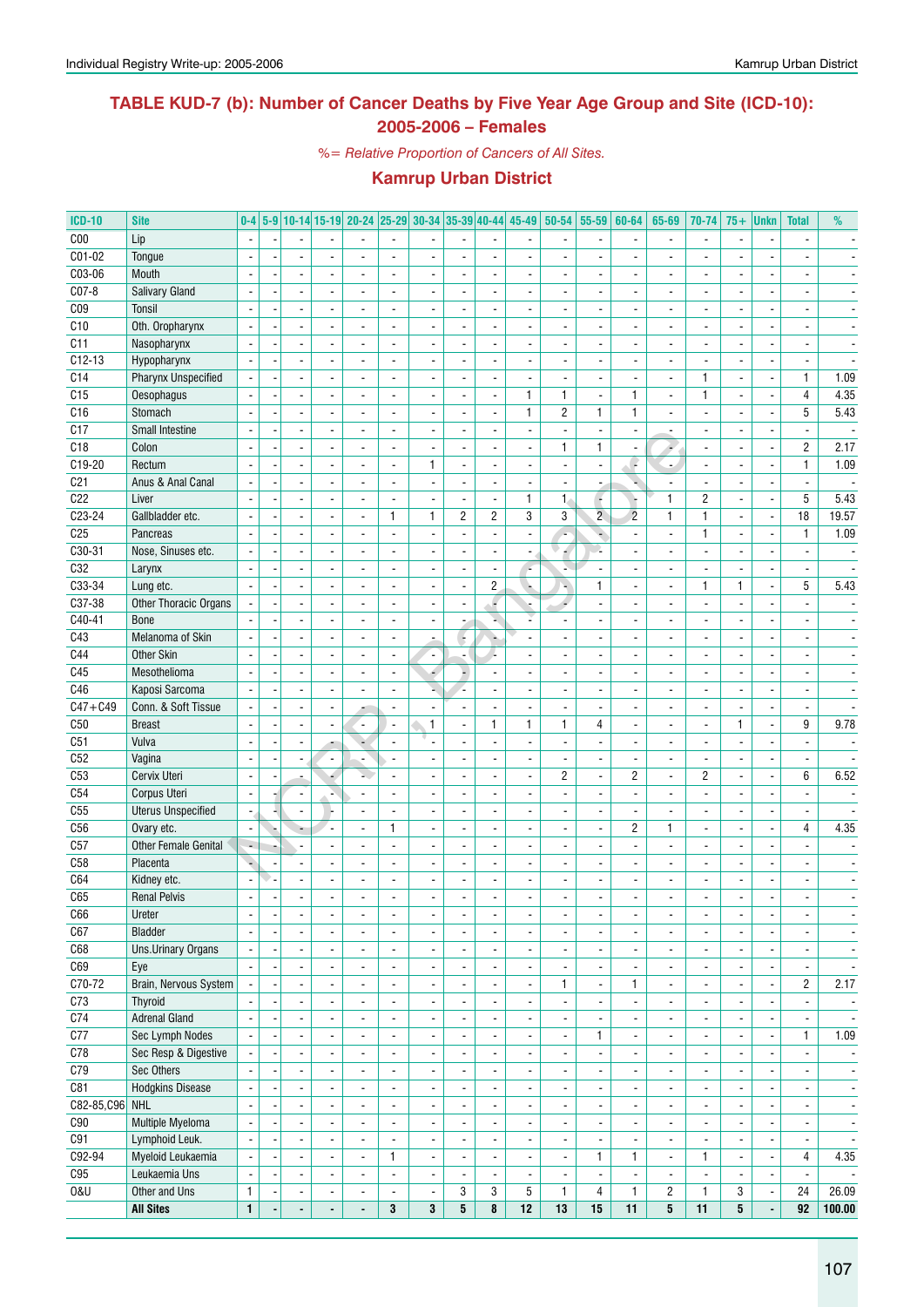## **Table: KUD-8(a):**

# **Average Annual Age Specific, Crude (CR), Age Adjusted (AAR) (with Standard Error(SE)) and Truncated (35-64 Yrs) (TR) Mortality Rate per 100,000 population: 2005-2006 - Males Kamrup Urban District**

| <b>ICD-10</b>   | $0-4$                    | $5-9$                    | $10 - 14$                | $15-19$                  | $20 - 24$                | 25-29                        | $30 - 34$                    |                          | $35-39$ 40-44 45-49      |                          | $ 50-54 55-59$           |                          |       | $60 - 64$ 65-69          | 70-74                    | >75                      | CR                       | <b>AAR</b>               | <b>SE</b>                | <b>TR</b>                |
|-----------------|--------------------------|--------------------------|--------------------------|--------------------------|--------------------------|------------------------------|------------------------------|--------------------------|--------------------------|--------------------------|--------------------------|--------------------------|-------|--------------------------|--------------------------|--------------------------|--------------------------|--------------------------|--------------------------|--------------------------|
| C <sub>00</sub> | $\overline{\phantom{a}}$ | $\overline{\phantom{a}}$ | $\overline{a}$           | $\overline{\phantom{a}}$ | $\blacksquare$           | $\overline{a}$               |                              | $\overline{\phantom{a}}$ |                          |                          |                          | $\overline{\phantom{a}}$ |       | $\overline{\phantom{a}}$ | ÷,                       | $\overline{\phantom{a}}$ | $\overline{\phantom{a}}$ | $\overline{\phantom{a}}$ | $\overline{\phantom{a}}$ |                          |
| C01-02          | ÷,                       | $\overline{a}$           | $\overline{a}$           | $\blacksquare$           | $\blacksquare$           | Ĭ.                           |                              | $\overline{a}$           | ÷,                       | 3.0                      | 1.9                      | $\overline{\phantom{a}}$ | 7.8   | 5.9                      | 9.1                      | 18.9                     | 0.8                      | 1.3                      | 0.46                     | 1.9                      |
| C03-06          | ÷,                       | $\overline{a}$           | $\overline{a}$           | $\blacksquare$           | $\blacksquare$           | $\overline{\phantom{a}}$     | $\blacksquare$               | $\overline{\phantom{a}}$ | 1.2                      | ÷,                       | 1.9                      | 2.8                      |       | 5.9                      |                          | $\overline{\phantom{a}}$ | 0.4                      | 0.5                      | 0.24                     | 0.9                      |
| C07-8           | $\overline{\phantom{a}}$ | $\overline{\phantom{a}}$ |                          | $\overline{\phantom{a}}$ | $\overline{\phantom{a}}$ | $\overline{\phantom{a}}$     | $\overline{\phantom{a}}$     | 0.9                      |                          |                          |                          |                          |       | $\overline{\phantom{a}}$ |                          | ä,                       | 0.1                      | 0.1                      | 0.05                     | 0.2                      |
| C <sub>09</sub> | $\overline{\phantom{a}}$ | $\overline{\phantom{a}}$ |                          | $\overline{\phantom{a}}$ | $\overline{\phantom{a}}$ | $\overline{\phantom{a}}$     | $\overline{\phantom{a}}$     | $\overline{\phantom{a}}$ |                          | 1.5                      |                          | 5.7                      |       | $\overline{\phantom{a}}$ |                          | $\overline{\phantom{a}}$ | 0.3                      | 0.3                      | 0.18                     | 1.0                      |
| C10             | $\overline{\phantom{a}}$ | $\overline{\phantom{a}}$ | $\overline{a}$           | $\overline{\phantom{a}}$ | $\overline{\phantom{a}}$ | $\overline{\phantom{a}}$     | $\overline{\phantom{a}}$     | $\overline{\phantom{a}}$ |                          |                          | $\overline{\phantom{a}}$ |                          |       | 5.9                      | $\overline{\phantom{a}}$ | 9.4                      | 0.2                      | 0.4                      | 0.26                     |                          |
| C11             | $\overline{\phantom{a}}$ | $\overline{\phantom{a}}$ |                          | $\overline{\phantom{a}}$ | $\overline{\phantom{a}}$ | $\blacksquare$               | $\overline{\phantom{a}}$     | $\overline{\phantom{a}}$ |                          |                          |                          |                          |       | $\overline{\phantom{a}}$ |                          | $\overline{\phantom{a}}$ | Н,                       |                          |                          |                          |
| $C12-13$        | $\overline{\phantom{a}}$ | $\overline{\phantom{a}}$ |                          | $\blacksquare$           | $\blacksquare$           | $\blacksquare$               | $\blacksquare$               | 0.9                      |                          | $\overline{a}$           | 3.9                      | 2.8                      | 7.8   | 17.8                     | 9.1                      | 18.9                     | 1.1                      | 1.8                      | 0.53                     | 2.2                      |
| C14             | $\overline{\phantom{a}}$ | $\blacksquare$           |                          | $\overline{\phantom{a}}$ |                          | $\blacksquare$               | $\blacksquare$               | $\overline{\phantom{a}}$ | 1.2                      | $\overline{a}$           | 1.9                      | 5.7                      |       | 5.9                      | $\overline{\phantom{a}}$ | 18.9                     | 0.6                      | 1.0                      | 0.38                     | 1.3                      |
| C15             | $\overline{\phantom{a}}$ | $\blacksquare$           | $\overline{a}$           | $\overline{\phantom{a}}$ | 0.9                      | $\blacksquare$               | 0.9                          | $\overline{\phantom{a}}$ | 4.8                      | 7.4                      | 19.3                     | 11.3                     | 43.0  | 17.8                     | 54.4                     | 56.6                     | 4.5                      | 6.8                      | 0.99                     | 12.5                     |
| C16             | $\blacksquare$           | $\blacksquare$           | $\overline{a}$           | $\blacksquare$           | $\overline{\phantom{a}}$ | ÷,                           |                              | $\overline{\phantom{a}}$ | $\overline{\phantom{a}}$ | 1.5                      | 3.9                      | 5.7                      |       | 5.9                      | $\overline{\phantom{a}}$ | 9.4                      | 0.6                      | 0.9                      | 0.35                     | 1.6                      |
| C17             | ÷,                       | $\overline{a}$           | $\overline{a}$           | $\blacksquare$           | $\overline{\phantom{a}}$ | ÷,                           |                              | $\overline{\phantom{a}}$ |                          |                          |                          |                          |       |                          |                          | $\blacksquare$           |                          |                          |                          |                          |
| C18             | ÷,                       | $\blacksquare$           | $\overline{a}$           | $\blacksquare$           | $\blacksquare$           | ÷,                           |                              | $\overline{a}$           |                          | $\overline{\phantom{a}}$ | 7.7                      |                          |       | ٠.                       |                          | 9.4                      | 0.4                      | 0.6                      | 0.27                     | 1.2                      |
| C19-20          | $\overline{\phantom{a}}$ | $\blacksquare$           | $\overline{a}$           | $\blacksquare$           | $\blacksquare$           | ÷,                           |                              | $\overline{\phantom{a}}$ |                          | $\overline{\phantom{a}}$ |                          | $\blacksquare$           |       | ÷                        |                          | $\overline{\phantom{a}}$ |                          |                          | $\overline{a}$           |                          |
| C <sub>21</sub> | $\overline{\phantom{a}}$ | $\blacksquare$           | $\overline{a}$           | $\blacksquare$           | $\blacksquare$           | $\blacksquare$               | $\overline{\phantom{a}}$     | $\overline{\phantom{a}}$ |                          |                          | $\overline{\phantom{a}}$ |                          |       | i.                       |                          | ä,                       |                          |                          | $\overline{\phantom{a}}$ |                          |
| C22             | $\overline{a}$           | $\overline{\phantom{a}}$ | $\overline{a}$           | $\blacksquare$           | $\overline{\phantom{a}}$ | $\blacksquare$               | $\blacksquare$               | 0.9                      | 2.4                      | 5.9                      | $\overline{\phantom{a}}$ | 8.5                      | 7.8   | 11.8                     | 9.1                      | 18.9                     | 1.5                      | 2.1                      | 0.55                     | 3.9                      |
| C23-24          | $\overline{a}$           | $\overline{\phantom{a}}$ | $\overline{a}$           | $\blacksquare$           | $\overline{\phantom{a}}$ | ÷,                           | $\overline{\phantom{a}}$     | $\overline{\phantom{a}}$ | 1.2                      | 3.0                      | 1.9                      | 8.5                      | 3.9   | $\blacksquare$           | 27.2                     | $\overline{\phantom{a}}$ | 1.0                      | 1.4                      | 0.44                     | 2.7                      |
|                 |                          |                          |                          |                          |                          |                              |                              |                          |                          |                          |                          | ٠                        |       |                          |                          |                          |                          |                          |                          |                          |
| C <sub>25</sub> | $\blacksquare$           | $\blacksquare$           | $\overline{\phantom{a}}$ | $\blacksquare$           | $\blacksquare$           | $\overline{\phantom{a}}$     |                              | $\overline{a}$           |                          |                          |                          |                          |       | $\blacksquare$           |                          |                          |                          |                          | ٠                        |                          |
| C30-31          | $\overline{\phantom{a}}$ | $\blacksquare$           | $\overline{\phantom{a}}$ | $\overline{\phantom{a}}$ | $\blacksquare$           | $\overline{\phantom{a}}$     |                              | ٠                        |                          | $\blacksquare$           | $\blacksquare$           |                          |       | $\overline{a}$           |                          | $\blacksquare$           |                          |                          | $\overline{\phantom{a}}$ |                          |
| C32             | $\overline{\phantom{a}}$ | $\blacksquare$           | $\blacksquare$           | $\blacksquare$           | $\blacksquare$           | $\overline{\phantom{a}}$     |                              | $\overline{\phantom{a}}$ |                          |                          | 5.8                      | 5.7                      |       | 17.8                     | 18.1                     | 18.9                     | 1.1                      | 1.8                      | 0.53                     | 1.7                      |
| C33-34          |                          | $\blacksquare$           | $\blacksquare$           | $\blacksquare$           | $\blacksquare$           | $\overline{\phantom{a}}$     |                              | $\blacksquare$           | 1.2                      | 1.5                      |                          | z.                       | 15.6  | 11.8                     | 27.2                     | 18.9                     | 1.1                      | 2.1                      | 0.59                     | 2.5                      |
| C37-38          | $\overline{\phantom{a}}$ | $\blacksquare$           | $\blacksquare$           | $\blacksquare$           | $\blacksquare$           | $\overline{\phantom{a}}$     |                              | $\overline{\phantom{a}}$ | 4                        |                          |                          |                          |       |                          |                          | $\blacksquare$           |                          |                          |                          |                          |
| C40-41          | $\overline{\phantom{a}}$ | $\blacksquare$           | $\blacksquare$           | $\overline{a}$           | $\blacksquare$           | $\overline{a}$               |                              | $\overline{\phantom{a}}$ | v.                       |                          |                          |                          |       | 5.9                      |                          | $\overline{a}$           | 0.1                      | 0.2                      | 0.18                     |                          |
| C43             | $\blacksquare$           | $\overline{a}$           | $\overline{\phantom{a}}$ | $\overline{a}$           | $\blacksquare$           | $\overline{a}$               |                              | $\overline{\phantom{a}}$ |                          |                          |                          |                          |       |                          |                          |                          |                          |                          |                          |                          |
| C44             | $\blacksquare$           | $\overline{a}$           | $\overline{\phantom{a}}$ | $\blacksquare$           | $\overline{a}$           | ä,                           |                              | ٠                        |                          |                          | $\overline{a}$           |                          |       | ÷,                       |                          |                          |                          |                          | $\overline{\phantom{a}}$ |                          |
| C45             | $\blacksquare$           | $\overline{a}$           | $\overline{\phantom{a}}$ | ÷.                       | $\blacksquare$           | $\blacksquare$               |                              | $\overline{\phantom{a}}$ |                          |                          |                          |                          |       | $\overline{a}$           |                          |                          |                          |                          | $\overline{a}$           |                          |
| C46             | $\blacksquare$           | $\overline{a}$           | $\overline{\phantom{a}}$ | $\overline{a}$           | $\overline{\phantom{a}}$ | l.                           | $\overline{a}$               | $\overline{\phantom{a}}$ |                          | $\overline{a}$           |                          |                          |       | $\overline{a}$           |                          |                          |                          |                          | $\overline{a}$           |                          |
| $C47 + C49$     | $\blacksquare$           | ÷                        | $\overline{\phantom{a}}$ | 1.0                      | $\overline{\phantom{a}}$ | ٥                            |                              | v<br>$\overline{a}$      |                          | $\overline{a}$           |                          |                          |       | $\overline{a}$           |                          | $\frac{1}{2}$            | 0.1                      | 0.1                      | 0.09                     |                          |
| C50             |                          |                          |                          | $\blacksquare$           | ۶                        | ÷                            |                              | 0.9                      |                          | $\blacksquare$           | 1.9                      | $\overline{a}$           |       | $\overline{a}$           |                          | $\frac{1}{2}$            | 0.2                      | 0.2                      | 0.11                     | 0.5                      |
| C60             |                          |                          |                          | $\overline{a}$           | u)                       |                              |                              | $\overline{a}$           |                          |                          |                          | $\overline{a}$           |       |                          |                          | ä,                       |                          |                          |                          |                          |
| C61             |                          |                          |                          |                          |                          |                              |                              | $\overline{a}$           |                          |                          |                          |                          | 7.8   | 5.9                      |                          | 9.4                      | 0.4                      | 0.7                      | 0.34                     | $1.0\,$                  |
| C62             |                          |                          |                          | G,                       |                          |                              |                              | $\overline{\phantom{a}}$ |                          | 1.5                      |                          |                          |       |                          |                          | ä,                       | 0.1                      | 0.1                      | 0.09                     | 0.3                      |
| C63             |                          |                          | $\overline{a}$           |                          |                          |                              |                              | $\overline{\phantom{a}}$ |                          |                          |                          |                          |       |                          |                          |                          |                          |                          |                          |                          |
| C64             |                          | $\overline{\phantom{a}}$ | ÷                        | D                        |                          |                              |                              | $\overline{\phantom{a}}$ |                          |                          | 1.9                      |                          |       | 5.9                      |                          |                          | 0.2                      | 0.3                      | 0.20                     | 0.3                      |
| C65             |                          |                          |                          | $\blacksquare$           |                          |                              |                              | $\overline{a}$           |                          |                          |                          |                          |       |                          |                          |                          |                          |                          |                          |                          |
| C66             |                          |                          |                          |                          |                          |                              |                              |                          |                          |                          |                          |                          |       |                          |                          |                          |                          |                          |                          |                          |
| C6/             | $\overline{\phantom{a}}$ | $\overline{\phantom{a}}$ | ٠                        | ۰                        | $\overline{\phantom{a}}$ | $\overline{\phantom{a}}$     | $\overline{\phantom{a}}$     | $\overline{\phantom{a}}$ |                          | 1.5                      | $\overline{\phantom{a}}$ | ٠                        |       | $\overline{\phantom{a}}$ | ٠                        | ٠                        | 0.1                      | 0.1                      | 0.09                     | $0.3\,$                  |
| C68             | $\overline{\phantom{a}}$ | $\overline{a}$           | $\overline{a}$           | $\overline{\phantom{a}}$ | $\overline{\phantom{a}}$ | ä,                           | $\overline{\phantom{a}}$     | ä,                       | $\overline{\phantom{a}}$ | $\blacksquare$           | ÷,                       |                          |       | $\overline{a}$           | $\overline{a}$           | $\overline{\phantom{a}}$ |                          |                          | $\overline{\phantom{a}}$ | $\overline{\phantom{a}}$ |
| C69             | $\overline{\phantom{a}}$ | $\overline{\phantom{a}}$ | $\overline{a}$           | $\overline{\phantom{a}}$ | $\overline{a}$           | ä,                           | $\overline{\phantom{a}}$     | ä,                       |                          | $\blacksquare$           | ÷,                       |                          |       | $\overline{a}$           |                          | $\overline{\phantom{a}}$ |                          |                          | $\overline{\phantom{a}}$ | $\blacksquare$           |
| C70-72          | ä,                       | $\overline{\phantom{a}}$ | $\overline{a}$           | $\overline{\phantom{a}}$ | $\overline{a}$           | $\overline{\phantom{a}}$     | $\overline{\phantom{a}}$     | $\overline{\phantom{a}}$ | 1.2                      | 1.5                      | $\overline{\phantom{a}}$ | 2.8                      |       | ÷,                       | 9.1                      | $\frac{1}{2}$            | 0.4                      |                          | $0.5$ 0.24               | 0.9                      |
| C73             | ä,                       | $\overline{\phantom{a}}$ | $\overline{a}$           | $\overline{\phantom{a}}$ | $\overline{a}$           | ä,                           | $\blacksquare$               | $\overline{\phantom{a}}$ | ÷,                       | $\blacksquare$           | $\overline{\phantom{a}}$ | 2.8                      |       | $\overline{a}$           |                          | $\blacksquare$           | 0.1                      | 0.1                      | 0.11                     | 0.4                      |
| C74             | ä,                       | $\overline{\phantom{a}}$ | $\overline{a}$           | $\overline{\phantom{a}}$ | $\blacksquare$           | $\overline{a}$               | $\overline{a}$               | $\overline{a}$           |                          | $\blacksquare$           | $\overline{a}$           | $\blacksquare$           |       | $\overline{a}$           |                          | $\overline{\phantom{a}}$ |                          |                          | $\overline{\phantom{a}}$ | $\overline{\phantom{a}}$ |
| C77             | ä,                       | $\overline{\phantom{a}}$ | $\overline{a}$           | $\overline{\phantom{a}}$ | $\blacksquare$           | $\overline{a}$               | $\overline{a}$               | $\overline{a}$           |                          | $\blacksquare$           | ä,                       |                          |       | $\overline{\phantom{a}}$ | 18.1                     | $\blacksquare$           | 0.2                      | 0.4                      | 0.26                     | $\overline{\phantom{a}}$ |
| C78             | ä,                       | $\blacksquare$           | $\overline{a}$           | $\overline{\phantom{a}}$ | $\blacksquare$           | ÷,                           | $\overline{a}$               | $\overline{a}$           |                          | $\blacksquare$           | $\overline{\phantom{a}}$ |                          |       | $\overline{a}$           |                          | ä,                       |                          |                          | $\overline{\phantom{a}}$ | $\blacksquare$           |
| C79             | $\blacksquare$           | $\overline{\phantom{a}}$ |                          | $\overline{\phantom{a}}$ | $\overline{\phantom{a}}$ | $\overline{\phantom{a}}$     | $\overline{a}$               | $\overline{\phantom{m}}$ | $\overline{\phantom{a}}$ | $\overline{\phantom{a}}$ | $\overline{\phantom{a}}$ | $\blacksquare$           |       | $\overline{\phantom{a}}$ | ٠                        | $\overline{\phantom{a}}$ |                          |                          | $\overline{\phantom{a}}$ | $\overline{\phantom{a}}$ |
| C81             | $\blacksquare$           | $\overline{\phantom{a}}$ |                          | $\overline{\phantom{a}}$ | $\overline{\phantom{a}}$ | $\qquad \qquad \blacksquare$ | $\qquad \qquad \blacksquare$ | $\overline{\phantom{m}}$ | $\overline{\phantom{a}}$ | $\overline{\phantom{a}}$ | $\overline{\phantom{m}}$ | $\blacksquare$           |       | $\overline{\phantom{a}}$ | $\overline{\phantom{a}}$ | $\overline{\phantom{a}}$ |                          | $\overline{\phantom{a}}$ | $\overline{\phantom{a}}$ | $\overline{\phantom{a}}$ |
| C82-85, C96     | $\overline{\phantom{a}}$ | $\overline{\phantom{a}}$ | $\overline{\phantom{a}}$ | $\overline{\phantom{a}}$ | $\overline{\phantom{a}}$ | $\qquad \qquad \blacksquare$ | $\qquad \qquad \blacksquare$ | $\overline{\phantom{a}}$ | $\overline{\phantom{a}}$ | $\overline{\phantom{a}}$ | $\overline{\phantom{m}}$ |                          |       | $\overline{\phantom{m}}$ | ٠                        | $\overline{\phantom{a}}$ | -                        | $\overline{\phantom{a}}$ | $\overline{\phantom{a}}$ | $\overline{\phantom{a}}$ |
| C90             | $\overline{\phantom{a}}$ | $\overline{\phantom{a}}$ | -                        | $\overline{\phantom{a}}$ | $\overline{\phantom{a}}$ | $\qquad \qquad \blacksquare$ | $\qquad \qquad \blacksquare$ | $\overline{\phantom{m}}$ | $\overline{a}$           | $\overline{\phantom{a}}$ | $\overline{\phantom{a}}$ | 2.8                      |       | $\overline{\phantom{a}}$ | 9.1                      | $\overline{\phantom{a}}$ | 0.2                      | 0.3                      | 0.21                     | 0.4                      |
| C91             | $\overline{\phantom{a}}$ | $\blacksquare$           | $\overline{\phantom{a}}$ | $\overline{\phantom{a}}$ | $\overline{\phantom{a}}$ | $\qquad \qquad \blacksquare$ | -                            | $\overline{\phantom{m}}$ | $\overline{a}$           | $\overline{\phantom{a}}$ | $\overline{\phantom{a}}$ |                          |       | $\overline{\phantom{a}}$ | $\overline{a}$           | $\overline{\phantom{a}}$ | ÷                        | $\overline{\phantom{a}}$ | $\overline{\phantom{a}}$ | $\overline{\phantom{a}}$ |
| C92-94          | $\overline{\phantom{a}}$ | $\blacksquare$           | $\overline{\phantom{a}}$ | $\overline{\phantom{a}}$ | $\overline{\phantom{a}}$ | 0.9                          | $\qquad \qquad \blacksquare$ | $\overline{\phantom{a}}$ | $\overline{a}$           | $\overline{\phantom{a}}$ | 1.9                      |                          |       | $\overline{\phantom{a}}$ | $\overline{a}$           | $\overline{\phantom{a}}$ | 0.2                      |                          | $0.2$ 0.12               | 0.3                      |
| C95             | $\overline{\phantom{a}}$ | $\overline{\phantom{a}}$ | $\frac{1}{2}$            | $\overline{\phantom{a}}$ | $\overline{\phantom{a}}$ | $\overline{\phantom{a}}$     | $\overline{\phantom{a}}$     | $\overline{\phantom{a}}$ | $\overline{\phantom{a}}$ | $\overline{\phantom{a}}$ | $\overline{\phantom{a}}$ | $\overline{\phantom{a}}$ |       | $\overline{\phantom{a}}$ | $\overline{\phantom{a}}$ | $\overline{\phantom{a}}$ | ÷,                       | $\overline{\phantom{a}}$ | $\overline{\phantom{a}}$ | $\overline{\phantom{a}}$ |
| 0&U             | ٠                        | $\blacksquare$           | 0.9                      | $\overline{\phantom{a}}$ | $\blacksquare$           | $\overline{\phantom{a}}$     | 0.9                          | 0.9                      | 3.6                      | 10.4                     | 19.3                     | 25.5                     | 11.7  | 41.4                     | 36.3                     | 94.4                     | 4.9                      | 7.3                      | 1.04                     | 10.8                     |
| All             | ۰                        | $\blacksquare$           | 0.9                      | 1.0                      | 0.9                      | 0.9                          | 1.8                          | 4.5                      | 16.9                     | 38.5                     | 73.3                     | 90.8                     | 105.5 | 165.7                    | 226.6                    | 301.9                    | 20.4                     | $31.1$ 2.14              |                          | 48.7                     |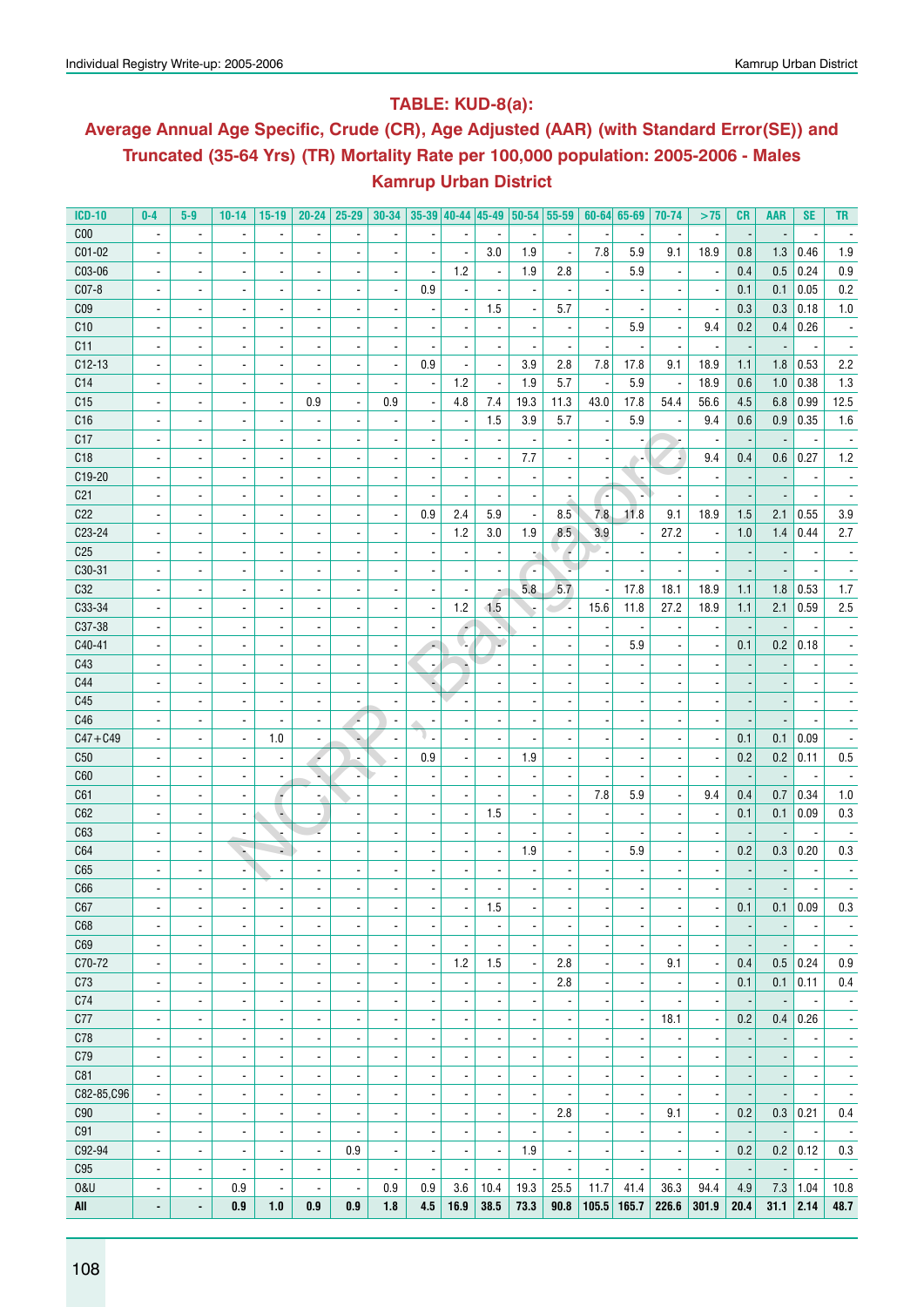## **Table: KUD-8(b):**

# **Average Annual Age Specific, Crude (CR), Age Adjusted (AAR) (with Standard Error(SE)) and Truncated (35-64 Yrs) (TR) Mortality Rate per 100,000 population: 2005-2006 - Females Kamrup Urban District**

| $ICD-10$        | $0-4$                    | $5-9$                    | $10 - 14$                | $15-19$                  | $20 - 24$                | $25 - 29$                |                          |                          |                          |                          |                          | 30-34 35-39 40-44 45-49 50-54 55-59 |                          | $60 - 64$ 65-69          | 70-74                    | >75                      | <b>CR</b>                | <b>AAR</b>               | <b>SE</b>                | <b>TR</b>                |
|-----------------|--------------------------|--------------------------|--------------------------|--------------------------|--------------------------|--------------------------|--------------------------|--------------------------|--------------------------|--------------------------|--------------------------|-------------------------------------|--------------------------|--------------------------|--------------------------|--------------------------|--------------------------|--------------------------|--------------------------|--------------------------|
| C <sub>00</sub> | $\overline{\phantom{a}}$ | $\overline{\phantom{a}}$ |                          | $\overline{\phantom{a}}$ |                          |                          |                          |                          |                          |                          |                          |                                     |                          |                          |                          |                          |                          |                          |                          |                          |
| C01-02          | $\blacksquare$           | $\blacksquare$           |                          | $\overline{\phantom{a}}$ | $\overline{\phantom{a}}$ | $\overline{a}$           | ä,                       | $\overline{\phantom{a}}$ | ÷,                       |                          | $\overline{\phantom{a}}$ | $\overline{\phantom{a}}$            |                          | $\blacksquare$           |                          |                          |                          |                          |                          |                          |
| C03-06          | $\overline{\phantom{a}}$ | $\blacksquare$           | $\overline{\phantom{a}}$ | $\overline{\phantom{a}}$ | $\overline{\phantom{a}}$ | $\overline{\phantom{a}}$ |                          | $\overline{\phantom{a}}$ |                          |                          | $\overline{\phantom{a}}$ | $\blacksquare$                      |                          | $\blacksquare$           |                          |                          |                          |                          |                          |                          |
| C07-8           | $\blacksquare$           | $\overline{\phantom{a}}$ | $\overline{\phantom{a}}$ | $\overline{\phantom{a}}$ | $\blacksquare$           | $\blacksquare$           | $\blacksquare$           | $\overline{\phantom{a}}$ | $\blacksquare$           |                          | $\blacksquare$           | $\blacksquare$                      |                          | $\overline{\phantom{a}}$ | $\blacksquare$           |                          |                          | $\overline{\phantom{a}}$ |                          |                          |
| C <sub>09</sub> | $\overline{\phantom{a}}$ | $\blacksquare$           | $\overline{\phantom{a}}$ | $\overline{\phantom{a}}$ | $\overline{\phantom{a}}$ | $\overline{a}$           |                          | $\overline{\phantom{a}}$ | $\blacksquare$           |                          | $\overline{\phantom{a}}$ | $\blacksquare$                      |                          | $\overline{\phantom{a}}$ | $\blacksquare$           |                          |                          |                          |                          |                          |
| C10             | $\overline{\phantom{a}}$ | $\overline{\phantom{a}}$ |                          |                          |                          |                          |                          |                          | $\overline{\phantom{a}}$ |                          |                          | ٠                                   |                          | $\overline{\phantom{a}}$ | $\overline{\phantom{a}}$ |                          |                          | $\overline{\phantom{a}}$ |                          |                          |
|                 |                          |                          | $\overline{\phantom{a}}$ | $\overline{\phantom{a}}$ | $\overline{\phantom{a}}$ | $\overline{\phantom{a}}$ |                          | $\overline{\phantom{a}}$ |                          |                          |                          |                                     |                          |                          |                          |                          |                          |                          |                          |                          |
| C11             | $\blacksquare$           | $\blacksquare$           | $\overline{\phantom{a}}$ | $\blacksquare$           | $\blacksquare$           |                          |                          |                          |                          |                          |                          |                                     |                          |                          |                          |                          |                          |                          |                          |                          |
| $C12-13$        | $\overline{\phantom{a}}$ | $\overline{\phantom{a}}$ | $\overline{\phantom{a}}$ | $\blacksquare$           | $\blacksquare$           | $\blacksquare$           | $\overline{\phantom{a}}$ | $\overline{\phantom{a}}$ | $\overline{\phantom{a}}$ | $\overline{a}$           | $\blacksquare$           | ä,                                  |                          | $\frac{1}{2}$            |                          | ä,                       | $\overline{\phantom{a}}$ |                          |                          |                          |
| C14             | $\overline{\phantom{a}}$ | $\overline{\phantom{a}}$ | $\overline{\phantom{a}}$ | $\overline{\phantom{a}}$ | $\overline{\phantom{a}}$ |                          | $\overline{\phantom{a}}$ | $\overline{a}$           | $\overline{\phantom{a}}$ |                          | $\overline{\phantom{a}}$ | $\blacksquare$                      |                          | $\overline{\phantom{a}}$ | 11.5                     | $\overline{\phantom{a}}$ | 0.1                      | 0.2                      | 0.23                     |                          |
| C15             | $\overline{\phantom{a}}$ | $\blacksquare$           | ä,                       | $\blacksquare$           | $\blacksquare$           | $\overline{a}$           | $\overline{\phantom{a}}$ | ä,                       | $\overline{\phantom{a}}$ | 2.0                      | 2.9                      | $\blacksquare$                      | 5.2                      | $\overline{\phantom{a}}$ | 11.5                     | ä,                       | 0.4                      | 0.7                      | 0.36                     | 1.5                      |
| C16             | $\overline{\phantom{a}}$ | $\blacksquare$           | $\overline{\phantom{a}}$ | $\overline{\phantom{a}}$ | $\overline{\phantom{a}}$ | $\blacksquare$           | $\blacksquare$           | $\overline{\phantom{a}}$ | $\blacksquare$           | 2.0                      | 5.8                      | 4.3                                 | 5.2                      | $\overline{\phantom{a}}$ |                          | $\overline{\phantom{a}}$ | 0.5                      | 0.8                      | 0.36                     | 2.5                      |
| C17             | $\blacksquare$           | $\blacksquare$           | $\overline{\phantom{a}}$ | $\overline{\phantom{a}}$ | $\blacksquare$           | $\blacksquare$           | $\blacksquare$           | $\overline{\phantom{a}}$ | $\blacksquare$           | $\overline{\phantom{a}}$ | $\blacksquare$           | $\overline{\phantom{a}}$            |                          | $\blacksquare$           | $\overline{\phantom{a}}$ | $\overline{\phantom{a}}$ | $\overline{\phantom{a}}$ | $\overline{\phantom{a}}$ | $\overline{\phantom{a}}$ | $\overline{\phantom{a}}$ |
| C18             | $\overline{\phantom{a}}$ | $\overline{\phantom{a}}$ | $\overline{\phantom{a}}$ | $\overline{\phantom{a}}$ | $\overline{\phantom{a}}$ | $\overline{a}$           | $\blacksquare$           | $\overline{\phantom{a}}$ | $\overline{\phantom{a}}$ | $\overline{\phantom{a}}$ | 2.9                      | 4.3                                 |                          | $\overline{\phantom{a}}$ |                          | $\overline{\phantom{a}}$ | 0.2                      | 0.3                      | 0.23                     | 1.0                      |
| C19-20          | $\overline{a}$           | $\overline{\phantom{a}}$ | $\blacksquare$           | $\blacksquare$           | $\blacksquare$           | $\overline{a}$           | 1.0                      | $\overline{a}$           | $\overline{a}$           | $\overline{a}$           | $\overline{a}$           | $\sim$                              |                          | ٠.                       |                          | ä,                       | 0.1                      | 0.1                      | 0.06                     | $\overline{\phantom{a}}$ |
| C <sub>21</sub> | $\overline{\phantom{a}}$ | $\blacksquare$           | $\overline{\phantom{a}}$ | $\overline{\phantom{a}}$ | $\blacksquare$           |                          | $\blacksquare$           | $\overline{\phantom{a}}$ | $\blacksquare$           |                          | $\overline{\phantom{a}}$ | $\blacksquare$                      |                          |                          |                          | $\overline{\phantom{a}}$ | $\overline{\phantom{a}}$ |                          |                          |                          |
| C22             | $\overline{\phantom{a}}$ | $\blacksquare$           |                          | $\overline{\phantom{a}}$ | $\blacksquare$           |                          |                          |                          | $\overline{\phantom{a}}$ | 2.0                      | 2.9                      | $\blacksquare$                      |                          | 6.8                      | 23.1                     | $\overline{\phantom{a}}$ | 0.5                      | 0.9                      | 0.43                     | 0.8                      |
| $C23-24$        | $\overline{\phantom{a}}$ | $\overline{\phantom{a}}$ | $\overline{\phantom{a}}$ | $\overline{\phantom{a}}$ | $\overline{\phantom{a}}$ | 0.9                      | 1.0                      | 2.2                      | 3.4                      | 5.9                      | 8.6                      | 8.7                                 | 10.3                     | 6.8                      | 11.5                     | $\overline{\phantom{a}}$ | 1.8                      | 2.4                      | 0.62                     | 6.1                      |
| C <sub>25</sub> | $\overline{\phantom{a}}$ | $\blacksquare$           |                          | $\overline{\phantom{a}}$ | $\overline{\phantom{a}}$ |                          | $\overline{\phantom{a}}$ | $\overline{\phantom{a}}$ | $\blacksquare$           |                          | $\overline{\phantom{a}}$ | $\overline{\phantom{a}}$            |                          | $\overline{\phantom{a}}$ | 11.5                     | $\blacksquare$           | 0.1                      | 0.2                      | 0.23                     |                          |
| C30-31          | $\blacksquare$           | $\blacksquare$           | $\overline{\phantom{a}}$ | $\overline{\phantom{a}}$ | $\blacksquare$           | $\overline{\phantom{a}}$ | $\blacksquare$           | $\blacksquare$           | $\blacksquare$           |                          | $\overline{\phantom{a}}$ | ۸                                   |                          | $\overline{\phantom{a}}$ |                          | $\blacksquare$           | $\overline{\phantom{a}}$ |                          | $\overline{\phantom{a}}$ | $\overline{\phantom{a}}$ |
| C32             | $\blacksquare$           | $\blacksquare$           | $\overline{\phantom{a}}$ | $\overline{\phantom{a}}$ | $\overline{\phantom{a}}$ | $\overline{\phantom{a}}$ |                          | $\overline{\phantom{a}}$ |                          |                          | $\overline{\phantom{a}}$ | ٠                                   |                          | $\blacksquare$           |                          | $\blacksquare$           | $\overline{\phantom{a}}$ |                          |                          |                          |
| C33-34          | $\overline{\phantom{a}}$ | $\overline{\phantom{a}}$ | $\overline{\phantom{a}}$ |                          | $\overline{\phantom{a}}$ |                          |                          |                          | 3.4                      | $\overline{\phantom{a}}$ |                          | 4.3                                 |                          | $\overline{\phantom{a}}$ | 11.5                     | 10.6                     | 0.5                      | 0.8                      | 0.39                     | 1.2                      |
| C37-38          |                          |                          |                          | $\overline{\phantom{a}}$ |                          | $\overline{\phantom{a}}$ |                          | $\overline{\phantom{a}}$ |                          |                          | $\overline{\phantom{a}}$ |                                     |                          |                          |                          |                          |                          |                          |                          |                          |
|                 | $\blacksquare$           | $\blacksquare$           | $\overline{\phantom{a}}$ | $\blacksquare$           | $\blacksquare$           |                          |                          | $\overline{\phantom{a}}$ |                          | F                        |                          |                                     |                          | $\blacksquare$           |                          |                          |                          |                          |                          |                          |
| $C40-41$        | $\blacksquare$           | $\overline{\phantom{a}}$ | $\overline{\phantom{a}}$ | $\blacksquare$           | $\blacksquare$           | $\overline{\phantom{a}}$ | $\overline{\phantom{a}}$ | $\overline{\phantom{a}}$ |                          |                          |                          |                                     |                          | $\blacksquare$           | $\blacksquare$           |                          |                          |                          |                          |                          |
| C43             | $\overline{\phantom{a}}$ | $\overline{\phantom{a}}$ | $\overline{\phantom{a}}$ | $\overline{\phantom{a}}$ | $\overline{\phantom{a}}$ | $\overline{\phantom{a}}$ |                          |                          | $\sim$                   |                          | $\overline{\phantom{a}}$ | $\overline{\phantom{a}}$            |                          | $\overline{\phantom{a}}$ | $\overline{\phantom{a}}$ |                          |                          |                          |                          |                          |
| C44             | $\blacksquare$           | ÷,                       | ä,                       | $\blacksquare$           | $\blacksquare$           | $\overline{a}$           | $\overline{a}$           | ä,                       | r.                       | L.                       | ÷,                       | ä,                                  |                          | $\blacksquare$           | ä,                       |                          |                          | $\overline{a}$           |                          |                          |
| C45             | $\overline{\phantom{a}}$ | $\overline{\phantom{a}}$ | $\overline{\phantom{a}}$ | $\overline{\phantom{a}}$ | $\overline{\phantom{a}}$ | $\blacksquare$           | $\blacksquare$           | ž,                       | $\overline{\phantom{a}}$ | $\blacksquare$           | $\overline{\phantom{a}}$ | $\overline{\phantom{a}}$            |                          | $\overline{\phantom{a}}$ | $\blacksquare$           | $\blacksquare$           |                          | $\overline{\phantom{a}}$ |                          |                          |
| C46             | $\blacksquare$           | $\blacksquare$           | $\overline{\phantom{a}}$ | $\overline{\phantom{a}}$ | $\blacksquare$           | $\overline{\phantom{a}}$ | $\overline{\phantom{a}}$ | ÷.                       | Æ.                       | $\overline{\phantom{a}}$ | $\overline{\phantom{a}}$ | $\blacksquare$                      |                          | $\overline{\phantom{a}}$ | $\blacksquare$           | $\blacksquare$           | $\overline{\phantom{a}}$ | $\overline{\phantom{a}}$ | $\blacksquare$           | $\overline{\phantom{a}}$ |
| $C47 + C49$     | $\overline{\phantom{a}}$ | $\overline{\phantom{a}}$ | $\overline{\phantom{a}}$ | $\overline{\phantom{a}}$ | $\overline{\phantom{a}}$ | $\overline{a}$           | $\overline{\phantom{a}}$ | $\overline{\phantom{a}}$ | $\blacksquare$           | $\overline{\phantom{a}}$ | $\overline{\phantom{a}}$ | $\blacksquare$                      |                          | $\overline{\phantom{a}}$ | $\overline{\phantom{a}}$ | $\overline{\phantom{a}}$ | $\overline{a}$           |                          | $\overline{\phantom{a}}$ |                          |
| C50             | ä,                       | $\overline{\phantom{a}}$ |                          | $\overline{\phantom{a}}$ | $\blacksquare$           | ÷                        | 1.0                      | $\overline{\phantom{a}}$ | 1.7                      | 2.0                      | 2.9                      | 17.3                                |                          | $\overline{a}$           | $\overline{\phantom{a}}$ | 10.6                     | 0.9                      | 1.3                      | 0.46                     | $3.4\,$                  |
| C51             | $\overline{\phantom{a}}$ | $\blacksquare$           | $\overline{\phantom{a}}$ | $\overline{\phantom{a}}$ | $\blacksquare$           | ۵                        | $\blacksquare$           | Ι.                       | $\blacksquare$           | $\blacksquare$           | $\blacksquare$           | $\blacksquare$                      |                          | $\blacksquare$           |                          | $\blacksquare$           |                          |                          | $\overline{\phantom{a}}$ | $\overline{\phantom{a}}$ |
| C52             | $\blacksquare$           | $\sim$                   | $\blacksquare$           | $\blacksquare$           | 4                        | $\blacksquare$           | $\overline{\phantom{a}}$ | $\overline{\phantom{a}}$ |                          |                          | $\overline{\phantom{a}}$ | $\overline{a}$                      |                          | $\blacksquare$           |                          | $\overline{\phantom{a}}$ |                          |                          |                          |                          |
| C53             | $\blacksquare$           | $\overline{\phantom{a}}$ |                          | $\blacksquare$           | ٠                        |                          |                          |                          |                          |                          | 5.8                      | $\overline{\phantom{a}}$            | 10.3                     | $\blacksquare$           | 23.1                     | $\overline{\phantom{a}}$ | 0.6                      | $1.2$                    | 0.48                     | 2.3                      |
| C54             | $\blacksquare$           | $\blacksquare$           | $\overline{\phantom{a}}$ | 4                        | $\blacksquare$           | $\overline{\phantom{a}}$ |                          | $\overline{\phantom{a}}$ |                          |                          | $\overline{\phantom{a}}$ | $\overline{\phantom{a}}$            |                          | $\blacksquare$           |                          | $\overline{\phantom{a}}$ |                          |                          |                          |                          |
| C55             | $\overline{\phantom{a}}$ | $\overline{\phantom{a}}$ | $\overline{\phantom{a}}$ | $\overline{\phantom{a}}$ | ٠                        | $\overline{\phantom{a}}$ | $\blacksquare$           | $\overline{\phantom{a}}$ | $\blacksquare$           |                          | $\overline{\phantom{a}}$ | $\overline{\phantom{a}}$            |                          | $\overline{\phantom{a}}$ | $\blacksquare$           | $\blacksquare$           | $\overline{\phantom{a}}$ |                          |                          | $\overline{\phantom{a}}$ |
| C56             | $\overline{\phantom{a}}$ | $\overline{\phantom{a}}$ | $\overline{\phantom{a}}$ | A,                       | 4                        | 0.9                      |                          | $\overline{\phantom{a}}$ | $\blacksquare$           |                          | $\overline{\phantom{a}}$ | $\overline{\phantom{a}}$            | 10.3                     | 6.8                      | $\overline{\phantom{a}}$ | $\overline{\phantom{a}}$ | 0.4                      | 0.7                      | 0.36                     | 1.3                      |
| C57             | $\overline{\phantom{a}}$ | $\overline{\phantom{a}}$ | ÷                        | ۰                        | $\overline{\phantom{a}}$ | $\overline{a}$           |                          | $\overline{\phantom{a}}$ | $\overline{\phantom{a}}$ |                          | $\overline{a}$           | $\overline{\phantom{a}}$            |                          | $\overline{\phantom{a}}$ | $\overline{\phantom{a}}$ |                          |                          |                          |                          |                          |
| C58             | $\blacksquare$           | $\blacksquare$           | u,                       | $\blacksquare$           |                          |                          |                          |                          |                          |                          |                          |                                     |                          |                          |                          |                          |                          |                          |                          |                          |
| C64             |                          |                          |                          |                          | $\blacksquare$           |                          | $\blacksquare$           |                          | $\blacksquare$           |                          |                          | $\blacksquare$                      |                          | $\blacksquare$           |                          |                          |                          |                          |                          |                          |
|                 | $\overline{\phantom{a}}$ | $\overline{\phantom{a}}$ | $\overline{\phantom{a}}$ | $\blacksquare$           |                          | $\overline{\phantom{a}}$ |                          | $\overline{\phantom{a}}$ |                          |                          | $\overline{\phantom{a}}$ |                                     |                          |                          | $\blacksquare$           |                          |                          | $\overline{\phantom{a}}$ |                          |                          |
| C65             | $\overline{\phantom{0}}$ |                          |                          | $\blacksquare$           | $\blacksquare$           |                          |                          |                          |                          |                          |                          |                                     |                          | $\blacksquare$           |                          |                          |                          |                          |                          |                          |
| C66             | $\blacksquare$           | $\blacksquare$           | $\overline{\phantom{a}}$ | $\overline{\phantom{a}}$ | $\overline{\phantom{a}}$ | $\overline{\phantom{a}}$ | $\overline{\phantom{a}}$ | $\overline{\phantom{a}}$ | $\overline{\phantom{a}}$ | $\overline{\phantom{a}}$ | $\overline{a}$           | $\overline{\phantom{a}}$            |                          | $\overline{\phantom{a}}$ | $\overline{\phantom{a}}$ | $\overline{\phantom{a}}$ | -                        |                          |                          | $\overline{\phantom{a}}$ |
| C67             | $\overline{\phantom{a}}$ | $\overline{\phantom{a}}$ | $\overline{\phantom{a}}$ | $\overline{\phantom{a}}$ | $\overline{\phantom{a}}$ | $\overline{\phantom{a}}$ | $\overline{\phantom{a}}$ | $\overline{\phantom{a}}$ | $\overline{\phantom{a}}$ | $\overline{\phantom{a}}$ | $\overline{\phantom{a}}$ | $\overline{\phantom{a}}$            | $\overline{a}$           | $\overline{\phantom{a}}$ | $\overline{\phantom{a}}$ | $\overline{\phantom{a}}$ | $\blacksquare$           | $\blacksquare$           | $\overline{\phantom{a}}$ | $\overline{\phantom{a}}$ |
| C68             | $\overline{\phantom{a}}$ | $\blacksquare$           | $\overline{\phantom{a}}$ | $\blacksquare$           | $\blacksquare$           | $\overline{\phantom{a}}$ | $\blacksquare$           | $\overline{\phantom{a}}$ | $\blacksquare$           | $\blacksquare$           | $\overline{\phantom{a}}$ | $\overline{\phantom{a}}$            | $\overline{\phantom{a}}$ | $\overline{\phantom{a}}$ | $\blacksquare$           | $\blacksquare$           | $\overline{\phantom{a}}$ | $\blacksquare$           | $\overline{\phantom{a}}$ | $\overline{\phantom{a}}$ |
| C69             | $\overline{\phantom{a}}$ | $\overline{\phantom{a}}$ | $\overline{\phantom{a}}$ | $\overline{\phantom{a}}$ | $\overline{\phantom{a}}$ | $\overline{\phantom{a}}$ | $\overline{\phantom{a}}$ | $\overline{\phantom{a}}$ | $\overline{\phantom{a}}$ | $\overline{\phantom{a}}$ | $\overline{\phantom{a}}$ | $\overline{\phantom{a}}$            |                          | $\overline{\phantom{a}}$ | $\overline{\phantom{a}}$ | $\overline{\phantom{a}}$ | ٠                        | $\overline{\phantom{a}}$ | $\overline{\phantom{a}}$ | $\overline{\phantom{a}}$ |
| C70-72          | $\overline{\phantom{a}}$ | $\overline{\phantom{a}}$ | $\overline{\phantom{a}}$ | $\overline{\phantom{a}}$ | $\overline{\phantom{a}}$ | $\overline{\phantom{a}}$ | $\overline{\phantom{a}}$ | $\overline{\phantom{a}}$ | $\blacksquare$           | $\blacksquare$           | 2.9                      | $\overline{\phantom{a}}$            | 5.2                      | $\blacksquare$           | $\blacksquare$           | $\overline{\phantom{a}}$ | 0.2                      | 0.4                      | 0.25                     | 1.1                      |
| C73             | $\overline{\phantom{a}}$ | $\overline{\phantom{a}}$ | $\overline{\phantom{a}}$ | $\overline{\phantom{a}}$ | $\overline{\phantom{a}}$ | $\overline{\phantom{a}}$ | $\blacksquare$           | $\overline{\phantom{a}}$ | $\blacksquare$           | $\blacksquare$           | $\blacksquare$           | $\overline{\phantom{a}}$            |                          | $\blacksquare$           | $\blacksquare$           | $\blacksquare$           | $\blacksquare$           | $\blacksquare$           | $\overline{\phantom{a}}$ | $\overline{\phantom{a}}$ |
| C74             | $\overline{\phantom{a}}$ | $\blacksquare$           | $\overline{\phantom{a}}$ | $\blacksquare$           | $\blacksquare$           | $\blacksquare$           | $\overline{\phantom{a}}$ | $\overline{\phantom{a}}$ | $\blacksquare$           | $\overline{\phantom{a}}$ | $\blacksquare$           | $\blacksquare$                      |                          | $\blacksquare$           | $\blacksquare$           | $\overline{\phantom{a}}$ | $\blacksquare$           |                          | $\overline{\phantom{a}}$ | $\blacksquare$           |
| C77             | $\overline{\phantom{a}}$ | $\overline{\phantom{a}}$ | $\overline{\phantom{a}}$ | $\overline{\phantom{a}}$ | $\overline{\phantom{a}}$ | $\overline{\phantom{a}}$ | $\overline{\phantom{a}}$ | $\overline{\phantom{a}}$ | $\overline{\phantom{a}}$ | $\overline{\phantom{a}}$ | $\overline{\phantom{a}}$ | 4.3                                 |                          | $\overline{\phantom{a}}$ | $\overline{\phantom{a}}$ | $\overline{\phantom{a}}$ | 0.1                      | 0.2                      | 0.17                     | 0.6                      |
| C78             | $\overline{\phantom{a}}$ | $\blacksquare$           | $\overline{\phantom{a}}$ | $\blacksquare$           | $\blacksquare$           | $\blacksquare$           | $\overline{\phantom{a}}$ | $\blacksquare$           | $\overline{\phantom{a}}$ | $\overline{\phantom{a}}$ | $\overline{\phantom{a}}$ | $\blacksquare$                      |                          | $\blacksquare$           | $\overline{\phantom{a}}$ | $\overline{\phantom{a}}$ | ٠                        |                          | $\blacksquare$           | $\overline{\phantom{a}}$ |
| C79             | $\overline{\phantom{a}}$ | $\overline{\phantom{a}}$ | $\overline{\phantom{a}}$ | $\overline{\phantom{a}}$ | $\overline{\phantom{a}}$ | $\overline{\phantom{a}}$ | $\overline{\phantom{a}}$ | $\overline{\phantom{a}}$ | $\blacksquare$           | $\overline{\phantom{a}}$ | $\overline{\phantom{a}}$ | $\blacksquare$                      |                          | $\overline{\phantom{a}}$ | $\blacksquare$           | $\blacksquare$           | $\blacksquare$           | $\overline{\phantom{a}}$ | $\overline{\phantom{a}}$ | $\overline{\phantom{a}}$ |
| C81             | $\overline{\phantom{a}}$ | $\overline{\phantom{a}}$ | $\overline{\phantom{a}}$ | $\overline{\phantom{a}}$ | $\overline{\phantom{a}}$ | $\overline{\phantom{a}}$ | $\overline{\phantom{a}}$ | $\overline{\phantom{a}}$ | $\overline{\phantom{a}}$ | $\overline{\phantom{a}}$ | $\overline{\phantom{a}}$ | $\overline{\phantom{a}}$            | $\overline{\phantom{a}}$ | $\overline{\phantom{a}}$ | $\overline{\phantom{a}}$ | $\overline{\phantom{a}}$ | ٠                        |                          | $\overline{\phantom{a}}$ | $\overline{\phantom{a}}$ |
| C82-85, C96     | $\overline{\phantom{a}}$ | $\overline{\phantom{a}}$ | $\overline{\phantom{a}}$ | $\overline{\phantom{a}}$ | $\overline{\phantom{a}}$ | ٠                        | $\overline{\phantom{a}}$ | $\overline{\phantom{a}}$ | $\overline{\phantom{a}}$ | $\overline{\phantom{a}}$ | $\overline{\phantom{a}}$ | $\overline{\phantom{a}}$            |                          | $\overline{\phantom{a}}$ | $\overline{\phantom{a}}$ | $\overline{\phantom{a}}$ | $\overline{a}$           | $\overline{\phantom{a}}$ | $\overline{\phantom{a}}$ | $\overline{\phantom{a}}$ |
| C90             | $\overline{\phantom{a}}$ | $\overline{\phantom{a}}$ | $\overline{\phantom{a}}$ | $\overline{\phantom{a}}$ | $\blacksquare$           | $\overline{\phantom{a}}$ | $\overline{\phantom{a}}$ | $\blacksquare$           | $\blacksquare$           | $\blacksquare$           | $\overline{\phantom{a}}$ | $\overline{\phantom{a}}$            |                          | $\overline{\phantom{a}}$ | $\blacksquare$           | $\overline{\phantom{a}}$ | ٠                        | $\overline{\phantom{a}}$ | $\overline{\phantom{a}}$ | $\overline{\phantom{a}}$ |
| C91             | $\blacksquare$           | $\overline{\phantom{a}}$ | $\blacksquare$           | $\overline{\phantom{a}}$ | $\blacksquare$           | $\overline{\phantom{a}}$ | $\blacksquare$           | $\overline{\phantom{a}}$ | $\overline{\phantom{a}}$ | $\blacksquare$           | $\blacksquare$           | $\blacksquare$                      |                          | $\blacksquare$           |                          | $\blacksquare$           | $\overline{\phantom{a}}$ | $\overline{\phantom{a}}$ | $\overline{\phantom{a}}$ | $\overline{\phantom{a}}$ |
| C92-94          |                          |                          |                          |                          |                          | 0.9                      | $\blacksquare$           |                          | $\blacksquare$           | $\blacksquare$           |                          | 4.3                                 | 5.2                      | $\blacksquare$           | 11.5                     |                          | 0.4                      | 0.7                      | 0.36                     | 1.2                      |
|                 | $\overline{\phantom{a}}$ | $\overline{\phantom{a}}$ | $\overline{\phantom{a}}$ | $\overline{\phantom{a}}$ | $\overline{\phantom{a}}$ |                          |                          | $\overline{\phantom{a}}$ |                          |                          | $\overline{\phantom{a}}$ |                                     |                          |                          |                          | $\blacksquare$           |                          |                          |                          |                          |
| C <sub>95</sub> | $\overline{\phantom{a}}$ | $\blacksquare$           | $\overline{\phantom{a}}$ | $\overline{\phantom{a}}$ | $\overline{\phantom{a}}$ | $\overline{\phantom{a}}$ | $\overline{\phantom{a}}$ | $\overline{\phantom{a}}$ | $\blacksquare$           | $\blacksquare$           | $\overline{\phantom{a}}$ | $\overline{\phantom{a}}$            |                          | $\blacksquare$           | $\overline{\phantom{a}}$ | $\overline{\phantom{a}}$ | $\overline{\phantom{a}}$ | $\overline{\phantom{a}}$ | $\overline{\phantom{a}}$ | $\overline{\phantom{a}}$ |
| <b>0&amp;U</b>  | 1.4                      | $\overline{\phantom{a}}$ | $\overline{\phantom{a}}$ | $\overline{\phantom{a}}$ | $\overline{\phantom{a}}$ | $\overline{\phantom{a}}$ | $\overline{\phantom{a}}$ | 3.2                      | 5.1                      | 9.8                      | 2.9                      | 17.3                                | 5.2                      | 13.7                     | 11.5                     | 31.7                     | 2.4                      | 3.6                      | 0.77                     | 6.9                      |
| All             | $1.4$                    | ٠                        | ٠                        | $\blacksquare$           | $\blacksquare$           | 2.6                      | 3.1                      | 5.4                      | 13.5                     | 23.6                     | 37.4                     | 64.9                                | 56.7                     | 34.2                     | 126.8                    | 52.9                     | 9.3                      | 14.5                     | 1.59                     | 29.9                     |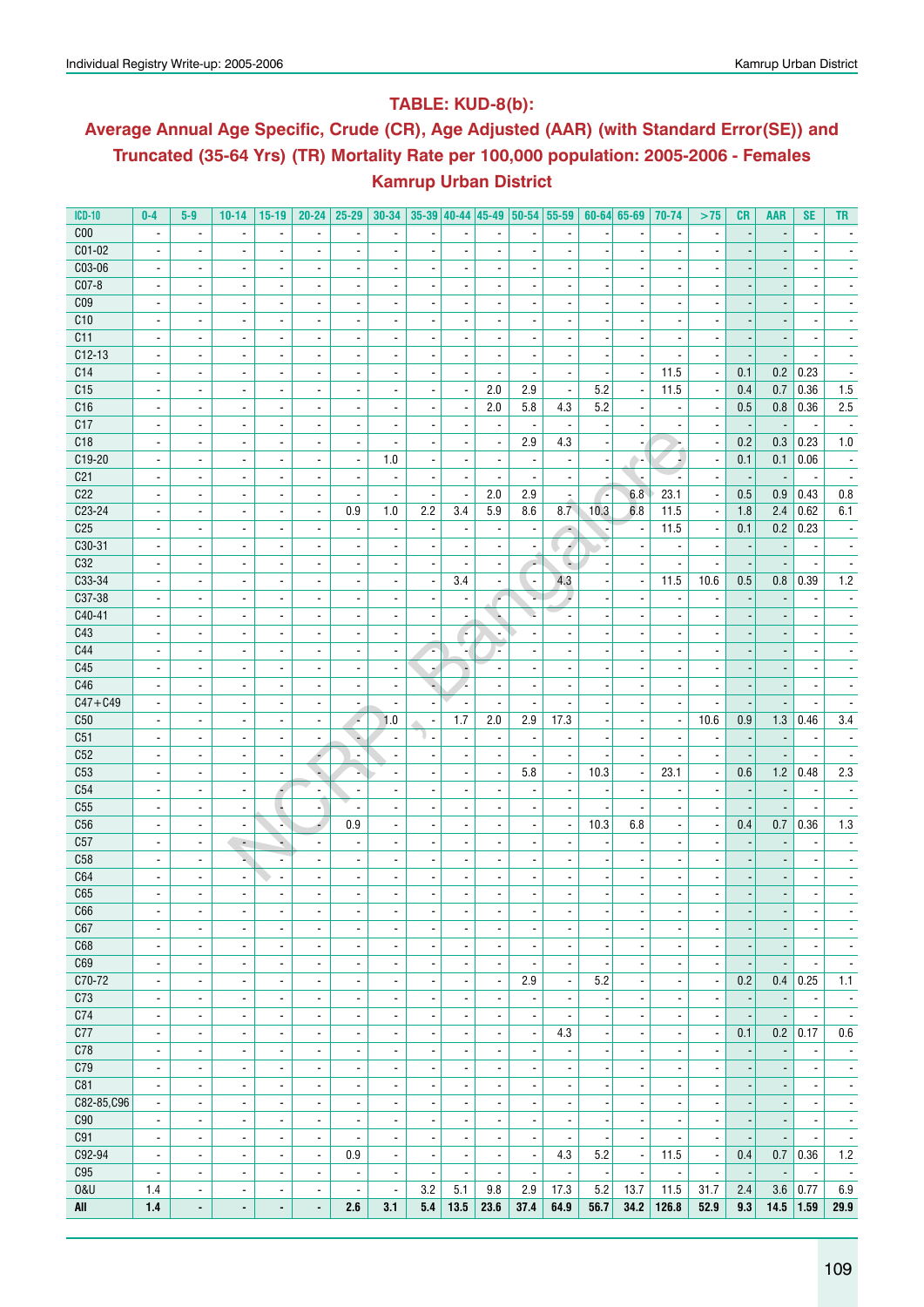# **Table: KUD-9(a): Cumulative Rate (Cu.Rate%) & Cumulative Risk (Cu.Risk) of Individual Sites (ICD-10) Based Age Specific Rates (from 0-64 Years and from 0-74 Years) : 2005-2006 - Males Kamrup Urban District**

| <b>ICD-10</b>   |                           | 0 - 64 Years   |                 | 0 - 74 Years |                 |  |  |  |  |
|-----------------|---------------------------|----------------|-----------------|--------------|-----------------|--|--|--|--|
|                 | <b>Site</b>               | Cu. Rate %     | <b>Cu. Risk</b> | Cu. Rate%    | <b>Cu. Risk</b> |  |  |  |  |
| C <sub>00</sub> | Lip                       | 0.06           | 0.06            | 0.20         | 0.20            |  |  |  |  |
| C01-02          | Tongue                    | 0.56           | 0.56            | 1.61         | 1.60            |  |  |  |  |
| C03-06          | <b>Mouth</b>              | 0.49           | 0.49            | 1.10         | 1.09            |  |  |  |  |
| C07-8           | SalivaryGland             | 0.02           | 0.02            | 0.02         | 0.02            |  |  |  |  |
| CO <sub>9</sub> | Tonsil                    | 0.49           | 0.49            | 0.79         | 0.79            |  |  |  |  |
| C10             | Oth. Oropharynx           | 0.48           | 0.48            | 0.80         | 0.79            |  |  |  |  |
| C11             | Nasopharynx               | 0.05           | 0.05            | 0.14         | 0.14            |  |  |  |  |
| $C12-13$        | Hypopharynx               | 1.12           | 1.12            | 2.77         | 2.73            |  |  |  |  |
| C14             | Pharynx Unspecified       | 0.06           | 0.06            | 0.16         | 0.16            |  |  |  |  |
| C15             | Oesophagus                | 2.35           | 2.33            | 4.30         | 4.21            |  |  |  |  |
| C <sub>16</sub> | Stomach                   | 0.62           | 0.62            | 1.05         | 1.05            |  |  |  |  |
| C17             | <b>Small Intestine</b>    | 0.01           | 0.01            | 0.01         | 0.01            |  |  |  |  |
| C18             | Colon                     | 0.16           | 0.16            | 0.34         | 0.34            |  |  |  |  |
| C19-20          | Rectum                    | 0.15           | 0.15            | 0.21         | 0.21            |  |  |  |  |
| C <sub>21</sub> | Anus & Anal Canal         | 0.01           | 0.01            | 0.05         | 0.05            |  |  |  |  |
| C22             | Liver                     | 0.22           | 0.22            | 0.37         | 0.37            |  |  |  |  |
| C23-24          | Gallbladder etc.          | 0.34           | 0.34            | 0.58         | 0.57            |  |  |  |  |
| C <sub>25</sub> | Pancreas                  | 0.08           | 0.08            | 0.08         | 0.08            |  |  |  |  |
| C30-31          | Nose, Sinuses etc.        | 0.01           | 0.01            | 0.04         | 0.04            |  |  |  |  |
| C32             | Larynx                    | 0.49           | 0.49            | 1.28         | 1.27            |  |  |  |  |
| C33-34          | Lung etc.                 | 0.62           | 0.61            | 1.78         | 1.77            |  |  |  |  |
| C37-38          | Other Thoracic Organs     | 0.01           | 0.01            | 0.01         | 0.01            |  |  |  |  |
| C40-41          | <b>Bone</b>               | 0.09           | 0.09            | 0.09         | 0.09            |  |  |  |  |
| C43             | Melanoma of Skin          |                |                 |              |                 |  |  |  |  |
| C44             | Other Skin                | 0.10           | 0.10            | 0.30         | 0.30            |  |  |  |  |
| C45             | Mesothelioma              |                |                 |              |                 |  |  |  |  |
| C46             | Kaposi Sarcoma            |                |                 |              |                 |  |  |  |  |
| $C47 + C49$     | Conn. & Soft Tissue       | 0.02           | 0.02            | 0.02         | 0.02            |  |  |  |  |
| C50             | <b>Breast</b>             | 0.03           | 0.03            | 0.03         | 0.03            |  |  |  |  |
| C60             | Penis                     | 0.10           | 0.10            | 0.16         | 0.16            |  |  |  |  |
| C61             | Prostate                  | 0.20           | 0.20            | 0.80         | 0.80            |  |  |  |  |
| C62             | <b>Testis</b>             | 0.05           | 0.05            | 0.05         | 0.05            |  |  |  |  |
| C63             | <b>Other Male Genital</b> |                |                 |              |                 |  |  |  |  |
| C64             | Kidneyetc.                | 0.08           | 0.08            | 0.15         | 0.15            |  |  |  |  |
| C65             | <b>Renal Pelvis</b>       |                |                 |              |                 |  |  |  |  |
| C66             | Ureter                    |                |                 |              |                 |  |  |  |  |
| C67             | <b>Bladder</b>            | 0.12           | 0.12            | 0.35         | 0.35            |  |  |  |  |
| C68             | Uns.UrinaryOrgans         | $\blacksquare$ | ä,              |              |                 |  |  |  |  |
| C69             | Eye                       | 0.04           | 0.04            | 0.04         | 0.04            |  |  |  |  |
| C70-72          | Brain, Nervous System     | 0.13           | 0.13            | 0.21         | 0.21            |  |  |  |  |
| C73             | <b>Thyroid</b>            | 0.10           | 0.10            | 0.10         | 0.10            |  |  |  |  |
| C74             | <b>Adrenal Gland</b>      |                |                 |              |                 |  |  |  |  |
| C77             | Sec Lymph Nodes           | 0.06           | 0.06            | 0.13         | 0.13            |  |  |  |  |
| C78             | Sec Resp& Digestive       | 0.00           | 0.00            | 0.00         | 0.00            |  |  |  |  |
| C79             | Sec Others                |                |                 |              |                 |  |  |  |  |
| C81             | <b>Hodgkins Disease</b>   | 0.05           | 0.05            | 0.05         | 0.05            |  |  |  |  |
| C82-85, C96     | <b>NHL</b>                | 0.09           | 0.09            | 0.21         | 0.21            |  |  |  |  |
| C90             | Multiple Myeloma          | 0.07           | 0.07            | 0.18         | 0.18            |  |  |  |  |
| C91             | Lymphoid Leuk.            | 0.03           | 0.03            | 0.03         | 0.03            |  |  |  |  |
| C92-94          | Myeloid Leukaemia         | 0.05           | 0.05            | 0.05         | 0.05            |  |  |  |  |
| C95             | Leukaemia Uns             | 0.01           | 0.01            | 0.05         | 0.05            |  |  |  |  |
| <b>0&amp;U</b>  | Other and Uns             | 0.70           | 0.69            | 1.85         | 1.83            |  |  |  |  |
|                 | <b>All Sites</b>          | 10.52          | 9.98            | 22.55        | 20.18           |  |  |  |  |
|                 |                           |                |                 |              |                 |  |  |  |  |